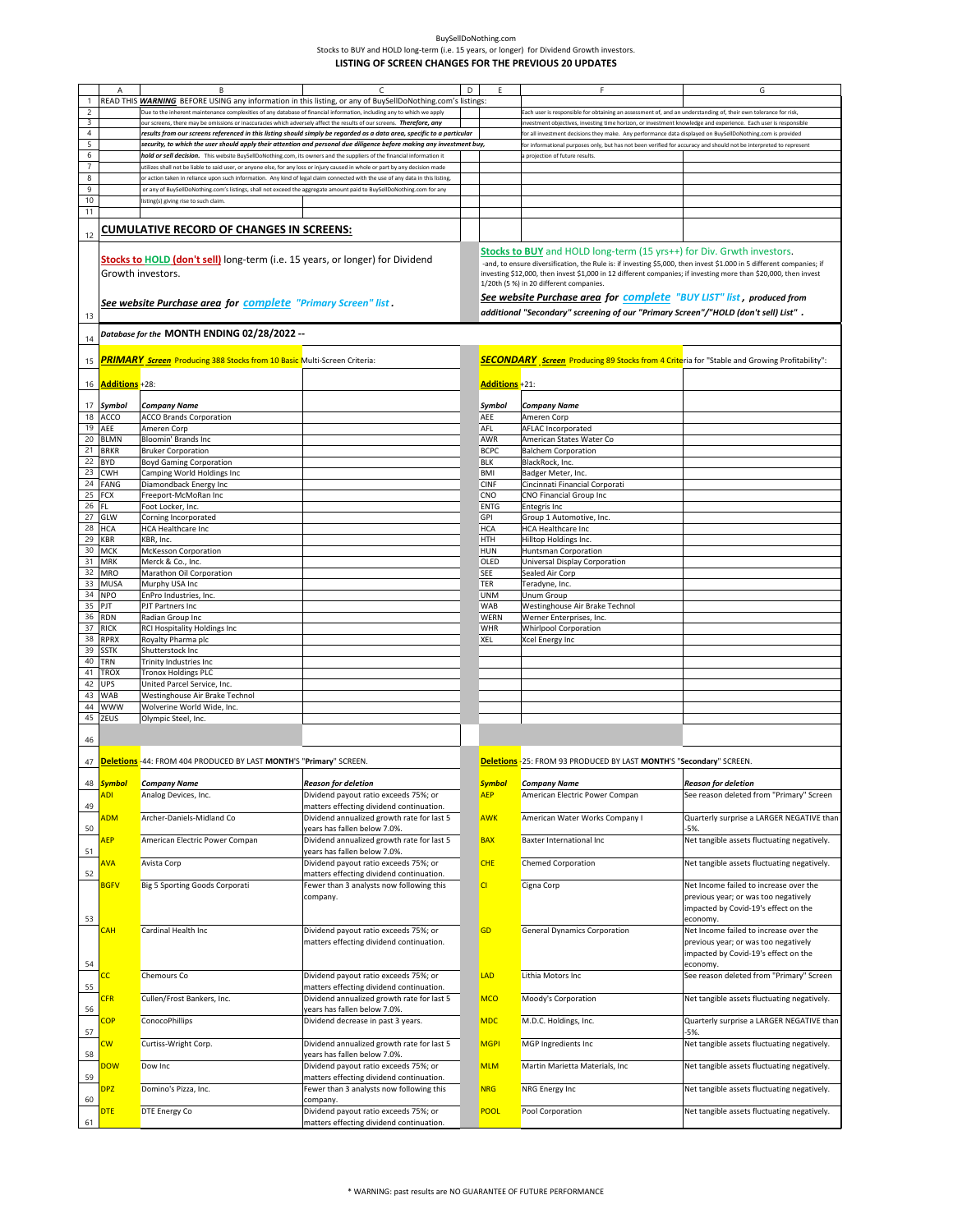| BuvSellDoNothing.com                                                                       |
|--------------------------------------------------------------------------------------------|
| Stocks to BUY and HOLD long-term (i.e. 15 years, or longer) for Dividend Growth investors. |
| LISTING OF SCREEN CHANGES FOR THE PREVIOUS 20 UPDATES                                      |

|                | Α                       | B                                                                                                                              | $\epsilon$                                                                                                             | D | F             |                                                                                                                    | G                                                  |
|----------------|-------------------------|--------------------------------------------------------------------------------------------------------------------------------|------------------------------------------------------------------------------------------------------------------------|---|---------------|--------------------------------------------------------------------------------------------------------------------|----------------------------------------------------|
| $\mathbf{1}$   |                         | READ THIS <b>WARNING</b> BEFORE USING any information in this listing, or any of BuySellDoNothing.com's listings:              |                                                                                                                        |   |               |                                                                                                                    |                                                    |
| $\overline{2}$ |                         | Due to the inherent maintenance complexities of any database of financial information, including any to which we apply         |                                                                                                                        |   |               | Each user is responsible for obtaining an assessment of, and an understanding of, their own tolerance for risk,    |                                                    |
| 3              |                         | our screens, there may be omissions or inaccuracies which adversely affect the results of our screens. Therefore, any          |                                                                                                                        |   |               | investment objectives, investing time horizon, or investment knowledge and experience. Each user is responsible    |                                                    |
| $\overline{4}$ |                         |                                                                                                                                | results from our screens referenced in this listing should simply be regarded as a data area, specific to a particular |   |               | for all investment decisions they make. Any performance data displayed on BuySellDoNothing.com is provided         |                                                    |
| 5              |                         |                                                                                                                                | security, to which the user should apply their attention and personal due diligence before making any investment buy,  |   |               | for informational purposes only, but has not been verified for accuracy and should not be interpreted to represent |                                                    |
| 6              |                         | hold or sell decision. This website BuySellDoNothing.com, its owners and the suppliers of the financial information it         |                                                                                                                        |   |               | a projection of future results.                                                                                    |                                                    |
| 7              |                         | utilizes shall not be liable to said user, or anyone else, for any loss or injury caused in whole or part by any decision made |                                                                                                                        |   |               |                                                                                                                    |                                                    |
| 8              |                         | or action taken in reliance upon such information. Any kind of legal claim connected with the use of any data in this listing, |                                                                                                                        |   |               |                                                                                                                    |                                                    |
| 9              |                         | or any of BuySellDoNothing.com's listings, shall not exceed the aggregate amount paid to BuySellDoNothing.com for any          |                                                                                                                        |   |               |                                                                                                                    |                                                    |
| 10<br>11       |                         | listing(s) giving rise to such claim                                                                                           |                                                                                                                        |   |               |                                                                                                                    |                                                    |
|                | <b>DVN</b>              | Devon Energy Corp                                                                                                              | Dividend payout ratio exceeds 75%; or                                                                                  |   | <b>PRI</b>    | Primerica, Inc.                                                                                                    | Quarterly surprise a LARGER NEGATIVE than          |
| 62             |                         |                                                                                                                                | matters effecting dividend continuation.                                                                               |   |               |                                                                                                                    | $-5%$                                              |
|                | FHB                     | First Hawaiian Inc                                                                                                             | No dividend increase, or stock split, in the                                                                           |   | <b>PRK</b>    | Park National Corporation                                                                                          | See reason deleted from "Primary" Screen           |
|                |                         |                                                                                                                                | past three years; OR current dividend                                                                                  |   |               |                                                                                                                    |                                                    |
|                |                         |                                                                                                                                | doesn't exceed dividend 3 years ago;                                                                                   |   |               |                                                                                                                    |                                                    |
|                |                         |                                                                                                                                | OR the company's intention and ability to                                                                              |   |               |                                                                                                                    |                                                    |
|                |                         |                                                                                                                                | continue paying a dividend is unclear;                                                                                 |   |               |                                                                                                                    |                                                    |
|                |                         |                                                                                                                                | OR the company doesn't pay a dividend                                                                                  |   |               |                                                                                                                    |                                                    |
| 63             |                         |                                                                                                                                | every year.                                                                                                            |   |               |                                                                                                                    |                                                    |
|                | FMBI                    | First Midwest Bancorp Inc                                                                                                      | Old National Bancorp (ONB) and First                                                                                   |   | <b>PWR</b>    | Quanta Services Inc                                                                                                | Net tangible assets fluctuating negatively.        |
|                |                         |                                                                                                                                | Midwest Bancorp Inc (FMBI) merger to be                                                                                |   |               |                                                                                                                    |                                                    |
| 64             |                         |                                                                                                                                | completed March 1, 2022                                                                                                |   |               |                                                                                                                    |                                                    |
| 65             | <b>GLP</b>              | <b>Global Partners LP</b>                                                                                                      | Dividend payout ratio exceeds 75%; or                                                                                  |   | <b>RCII</b>   | Rent-A-Center Inc                                                                                                  | Quarterly surprise a LARGER NEGATIVE than<br>$-5%$ |
|                | <b>GNTX</b>             | <b>Gentex Corporation</b>                                                                                                      | matters effecting dividend continuation.<br>Dividend annualized growth rate for last 5                                 |   | <b>SBSI</b>   | Southside Bancshares, Inc.                                                                                         | See reason deleted from "Primary" Screen           |
| 66             |                         |                                                                                                                                | years has fallen below 7.0%.                                                                                           |   |               |                                                                                                                    |                                                    |
|                | <mark>GWW</mark>        | W W Grainger Inc                                                                                                               | Dividend annualized growth rate for last 5                                                                             |   | <b>SMP</b>    | Standard Motor Products, Inc.                                                                                      | See reason deleted from "Primary" Screen           |
| 67             |                         |                                                                                                                                | years has fallen below 7.0%.                                                                                           |   |               |                                                                                                                    |                                                    |
|                | <b>HCKT</b>             | The Hackett Group, Inc.                                                                                                        | Fewer than 3 analysts now following this                                                                               |   | <b>SNA</b>    | Snap-on Incorporated                                                                                               | Net Income failed to increase over the             |
|                |                         |                                                                                                                                | company.                                                                                                               |   |               |                                                                                                                    | previous year; or was too negatively               |
|                |                         |                                                                                                                                |                                                                                                                        |   |               |                                                                                                                    | impacted by Covid-19's effect on the               |
| 68             |                         |                                                                                                                                |                                                                                                                        |   |               |                                                                                                                    | economy.                                           |
|                | <b>NGR</b>              | Ingredion Inc                                                                                                                  | Dividend payout ratio exceeds 75%; or                                                                                  |   | <b>TMO</b>    | Thermo Fisher Scientific Inc.                                                                                      | Net tangible assets fluctuating negatively.        |
| 69             |                         |                                                                                                                                | matters effecting dividend continuation.                                                                               |   |               |                                                                                                                    |                                                    |
|                | <b>INJ</b>              | Johnson & Johnson                                                                                                              | Dividend annualized growth rate for last 5                                                                             |   | <b>TRU</b>    | TransUnion                                                                                                         | Quarterly surprise a LARGER NEGATIVE than          |
| 70             |                         |                                                                                                                                | years has fallen below 7.0%.                                                                                           |   |               |                                                                                                                    | $-5%$                                              |
|                | LAD                     | Lithia Motors Inc                                                                                                              | Dividend annualized growth rate for last 5                                                                             |   | <b>TRV</b>    | <b>Travelers Companies Inc</b>                                                                                     | See reason deleted from "Primary" Screen           |
| 71             |                         |                                                                                                                                | years has fallen below 7.0%.                                                                                           |   |               |                                                                                                                    |                                                    |
|                | <mark>MMM</mark>        | 3M Co                                                                                                                          | Dividend annualized growth rate for last 5                                                                             |   | <b>VOYA</b>   | Voya Financial Inc                                                                                                 | Net tangible assets fluctuating negatively.        |
| 72             |                         |                                                                                                                                | years has fallen below 7.0%.                                                                                           |   |               |                                                                                                                    |                                                    |
|                | <b>MTG</b>              | MGIC Investment Corp.                                                                                                          | Dividend annualized growth rate for last 5                                                                             |   | <b>WD</b>     | Walker & Dunlop, Inc.                                                                                              | Net tangible assets fluctuating negatively.        |
| 73             | <b>NEM</b>              |                                                                                                                                | years has fallen below 7.0%.                                                                                           |   |               |                                                                                                                    |                                                    |
| 74             |                         | Newmont Corporation                                                                                                            | Dividend payout ratio exceeds 75%; or<br>matters effecting dividend continuation.                                      |   |               |                                                                                                                    |                                                    |
|                | <b>NEP</b>              | Nextera Energy Partners LP                                                                                                     | Dividend payout ratio exceeds 75%; or                                                                                  |   |               |                                                                                                                    |                                                    |
| 75             |                         |                                                                                                                                | matters effecting dividend continuation.                                                                               |   |               |                                                                                                                    |                                                    |
|                | <b>OMC</b>              | Omnicom Group Inc.                                                                                                             | Dividend annualized growth rate for last 5                                                                             |   |               |                                                                                                                    |                                                    |
| 76             |                         |                                                                                                                                | years has fallen below 7.0%.                                                                                           |   |               |                                                                                                                    |                                                    |
|                | <b>ORA</b>              | Ormat Technologies, Inc.                                                                                                       | Dividend annualized growth rate for last 5                                                                             |   |               |                                                                                                                    |                                                    |
| $77 \,$        |                         |                                                                                                                                | years has fallen below 7.0%.                                                                                           |   |               |                                                                                                                    |                                                    |
|                | PEP                     | PepsiCo, Inc.                                                                                                                  | Dividend payout ratio exceeds 75%; or                                                                                  |   |               |                                                                                                                    |                                                    |
| 78             |                         |                                                                                                                                | matters effecting dividend continuation.                                                                               |   |               |                                                                                                                    |                                                    |
|                | PFE                     | Pfizer Inc.                                                                                                                    | Dividend annualized growth rate for last 5                                                                             |   |               |                                                                                                                    |                                                    |
| 79             |                         |                                                                                                                                | years has fallen below 7.0%.                                                                                           |   |               |                                                                                                                    |                                                    |
|                | POR                     | Portland General Electric Comp                                                                                                 | Dividend annualized growth rate for last 5                                                                             |   |               |                                                                                                                    |                                                    |
| 80             |                         |                                                                                                                                | years has fallen below 7.0%.                                                                                           |   |               |                                                                                                                    |                                                    |
| 81             | PRK                     | Park National Corporation                                                                                                      | Dividend annualized growth rate for last 5                                                                             |   |               |                                                                                                                    |                                                    |
|                | PXD                     | Pioneer Natural Resources Co                                                                                                   | years has fallen below 7.0%.                                                                                           |   |               |                                                                                                                    |                                                    |
| 82             |                         |                                                                                                                                | Dividend payout ratio exceeds 75%; or<br>matters effecting dividend continuation.                                      |   |               |                                                                                                                    |                                                    |
|                |                         | Ryder System, Inc.                                                                                                             | Dividend payout ratio exceeds 75%; or                                                                                  |   |               |                                                                                                                    |                                                    |
| 83             |                         |                                                                                                                                | matters effecting dividend continuation.                                                                               |   |               |                                                                                                                    |                                                    |
|                | RUTH                    | Ruth's Hospitality Group, Inc.                                                                                                 | Dividend annualized growth rate for last 5                                                                             |   |               |                                                                                                                    |                                                    |
| 84             |                         |                                                                                                                                | years has fallen below 7.0%.                                                                                           |   |               |                                                                                                                    |                                                    |
|                | 5BSI                    | Southside Bancshares, Inc.                                                                                                     | Dividend annualized growth rate for last 5                                                                             |   |               |                                                                                                                    |                                                    |
| 85             |                         |                                                                                                                                | years has fallen below 7.0%.                                                                                           |   |               |                                                                                                                    |                                                    |
|                | <b>SMP</b>              | Standard Motor Products, Inc.                                                                                                  | Fewer than 3 analysts now following this                                                                               |   |               |                                                                                                                    |                                                    |
| 86             |                         |                                                                                                                                | company.                                                                                                               |   |               |                                                                                                                    |                                                    |
|                | <b>SRE</b>              | Sempra Energy                                                                                                                  | Dividend payout ratio exceeds 75%; or                                                                                  |   |               |                                                                                                                    |                                                    |
| 87             |                         |                                                                                                                                | matters effecting dividend continuation.                                                                               |   |               |                                                                                                                    |                                                    |
| 88             | <mark>SWK</mark>        | Stanley Black & Decker, Inc.                                                                                                   | Dividend annualized growth rate for last 5<br>years has fallen below 7.0%.                                             |   |               |                                                                                                                    |                                                    |
|                | $\overline{\text{SXT}}$ | Sensient Technologies Corporat                                                                                                 | Dividend annualized growth rate for last 5                                                                             |   |               |                                                                                                                    |                                                    |
| 89             |                         |                                                                                                                                | vears has fallen below 7.0%.                                                                                           |   |               |                                                                                                                    |                                                    |
|                | <b>TRV</b>              | <b>Travelers Companies Inc</b>                                                                                                 | Dividend annualized growth rate for last 5                                                                             |   |               |                                                                                                                    |                                                    |
| 90             |                         |                                                                                                                                | years has fallen below 7.0%.                                                                                           |   |               |                                                                                                                    |                                                    |
|                | <mark>VOYA</mark>       | Voya Financial Inc                                                                                                             | Dividend payout ratio exceeds 75%; or                                                                                  |   |               |                                                                                                                    |                                                    |
| 91             |                         |                                                                                                                                | matters effecting dividend continuation.                                                                               |   |               |                                                                                                                    |                                                    |
|                | WNC                     | <b>Wabash National Corporation</b>                                                                                             | Dividend payout ratio exceeds 75%; or                                                                                  |   |               |                                                                                                                    |                                                    |
| 92             |                         |                                                                                                                                | matters effecting dividend continuation.                                                                               |   |               |                                                                                                                    |                                                    |
| 93             |                         |                                                                                                                                |                                                                                                                        |   |               |                                                                                                                    |                                                    |
| 94             |                         |                                                                                                                                |                                                                                                                        |   |               |                                                                                                                    |                                                    |
| 95             |                         |                                                                                                                                |                                                                                                                        |   |               |                                                                                                                    |                                                    |
|                |                         | -- Database for the MONTH ENDING 01/31/2022                                                                                    |                                                                                                                        |   |               |                                                                                                                    |                                                    |
| 96             |                         |                                                                                                                                |                                                                                                                        |   |               |                                                                                                                    |                                                    |
| 97             |                         | <b>PRIMARY</b> Screen Producing 404 Stocks from 10 Basic Multi-Screen Criteria:                                                |                                                                                                                        |   |               | <b>SECONDARY</b> Screen Producing 93 Stocks from 4 Criteria for "Stable and Growing Profitability":                |                                                    |
|                |                         |                                                                                                                                |                                                                                                                        |   |               |                                                                                                                    |                                                    |
| 98             | Additions +10:          |                                                                                                                                |                                                                                                                        |   | Additions +5: |                                                                                                                    |                                                    |
|                |                         |                                                                                                                                |                                                                                                                        |   |               |                                                                                                                    |                                                    |
| 99             | Symbol                  | <b>Company Name</b>                                                                                                            |                                                                                                                        |   | Symbol        | <b>Company Name</b>                                                                                                |                                                    |
| 100            | ADM                     | Archer-Daniels-Midland Co                                                                                                      |                                                                                                                        |   | <b>BLL</b>    | <b>Ball Corporation</b>                                                                                            |                                                    |
|                |                         |                                                                                                                                |                                                                                                                        |   |               |                                                                                                                    |                                                    |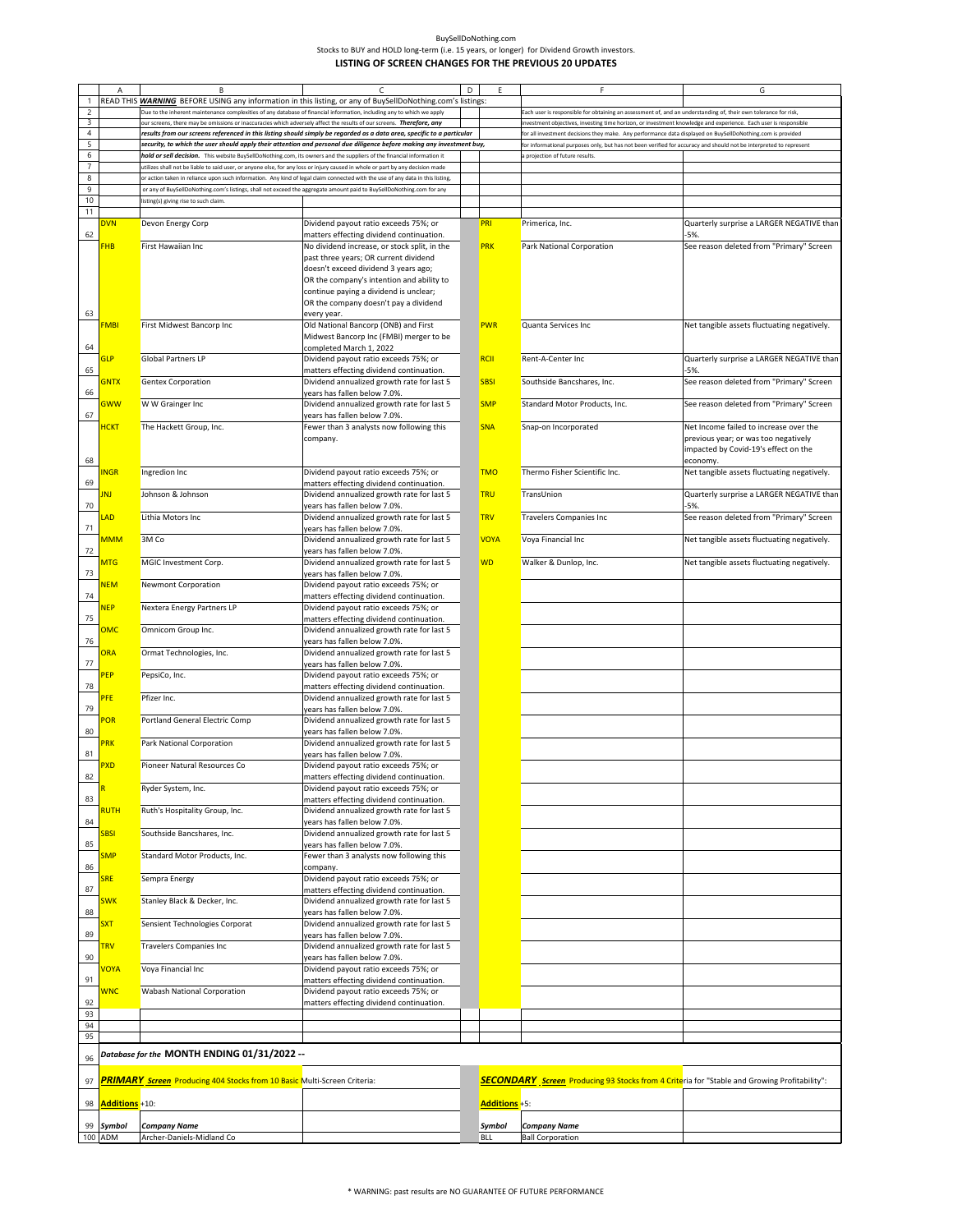|                          |                         |                                                                                                                                |                                                                                                                        |   |               | F                                                                                                                  |                                             |
|--------------------------|-------------------------|--------------------------------------------------------------------------------------------------------------------------------|------------------------------------------------------------------------------------------------------------------------|---|---------------|--------------------------------------------------------------------------------------------------------------------|---------------------------------------------|
|                          | A                       | B                                                                                                                              |                                                                                                                        | D |               |                                                                                                                    | G                                           |
| 1                        |                         | READ THIS WARNING BEFORE USING any information in this listing, or any of BuySellDoNothing.com's listings:                     |                                                                                                                        |   |               |                                                                                                                    |                                             |
| $\mathsf{2}$             |                         | Due to the inherent maintenance complexities of any database of financial information, including any to which we apply         |                                                                                                                        |   |               | Each user is responsible for obtaining an assessment of, and an understanding of, their own tolerance for risk,    |                                             |
| 3                        |                         | our screens, there may be omissions or inaccuracies which adversely affect the results of our screens. Therefore, any          |                                                                                                                        |   |               | vestment objectives, investing time horizon, or investment knowledge and experience. Each user is responsible      |                                             |
| $\overline{4}$           |                         |                                                                                                                                | results from our screens referenced in this listing should simply be regarded as a data area, specific to a particular |   |               | or all investment decisions they make. Any performance data displayed on BuySellDoNothing.com is provided          |                                             |
| 5                        |                         |                                                                                                                                | security, to which the user should apply their attention and personal due diligence before making any investment buy,  |   |               | for informational purposes only, but has not been verified for accuracy and should not be interpreted to represent |                                             |
| 6                        |                         | hold or sell decision. This website BuySellDoNothing.com, its owners and the suppliers of the financial information it         |                                                                                                                        |   |               | projection of future results.                                                                                      |                                             |
| $\overline{\phantom{a}}$ |                         | tilizes shall not be liable to said user, or anyone else, for any loss or injury caused in whole or part by any decision made  |                                                                                                                        |   |               |                                                                                                                    |                                             |
| $\,$ 8                   |                         | or action taken in reliance upon such information. Any kind of legal claim connected with the use of any data in this listing, |                                                                                                                        |   |               |                                                                                                                    |                                             |
| 9                        |                         | or any of BuySellDoNothing.com's listings, shall not exceed the aggregate amount paid to BuySellDoNothing.com for any          |                                                                                                                        |   |               |                                                                                                                    |                                             |
| 10                       |                         | listing(s) giving rise to such claim.                                                                                          |                                                                                                                        |   |               |                                                                                                                    |                                             |
| 11                       |                         |                                                                                                                                |                                                                                                                        |   |               |                                                                                                                    |                                             |
| 101                      | AJG                     | Arthur J Gallagher & Co                                                                                                        |                                                                                                                        |   | <b>ISBC</b>   | Investors Bancorp Inc                                                                                              |                                             |
| 102                      | <b>BGFV</b>             | <b>Big 5 Sporting Goods Corporati</b>                                                                                          |                                                                                                                        |   | MEI           | Methode Electronics Inc.                                                                                           |                                             |
| 103                      | COP                     | ConocoPhillips                                                                                                                 |                                                                                                                        |   | MMC           | Marsh & McLennan Companies, In                                                                                     |                                             |
| 104                      | GBX                     | Greenbrier Companies Inc                                                                                                       |                                                                                                                        |   | <b>UNH</b>    | UnitedHealth Group Inc                                                                                             |                                             |
| 105                      | GLP                     | Global Partners LP                                                                                                             |                                                                                                                        |   |               |                                                                                                                    |                                             |
| 106                      | HOMB                    | Home Bancshares Inc                                                                                                            |                                                                                                                        |   |               |                                                                                                                    |                                             |
| 107                      | MEI                     | Methode Electronics Inc.                                                                                                       |                                                                                                                        |   |               |                                                                                                                    |                                             |
| 108                      | <b>NEP</b>              | <b>Nextera Energy Partners LP</b>                                                                                              |                                                                                                                        |   |               |                                                                                                                    |                                             |
|                          | 109 RUTH                | Ruth's Hospitality Group, Inc.                                                                                                 |                                                                                                                        |   |               |                                                                                                                    |                                             |
|                          |                         |                                                                                                                                |                                                                                                                        |   |               |                                                                                                                    |                                             |
| 110                      |                         |                                                                                                                                |                                                                                                                        |   |               |                                                                                                                    |                                             |
|                          |                         |                                                                                                                                |                                                                                                                        |   |               |                                                                                                                    |                                             |
|                          |                         | 111 <b>Deletions</b> -3: FROM 397 PRODUCED BY LAST MONTH'S "Primary" SCREEN.                                                   |                                                                                                                        |   |               | Deletions -9: FROM 97 PRODUCED BY LAST MONTH'S "Secondary" SCREEN.                                                 |                                             |
|                          |                         |                                                                                                                                |                                                                                                                        |   |               |                                                                                                                    |                                             |
|                          | 112 <mark>Symbol</mark> | <b>Company Name</b>                                                                                                            | <b>Reason for deletion</b>                                                                                             |   | <b>Symbol</b> | <b>Company Name</b>                                                                                                | <b>Reason for deletion</b>                  |
|                          | <b>BSET</b>             | <b>Bassett Furniture Industries I</b>                                                                                          | *** This stock's DATABASE UPDATE MAY BE                                                                                |   | <b>ANTM</b>   | Anthem Inc                                                                                                         | Net tangible assets fluctuating negatively. |
|                          |                         |                                                                                                                                | INCOMPLETE; therefore you should take no                                                                               |   |               |                                                                                                                    |                                             |
|                          |                         |                                                                                                                                | action this month and you should check                                                                                 |   |               |                                                                                                                    |                                             |
|                          |                         |                                                                                                                                | periodically for the next 3 to 6 mos. to                                                                               |   |               |                                                                                                                    |                                             |
| 113                      |                         |                                                                                                                                | confirm this stock's status on our lists.                                                                              |   |               |                                                                                                                    |                                             |
|                          | <b>CIT</b>              | <b>CIT Group</b>                                                                                                               | Jan 5, 2022 First Citizens BancShares                                                                                  |   | <b>GS</b>     | Goldman Sachs Group Inc                                                                                            | Quarterly surprise a LARGER NEGATIVE than   |
|                          |                         |                                                                                                                                | (FCNCA) closed acquisition of CIT Group                                                                                |   |               |                                                                                                                    | -5%.                                        |
| 114                      |                         |                                                                                                                                | (CIT)                                                                                                                  |   |               |                                                                                                                    |                                             |
|                          |                         | Santander Consumer USA Holdings                                                                                                | Jan 30, 2022 Santander Holdings USA                                                                                    |   | <b>IBCP</b>   | Independent Bank Corp (Michiga                                                                                     | Quarterly surprise a LARGER NEGATIVE than   |
|                          |                         |                                                                                                                                | (SHUSA) took Santander Consumer USA                                                                                    |   |               |                                                                                                                    | $-5%$                                       |
| 115                      |                         |                                                                                                                                | Holdings (SC) private                                                                                                  |   |               |                                                                                                                    |                                             |
|                          |                         |                                                                                                                                |                                                                                                                        |   | <b>INTC</b>   | Intel Corporation                                                                                                  | Net Income failed to increase over the      |
|                          |                         |                                                                                                                                |                                                                                                                        |   |               |                                                                                                                    | previous year; or was too negatively        |
|                          |                         |                                                                                                                                |                                                                                                                        |   |               |                                                                                                                    | impacted by Covid-19's effect on the        |
| 116                      |                         |                                                                                                                                |                                                                                                                        |   |               |                                                                                                                    | economy.                                    |
| 117                      |                         |                                                                                                                                |                                                                                                                        |   | <b>MDLZ</b>   | Mondelez International Inc                                                                                         | Net tangible assets fluctuating negatively. |
| 118                      |                         |                                                                                                                                |                                                                                                                        |   | <b>NDAQ</b>   | Nasdaq Inc                                                                                                         | Net tangible assets fluctuating negatively. |
| 119                      |                         |                                                                                                                                |                                                                                                                        |   | <b>TROW</b>   | T Rowe Price Group Inc                                                                                             | Net tangible assets fluctuating negatively. |
|                          |                         |                                                                                                                                |                                                                                                                        |   | <b>UMBF</b>   | <b>UMB Financial Corp</b>                                                                                          | Quarterly surprise a LARGER NEGATIVE than   |
| 120                      |                         |                                                                                                                                |                                                                                                                        |   |               |                                                                                                                    |                                             |
|                          |                         |                                                                                                                                |                                                                                                                        |   |               |                                                                                                                    |                                             |
|                          |                         |                                                                                                                                |                                                                                                                        |   | <b>XEL</b>    | Xcel Energy Inc                                                                                                    | *** This stock's DATABASE UPDATE MAY BE     |
|                          |                         |                                                                                                                                |                                                                                                                        |   |               |                                                                                                                    | INCOMPLETE; therefore you should take no    |
|                          |                         |                                                                                                                                |                                                                                                                        |   |               |                                                                                                                    | action this month and you should check      |
|                          |                         |                                                                                                                                |                                                                                                                        |   |               |                                                                                                                    | periodically for the next 3 to 6 mos. to    |
| 121                      |                         |                                                                                                                                |                                                                                                                        |   |               |                                                                                                                    | confirm this stock's status on our lists.   |
| 122                      |                         |                                                                                                                                |                                                                                                                        |   |               |                                                                                                                    |                                             |
| 123                      |                         |                                                                                                                                |                                                                                                                        |   |               |                                                                                                                    |                                             |
| 124                      |                         |                                                                                                                                |                                                                                                                        |   |               |                                                                                                                    |                                             |
|                          |                         | Database for the MONTH ENDING 12/31/2021 --                                                                                    |                                                                                                                        |   |               |                                                                                                                    |                                             |
| 125                      |                         |                                                                                                                                |                                                                                                                        |   |               |                                                                                                                    |                                             |
| 126                      |                         | <b>PRIMARY</b> Screen Producing 397 Stocks from 10 Basic Multi-Screen Criteria:                                                |                                                                                                                        |   |               | <b>SECONDARY</b> Screen Producing 97 Stocks from 4 Criteria for "Stable and Growing Profitability":                |                                             |
|                          |                         |                                                                                                                                |                                                                                                                        |   |               |                                                                                                                    |                                             |
|                          | 127 Additions +5:       |                                                                                                                                |                                                                                                                        |   | Additions +4: |                                                                                                                    |                                             |
|                          |                         |                                                                                                                                |                                                                                                                        |   |               |                                                                                                                    |                                             |
|                          | 128 Symbol              | <b>Company Name</b>                                                                                                            |                                                                                                                        |   | Symbol        | <b>Company Name</b>                                                                                                |                                             |
| 129                      | <b>CTAS</b>             | Cintas Corporation                                                                                                             |                                                                                                                        |   | А             | Agilent Technologies Inc                                                                                           |                                             |
|                          | 130 MSM                 | MSC Industrial Direct Co Inc                                                                                                   |                                                                                                                        |   | <b>CTAS</b>   | Cintas Corporation                                                                                                 |                                             |
| 131 NUE                  |                         | Nucor Corporation                                                                                                              |                                                                                                                        |   | RGLD          | Royal Gold, Inc (USA)                                                                                              |                                             |
| 132 PFE                  |                         |                                                                                                                                |                                                                                                                        |   |               |                                                                                                                    |                                             |
|                          | 133 RGLD                | Pfizer Inc.<br>Royal Gold, Inc (USA)                                                                                           |                                                                                                                        |   | TTC           | Toro Co                                                                                                            |                                             |
|                          |                         |                                                                                                                                |                                                                                                                        |   |               |                                                                                                                    |                                             |
| 134                      |                         |                                                                                                                                |                                                                                                                        |   |               |                                                                                                                    |                                             |
|                          |                         |                                                                                                                                |                                                                                                                        |   |               |                                                                                                                    |                                             |
|                          |                         | 135 Deletions - 5: FROM 397 PRODUCED BY LAST MONTH'S "Primary" SCREEN.                                                         |                                                                                                                        |   |               | Deletions - 2: FROM 95 PRODUCED BY LAST MONTH'S "Secondary" SCREEN.                                                |                                             |
|                          |                         |                                                                                                                                |                                                                                                                        |   |               |                                                                                                                    |                                             |
|                          | 136 Symbol              | Company Name                                                                                                                   | <b>Reason for deletion</b>                                                                                             |   | <b>Symbol</b> | <b>Company Name</b>                                                                                                | <b>Reason for deletion</b>                  |
|                          | <b>COP</b>              | <b>ConocoPhillips</b>                                                                                                          | *** This stock's DATABASE UPDATE MAY                                                                                   |   | <b>HEI</b>    | Heico Corp                                                                                                         | Net Income failed to increase over the      |
|                          |                         |                                                                                                                                | BE INCOMPLETE; therefore you should take                                                                               |   |               |                                                                                                                    | previous year; or was too negatively        |
|                          |                         |                                                                                                                                |                                                                                                                        |   |               |                                                                                                                    | impacted by Covid-19's effect on the        |
|                          |                         |                                                                                                                                | no action this month and you should check                                                                              |   |               |                                                                                                                    | economy.                                    |
|                          |                         |                                                                                                                                | periodically for the next 3 to 6 mos. to                                                                               |   |               |                                                                                                                    |                                             |
| 137                      |                         |                                                                                                                                | confirm this stock's status on our lists.                                                                              |   |               |                                                                                                                    |                                             |
|                          | <b>HRC</b>              | Hill-Rom Holdings, Inc.                                                                                                        | Dec 13, 2021 Baxter International Inc. (BAX)                                                                           |   | LEN           | Lennar Corporation                                                                                                 | Quarterly surprise a LARGER NEGATIVE than   |
|                          |                         |                                                                                                                                | closed the acquisition of Hill-Rom (HRC).                                                                              |   |               |                                                                                                                    | $-5%$                                       |
| 138                      |                         |                                                                                                                                |                                                                                                                        |   |               |                                                                                                                    |                                             |
|                          | <b>KSU</b>              | Kansas City Southern                                                                                                           | Dec 16, 2021 Canadian Pacific Railway (CP)                                                                             |   |               |                                                                                                                    |                                             |
|                          |                         |                                                                                                                                | closed the acquisition of Kansas City                                                                                  |   |               |                                                                                                                    |                                             |
| 139                      |                         |                                                                                                                                | Southern (KSU).                                                                                                        |   |               |                                                                                                                    |                                             |
|                          | NΧ                      | Quanex Building Products Corpo                                                                                                 | No dividend increase, or stock split, in the                                                                           |   |               |                                                                                                                    |                                             |
| 140                      |                         |                                                                                                                                | past three years.                                                                                                      |   |               |                                                                                                                    |                                             |
|                          | <b>RDN</b>              | Radian Group Inc                                                                                                               | *** This stock's DATABASE UPDATE MAY                                                                                   |   |               |                                                                                                                    |                                             |
|                          |                         |                                                                                                                                | BE INCOMPLETE; therefore you should take                                                                               |   |               |                                                                                                                    |                                             |
|                          |                         |                                                                                                                                | no action this month and you should check                                                                              |   |               |                                                                                                                    |                                             |
|                          |                         |                                                                                                                                | periodically for the next 3 to 6 mos. to                                                                               |   |               |                                                                                                                    |                                             |
| 141                      |                         |                                                                                                                                | confirm this stock's status on our lists.                                                                              |   |               |                                                                                                                    |                                             |
| 142                      |                         |                                                                                                                                |                                                                                                                        |   |               |                                                                                                                    |                                             |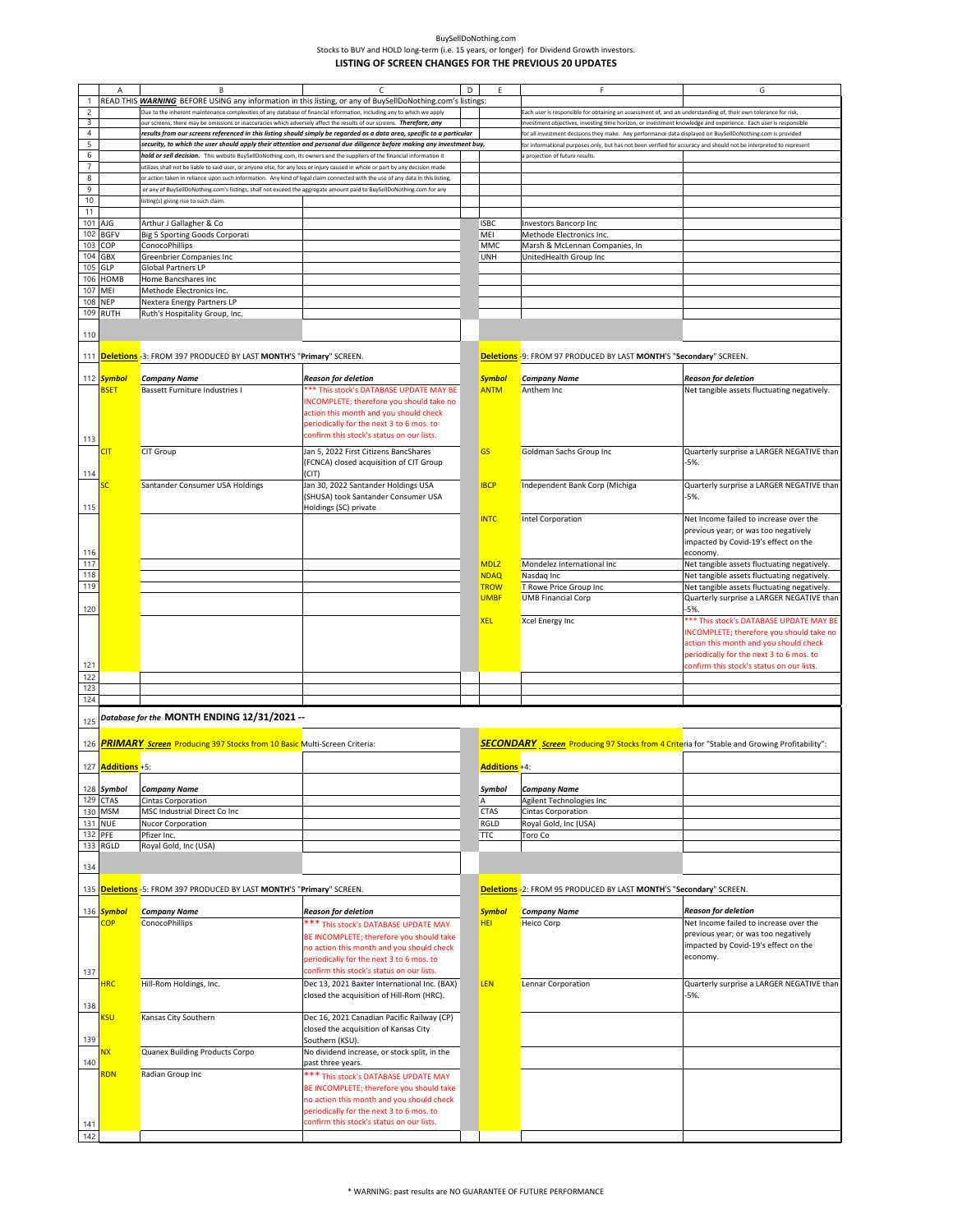|                |                           | B                                                                                                                              |                                                                                                                        | D |                      | F                                                                                                                  | G                                                |
|----------------|---------------------------|--------------------------------------------------------------------------------------------------------------------------------|------------------------------------------------------------------------------------------------------------------------|---|----------------------|--------------------------------------------------------------------------------------------------------------------|--------------------------------------------------|
| $\mathbf{1}$   |                           | READ THIS WARNING BEFORE USING any information in this listing, or any of BuySellDoNothing.com's listings:                     |                                                                                                                        |   |                      |                                                                                                                    |                                                  |
| $\overline{c}$ |                           | Due to the inherent maintenance complexities of any database of financial information, including any to which we apply         |                                                                                                                        |   |                      | Each user is responsible for obtaining an assessment of, and an understanding of, their own tolerance for risk,    |                                                  |
| 3              |                           | our screens, there may be omissions or inaccuracies which adversely affect the results of our screens. Therefore, any          |                                                                                                                        |   |                      | nvestment objectives, investing time horizon, or investment knowledge and experience. Each user is responsible     |                                                  |
| $\overline{4}$ |                           |                                                                                                                                | results from our screens referenced in this listing should simply be regarded as a data area, specific to a particular |   |                      | or all investment decisions they make. Any performance data displayed on BuySellDoNothing.com is provided          |                                                  |
| 5              |                           |                                                                                                                                | security, to which the user should apply their attention and personal due diligence before making any investment buy,  |   |                      | for informational purposes only, but has not been verified for accuracy and should not be interpreted to represent |                                                  |
| 6              |                           |                                                                                                                                |                                                                                                                        |   |                      |                                                                                                                    |                                                  |
|                |                           | hold or sell decision. This website BuySellDoNothing.com, its owners and the suppliers of the financial information it         |                                                                                                                        |   |                      | projection of future results.                                                                                      |                                                  |
| $\overline{7}$ |                           | tilizes shall not be liable to said user, or anyone else, for any loss or injury caused in whole or part by any decision made  |                                                                                                                        |   |                      |                                                                                                                    |                                                  |
| 8              |                           | or action taken in reliance upon such information. Any kind of legal claim connected with the use of any data in this listing, |                                                                                                                        |   |                      |                                                                                                                    |                                                  |
| 9              |                           | or any of BuySellDoNothing.com's listings, shall not exceed the aggregate amount paid to BuySellDoNothing.com for any          |                                                                                                                        |   |                      |                                                                                                                    |                                                  |
| $10$           |                           | isting(s) giving rise to such claim.                                                                                           |                                                                                                                        |   |                      |                                                                                                                    |                                                  |
| 11             |                           |                                                                                                                                |                                                                                                                        |   |                      |                                                                                                                    |                                                  |
| 143            |                           |                                                                                                                                |                                                                                                                        |   |                      |                                                                                                                    |                                                  |
|                |                           |                                                                                                                                |                                                                                                                        |   |                      |                                                                                                                    |                                                  |
| 144            |                           |                                                                                                                                |                                                                                                                        |   |                      |                                                                                                                    |                                                  |
|                |                           | Database for the MONTH ENDING 11/30/2021 --                                                                                    |                                                                                                                        |   |                      |                                                                                                                    |                                                  |
| 145            |                           |                                                                                                                                |                                                                                                                        |   |                      |                                                                                                                    |                                                  |
|                |                           |                                                                                                                                |                                                                                                                        |   |                      |                                                                                                                    |                                                  |
| 146            |                           | <b>PRIMARY</b> Screen Producing 397 Stocks from 10 Basic Multi-Screen Criteria:                                                |                                                                                                                        |   |                      | <b>SECONDARY</b> Screen Producing 95 Stocks from 4 Criteria for "Stable and Growing Profitability":                |                                                  |
|                |                           |                                                                                                                                |                                                                                                                        |   |                      |                                                                                                                    |                                                  |
|                |                           |                                                                                                                                |                                                                                                                        |   |                      |                                                                                                                    |                                                  |
|                | 147 <b>Additions</b> +18: |                                                                                                                                |                                                                                                                        |   | <b>Additions +9:</b> |                                                                                                                    |                                                  |
|                |                           |                                                                                                                                |                                                                                                                        |   |                      |                                                                                                                    |                                                  |
|                | 148 Symbol                | Company Name                                                                                                                   |                                                                                                                        |   | Symbol               | Company Name                                                                                                       |                                                  |
| 149            | ASH                       | Ashland Global Holdings Inc                                                                                                    |                                                                                                                        |   | <b>ATVI</b>          | Activision Blizzard, Inc.                                                                                          |                                                  |
| 150            | <b>ATVI</b>               | Activision Blizzard, Inc.                                                                                                      |                                                                                                                        |   | BKE                  | <b>Buckle Inc</b>                                                                                                  |                                                  |
| 151            | AVA                       | Avista Corp                                                                                                                    |                                                                                                                        |   | <b>BWXT</b>          | <b>BWX Technologies Inc</b>                                                                                        |                                                  |
|                |                           |                                                                                                                                |                                                                                                                        |   |                      |                                                                                                                    |                                                  |
| 152            | <b>BKE</b>                | Buckle Inc                                                                                                                     |                                                                                                                        |   | CBU                  | Community Bank System, Inc.                                                                                        |                                                  |
| 153            | CAH                       | Cardinal Health Inc                                                                                                            |                                                                                                                        |   | DLB                  | Dolby Laboratories, Inc.                                                                                           |                                                  |
| 154            | COP                       | ConocoPhillips                                                                                                                 |                                                                                                                        |   | <b>TSN</b>           | Tyson Foods, Inc.                                                                                                  |                                                  |
| 155            | CRI                       | Carter's, Inc.                                                                                                                 |                                                                                                                        |   | UFPI                 | Ufo Industries Inc                                                                                                 |                                                  |
| 156            | <b>DVN</b>                | Devon Energy Corp                                                                                                              |                                                                                                                        |   | <b>VVV</b>           | Valvoline Inc                                                                                                      |                                                  |
| 157            | GILD                      | Gilead Sciences, Inc.                                                                                                          |                                                                                                                        |   | WD                   | Walker & Dunlop, Inc.                                                                                              |                                                  |
|                |                           |                                                                                                                                |                                                                                                                        |   |                      |                                                                                                                    |                                                  |
| 158            | <b>ITT</b>                | <b>ITT Inc</b>                                                                                                                 |                                                                                                                        |   |                      |                                                                                                                    |                                                  |
| 159            | LEA                       | Lear Corporation                                                                                                               |                                                                                                                        |   |                      |                                                                                                                    |                                                  |
| 160            | MAN                       | ManpowerGroup Inc.                                                                                                             |                                                                                                                        |   |                      |                                                                                                                    |                                                  |
| 161            | <b>MCHP</b>               | Microchip Technology Inc.                                                                                                      |                                                                                                                        |   |                      |                                                                                                                    |                                                  |
| 162            | <b>MNRO</b>               | Monro Inc                                                                                                                      |                                                                                                                        |   |                      |                                                                                                                    |                                                  |
| 163            | OGE                       | OGE Energy Corp.                                                                                                               |                                                                                                                        |   |                      |                                                                                                                    |                                                  |
|                |                           |                                                                                                                                |                                                                                                                        |   |                      |                                                                                                                    |                                                  |
| 164            | PETS                      | Petmed Express Inc                                                                                                             |                                                                                                                        |   |                      |                                                                                                                    |                                                  |
| 165            | PXD                       | Pioneer Natural Resources Co                                                                                                   |                                                                                                                        |   |                      |                                                                                                                    |                                                  |
| 166            | <b>SBUX</b>               | <b>Starbucks Corporation</b>                                                                                                   |                                                                                                                        |   |                      |                                                                                                                    |                                                  |
|                |                           |                                                                                                                                |                                                                                                                        |   |                      |                                                                                                                    |                                                  |
| 167            |                           |                                                                                                                                |                                                                                                                        |   |                      |                                                                                                                    |                                                  |
|                |                           |                                                                                                                                |                                                                                                                        |   |                      |                                                                                                                    |                                                  |
|                |                           |                                                                                                                                |                                                                                                                        |   |                      |                                                                                                                    |                                                  |
|                |                           | 168 <mark>Deletions</mark> -6: FROM 385 PRODUCED BY LAST <b>MONTH'S "Primary"</b> SCREEN.                                      |                                                                                                                        |   |                      | Deletions -6: FROM 92 PRODUCED BY LAST MONTH'S "Secondary" SCREEN.                                                 |                                                  |
|                |                           |                                                                                                                                |                                                                                                                        |   |                      |                                                                                                                    |                                                  |
|                | 169 Symbol                | <b>Company Name</b>                                                                                                            | <b>Reason for deletion</b>                                                                                             |   | <b>Symbol</b>        | <b>Company Name</b>                                                                                                | <b>Reason for deletion</b>                       |
|                | <b>CCMP</b>               | <b>CMC Materials Inc</b>                                                                                                       | Dividend payout ratio exceeds 75%; or                                                                                  |   | <b>ALL</b>           | Allstate Corp                                                                                                      | Quarterly surprise a LARGER NEGATIVE than        |
| 170            |                           |                                                                                                                                | matters effecting dividend continuation.                                                                               |   |                      |                                                                                                                    | $-5%$                                            |
|                | <b>GLW</b>                | Corning Incorporated                                                                                                           | Dividend payout ratio exceeds 75%; or                                                                                  |   | <b>GFF</b>           | Griffon Corporation                                                                                                | Quarterly surprise a LARGER NEGATIVE than        |
| 171            |                           |                                                                                                                                | matters effecting dividend continuation.                                                                               |   |                      |                                                                                                                    | $-5%$                                            |
|                |                           |                                                                                                                                |                                                                                                                        |   |                      |                                                                                                                    |                                                  |
|                | <b>HOMB</b>               | Home Bancshares Inc                                                                                                            | *** This stock's DATABASE UPDATE MAY                                                                                   |   | <b>OLED</b>          | <b>Universal Display Corporation</b>                                                                               | Quarterly surprise a LARGER NEGATIVE than        |
|                |                           |                                                                                                                                | BE INCOMPLETE; therefore you should take                                                                               |   |                      |                                                                                                                    | $-5%$                                            |
|                |                           |                                                                                                                                | no action this month and you should check                                                                              |   |                      |                                                                                                                    |                                                  |
|                |                           |                                                                                                                                | periodically for the next 3 to 6 mos. to                                                                               |   |                      |                                                                                                                    |                                                  |
|                |                           |                                                                                                                                |                                                                                                                        |   |                      |                                                                                                                    |                                                  |
| 172            |                           |                                                                                                                                | confirm this stock's status on our lists.                                                                              |   |                      |                                                                                                                    |                                                  |
|                | <b>IACK</b>               | Jack in the Box Inc.                                                                                                           | Dividend annualized growth rate for last 5                                                                             |   | <b>PNC</b>           | <b>PNC Financial Services Group I</b>                                                                              | *** This stock's DATABASE UPDATE MAY BE          |
|                |                           |                                                                                                                                | years has fallen below 7.0%.                                                                                           |   |                      |                                                                                                                    | INCOMPLETE; therefore you should take no         |
|                |                           |                                                                                                                                |                                                                                                                        |   |                      |                                                                                                                    | action this month and you should check           |
|                |                           |                                                                                                                                |                                                                                                                        |   |                      |                                                                                                                    | periodically for the next 3 to 6 mos. to         |
| 173            |                           |                                                                                                                                |                                                                                                                        |   |                      |                                                                                                                    | confirm this stock's status on our lists.        |
|                |                           |                                                                                                                                |                                                                                                                        |   |                      |                                                                                                                    |                                                  |
|                | <b>QCOM</b>               | QUALCOMM, Inc.                                                                                                                 | Dividend annualized growth rate for last 5                                                                             |   | <b>SCCO</b>          | Southern Copper Corp                                                                                               | Quarterly surprise a LARGER NEGATIVE than        |
| 174            |                           |                                                                                                                                | years has fallen below 7.0%.                                                                                           |   |                      |                                                                                                                    | -5%.                                             |
|                | <b>SMG</b>                | Scotts Miracle-Gro Co                                                                                                          | Dividend annualized growth rate for last 5                                                                             |   | V                    | Visa Inc                                                                                                           | *** This stock's DATABASE UPDATE MAY BE          |
|                |                           |                                                                                                                                | years has fallen below 7.0%.                                                                                           |   |                      |                                                                                                                    | <b>INCOMPLETE</b> ; therefore you should take no |
|                |                           |                                                                                                                                |                                                                                                                        |   |                      |                                                                                                                    | action this month and you should check           |
|                |                           |                                                                                                                                |                                                                                                                        |   |                      |                                                                                                                    | periodically for the next 3 to 6 mos. to         |
|                |                           |                                                                                                                                |                                                                                                                        |   |                      |                                                                                                                    |                                                  |
| 175            |                           |                                                                                                                                |                                                                                                                        |   |                      |                                                                                                                    | confirm this stock's status on our lists.        |
| 176            |                           |                                                                                                                                |                                                                                                                        |   |                      |                                                                                                                    |                                                  |
| 177            |                           |                                                                                                                                |                                                                                                                        |   |                      |                                                                                                                    |                                                  |
| 178            |                           |                                                                                                                                |                                                                                                                        |   |                      |                                                                                                                    |                                                  |
|                |                           |                                                                                                                                |                                                                                                                        |   |                      |                                                                                                                    |                                                  |
| 179            |                           | -- Database for the MONTH ENDING 10/31/2021                                                                                    |                                                                                                                        |   |                      |                                                                                                                    |                                                  |
|                |                           |                                                                                                                                |                                                                                                                        |   |                      |                                                                                                                    |                                                  |
|                |                           |                                                                                                                                |                                                                                                                        |   |                      |                                                                                                                    |                                                  |
| 180            |                           | <b>PRIMARY</b> Screen Producing 385 Stocks from 10 Basic Multi-Screen Criteria:                                                |                                                                                                                        |   |                      | <b>SECONDARY</b> Screen Producing 92 Stocks from 4 Criteria for "Stable and Growing Profitability":                |                                                  |
|                |                           |                                                                                                                                |                                                                                                                        |   |                      |                                                                                                                    |                                                  |
|                | 181 <b>Additions</b> +14: |                                                                                                                                |                                                                                                                        |   | Additions +9:        |                                                                                                                    |                                                  |
|                |                           |                                                                                                                                |                                                                                                                        |   |                      |                                                                                                                    |                                                  |
|                | 182 Symbol                | <b>Company Name</b>                                                                                                            |                                                                                                                        |   | Symbol               | Company Name                                                                                                       |                                                  |
|                |                           |                                                                                                                                |                                                                                                                        |   |                      |                                                                                                                    |                                                  |
| 183            | AEP                       | American Electric Power Compan                                                                                                 |                                                                                                                        |   | AEP                  | American Electric Power Compan                                                                                     |                                                  |
| 184            | CBOE                      | Cboe Global Markets Inc                                                                                                        |                                                                                                                        |   | ANTM                 | Anthem Inc                                                                                                         |                                                  |
| 185            | <b>CERN</b>               | Cerner Corporation                                                                                                             |                                                                                                                        |   | CME                  | CME Group Inc                                                                                                      |                                                  |
| 186            | CPF                       | Central Pacific Financial Corp                                                                                                 |                                                                                                                        |   | <b>IBCP</b>          | Independent Bank Corp (Michiga                                                                                     |                                                  |
|                | 187 DOW                   | Dow Inc                                                                                                                        |                                                                                                                        |   | <b>INTC</b>          | Intel Corporation                                                                                                  |                                                  |
|                |                           |                                                                                                                                |                                                                                                                        |   |                      |                                                                                                                    |                                                  |
| 188            | DTE                       | DTE Energy Co                                                                                                                  |                                                                                                                        |   | KBH                  | <b>KB Home</b>                                                                                                     |                                                  |
| 189            | GLW                       | Corning Incorporated                                                                                                           |                                                                                                                        |   | MCO                  | Moody's Corporation                                                                                                |                                                  |
| 190            | MCO                       | Moody's Corporation                                                                                                            |                                                                                                                        |   | <b>NDAQ</b>          | Nasdaq Inc                                                                                                         |                                                  |
|                | 191 NDAQ                  | Nasdaq Inc                                                                                                                     |                                                                                                                        |   | SBSI                 | Southside Bancshares, Inc.                                                                                         |                                                  |
| 192            | POR                       |                                                                                                                                |                                                                                                                        |   |                      |                                                                                                                    |                                                  |
|                |                           | Portland General Electric Comp                                                                                                 |                                                                                                                        |   |                      |                                                                                                                    |                                                  |
| 193            | <b>RPM</b>                | RPM International Inc.                                                                                                         |                                                                                                                        |   |                      |                                                                                                                    |                                                  |
| 194            | SIRI                      | Sirius XM Holdings Inc                                                                                                         |                                                                                                                        |   |                      |                                                                                                                    |                                                  |
| 195            | <b>SLM</b>                | SLM Corp                                                                                                                       |                                                                                                                        |   |                      |                                                                                                                    |                                                  |
| 196 SYK        |                           | <b>Stryker Corporation</b>                                                                                                     |                                                                                                                        |   |                      |                                                                                                                    |                                                  |
|                |                           |                                                                                                                                |                                                                                                                        |   |                      |                                                                                                                    |                                                  |
|                |                           |                                                                                                                                |                                                                                                                        |   |                      |                                                                                                                    |                                                  |
| 197            |                           |                                                                                                                                |                                                                                                                        |   |                      |                                                                                                                    |                                                  |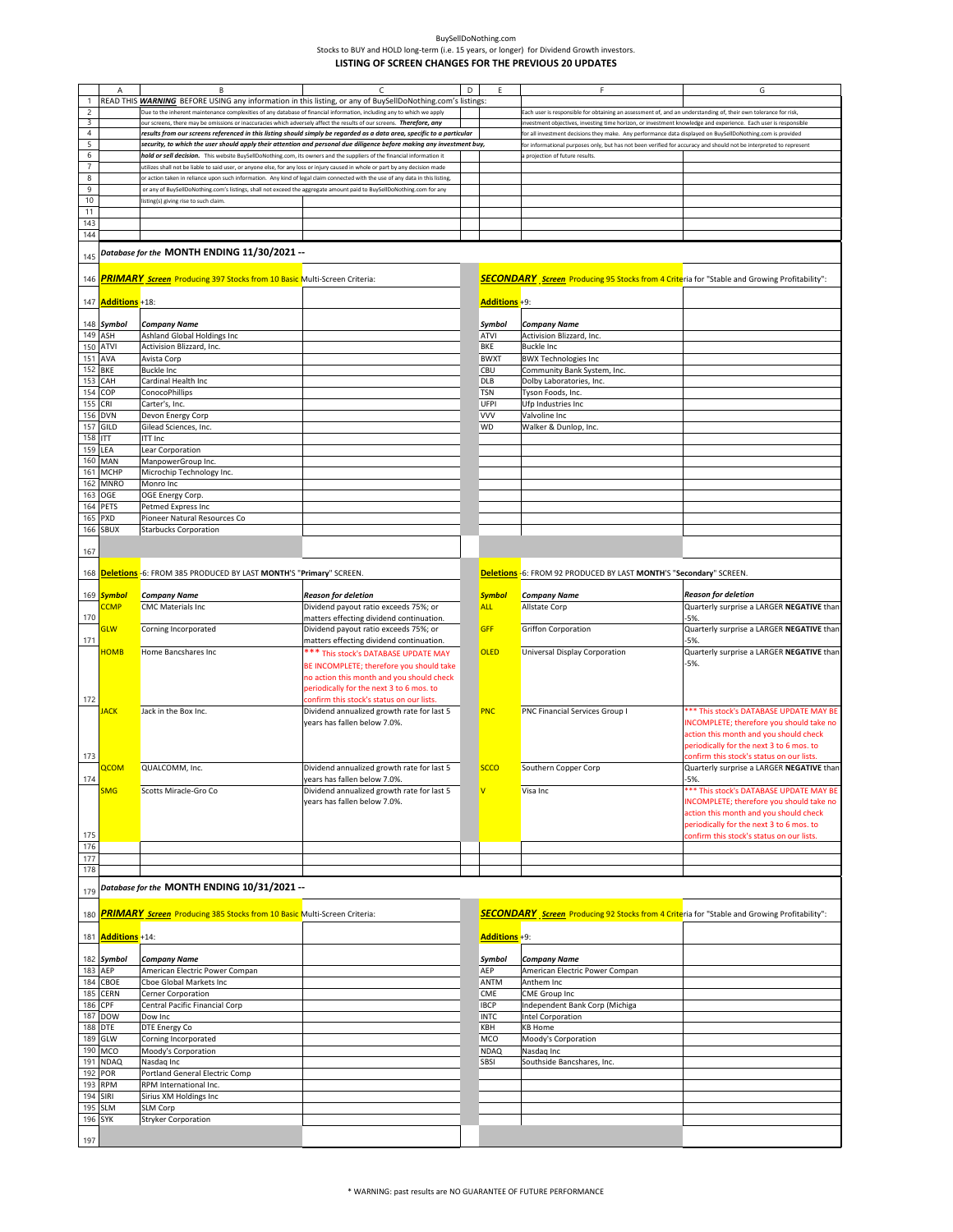|                | A                       | B                                                                                                                              | C                                                                                                                      | D | E             | F                                                                                                                  | G                                          |
|----------------|-------------------------|--------------------------------------------------------------------------------------------------------------------------------|------------------------------------------------------------------------------------------------------------------------|---|---------------|--------------------------------------------------------------------------------------------------------------------|--------------------------------------------|
|                |                         |                                                                                                                                | READ THIS <b>WARNING</b> BEFORE USING any information in this listing, or any of BuySellDoNothing.com's listings:      |   |               |                                                                                                                    |                                            |
|                |                         |                                                                                                                                |                                                                                                                        |   |               |                                                                                                                    |                                            |
| $\overline{c}$ |                         | Due to the inherent maintenance complexities of any database of financial information, including any to which we apply         |                                                                                                                        |   |               | Each user is responsible for obtaining an assessment of, and an understanding of, their own tolerance for risk,    |                                            |
| 3              |                         | our screens, there may be omissions or inaccuracies which adversely affect the results of our screens. Therefore, any          |                                                                                                                        |   |               | investment objectives, investing time horizon, or investment knowledge and experience. Each user is responsible    |                                            |
| $\overline{4}$ |                         |                                                                                                                                | results from our screens referenced in this listing should simply be regarded as a data area, specific to a particular |   |               | for all investment decisions they make. Any performance data displayed on BuySellDoNothing.com is provided         |                                            |
| 5              |                         |                                                                                                                                | security, to which the user should apply their attention and personal due diligence before making any investment buy,  |   |               | for informational purposes only, but has not been verified for accuracy and should not be interpreted to represent |                                            |
| 6              |                         | hold or sell decision. This website BuySellDoNothing.com, its owners and the suppliers of the financial information it         |                                                                                                                        |   |               | a projection of future results.                                                                                    |                                            |
| $\overline{7}$ |                         | utilizes shall not be liable to said user, or anyone else, for any loss or injury caused in whole or part by any decision made |                                                                                                                        |   |               |                                                                                                                    |                                            |
| 8              |                         | or action taken in reliance upon such information. Any kind of legal claim connected with the use of any data in this listing, |                                                                                                                        |   |               |                                                                                                                    |                                            |
| 9              |                         | or any of BuySellDoNothing.com's listings, shall not exceed the aggregate amount paid to BuySellDoNothing.com for any          |                                                                                                                        |   |               |                                                                                                                    |                                            |
| 10             |                         | listing(s) giving rise to such claim.                                                                                          |                                                                                                                        |   |               |                                                                                                                    |                                            |
| 11             |                         |                                                                                                                                |                                                                                                                        |   |               |                                                                                                                    |                                            |
|                |                         |                                                                                                                                |                                                                                                                        |   |               |                                                                                                                    |                                            |
| 198            |                         | <mark>Deletions</mark> -16: FROM 387 PRODUCED BY LAST <b>MONTH'S "Primary"</b> SCREEN.                                         |                                                                                                                        |   |               | Deletions - 4: FROM 87 PRODUCED BY LAST MONTH'S "Secondary" SCREEN.                                                |                                            |
|                |                         |                                                                                                                                |                                                                                                                        |   |               |                                                                                                                    |                                            |
| 199            | <b>Symbol</b>           | <b>Company Name</b>                                                                                                            | <b>Reason for deletion</b>                                                                                             |   | <b>Symbol</b> | <b>Company Name</b>                                                                                                | <b>Reason for deletion</b>                 |
|                | <b>BXS</b>              | <b>Bancorpsouth Bank</b>                                                                                                       | Oct. 29, 2021 BancorpSouth Bank merged                                                                                 |   | <b>BXS</b>    | <b>Bancorpsouth Bank</b>                                                                                           | see reason deleted from "Primary" Screen   |
|                |                         |                                                                                                                                | with Cadence Bancorporation and was                                                                                    |   |               |                                                                                                                    |                                            |
|                |                         |                                                                                                                                | renamed Cadence Bank (NYSE: CADE).                                                                                     |   |               |                                                                                                                    |                                            |
| 200            |                         |                                                                                                                                |                                                                                                                        |   |               |                                                                                                                    |                                            |
|                | $\overline{\text{COG}}$ | Cabot Oil & Gas Corporation                                                                                                    | Oct. 1, 2021 Cabot Oil & Gas Corp. merged                                                                              |   | <b>CBU</b>    | Community Bank System, Inc.                                                                                        | Net Income failed to increase over the     |
|                |                         |                                                                                                                                | with Cimarex Energy Co. and was renamed                                                                                |   |               |                                                                                                                    | previous year; or was too negatively       |
|                |                         |                                                                                                                                |                                                                                                                        |   |               |                                                                                                                    |                                            |
|                |                         |                                                                                                                                | Coterra Energy Inc. (NYSE: CTRA).                                                                                      |   |               |                                                                                                                    | impacted by Covid-19's effect on the       |
| 201            |                         |                                                                                                                                |                                                                                                                        |   |               |                                                                                                                    | economy.                                   |
|                | <b>CTAS</b>             | <b>Cintas Corporation</b>                                                                                                      | *** This stock's DATABASE UPDATE MAY                                                                                   |   | <b>CTAS</b>   | Cintas Corporation                                                                                                 | SEE REASON(s) failed the "Primary" SCREEN. |
|                |                         |                                                                                                                                | BE INCOMPLETE; therefore you should take                                                                               |   |               |                                                                                                                    |                                            |
|                |                         |                                                                                                                                | no action this month and you should check                                                                              |   |               |                                                                                                                    |                                            |
|                |                         |                                                                                                                                | periodically for the next 3 to 6 mos. to                                                                               |   |               |                                                                                                                    |                                            |
|                |                         |                                                                                                                                | confirm this stock's status on our lists.                                                                              |   |               |                                                                                                                    |                                            |
|                |                         |                                                                                                                                |                                                                                                                        |   |               |                                                                                                                    |                                            |
| 202            |                         |                                                                                                                                |                                                                                                                        |   |               |                                                                                                                    |                                            |
|                | <b>GBX</b>              | Greenbrier Companies Inc                                                                                                       | Dividend payout ratio exceeds 75%; or                                                                                  |   | <b>UFPI</b>   | Ufp Industries Inc                                                                                                 | *** This stock's DATABASE UPDATE MAY       |
|                |                         |                                                                                                                                | matters effecting dividend continuation.                                                                               |   |               |                                                                                                                    | BE INCOMPLETE; therefore you should take   |
|                |                         |                                                                                                                                |                                                                                                                        |   |               |                                                                                                                    | no action this month and you should check  |
|                |                         |                                                                                                                                |                                                                                                                        |   |               |                                                                                                                    | periodically for the next 3 to 6 mos. to   |
|                |                         |                                                                                                                                |                                                                                                                        |   |               |                                                                                                                    | confirm this stock's status on our lists.  |
|                |                         |                                                                                                                                |                                                                                                                        |   |               |                                                                                                                    |                                            |
| 203            |                         |                                                                                                                                |                                                                                                                        |   |               |                                                                                                                    |                                            |
|                | <b>GILD</b>             | Gilead Sciences, Inc.                                                                                                          | *** This stock's DATABASE UPDATE MAY                                                                                   |   |               |                                                                                                                    |                                            |
|                |                         |                                                                                                                                | BE INCOMPLETE; therefore you should take                                                                               |   |               |                                                                                                                    |                                            |
|                |                         |                                                                                                                                | no action this month and you should check                                                                              |   |               |                                                                                                                    |                                            |
|                |                         |                                                                                                                                | periodically for the next 3 to 6 mos. to                                                                               |   |               |                                                                                                                    |                                            |
|                |                         |                                                                                                                                | confirm this stock's status on our lists.                                                                              |   |               |                                                                                                                    |                                            |
| 204            |                         |                                                                                                                                |                                                                                                                        |   |               |                                                                                                                    |                                            |
|                | <b>MAN</b>              | ManpowerGroup Inc.                                                                                                             | Dividend payout ratio exceeds 75%; or                                                                                  |   |               |                                                                                                                    |                                            |
|                |                         |                                                                                                                                | matters effecting dividend continuation.                                                                               |   |               |                                                                                                                    |                                            |
|                |                         |                                                                                                                                |                                                                                                                        |   |               |                                                                                                                    |                                            |
| 205            |                         |                                                                                                                                |                                                                                                                        |   |               |                                                                                                                    |                                            |
|                | <b>MNRO</b>             | Monro Inc                                                                                                                      | Dividend payout ratio exceeds 75%; or                                                                                  |   |               |                                                                                                                    |                                            |
|                |                         |                                                                                                                                | matters effecting dividend continuation.                                                                               |   |               |                                                                                                                    |                                            |
| 206            |                         |                                                                                                                                |                                                                                                                        |   |               |                                                                                                                    |                                            |
|                | <b>MSM</b>              | MSC Industrial Direct Co Inc                                                                                                   | Dividend payout ratio exceeds 75%; or                                                                                  |   |               |                                                                                                                    |                                            |
|                |                         |                                                                                                                                | matters effecting dividend continuation.                                                                               |   |               |                                                                                                                    |                                            |
| 207            |                         |                                                                                                                                |                                                                                                                        |   |               |                                                                                                                    |                                            |
|                | <b>NEP</b>              | Nextera Energy Partners LP                                                                                                     | Dividend payout ratio exceeds 75%; or                                                                                  |   |               |                                                                                                                    |                                            |
|                |                         |                                                                                                                                | matters effecting dividend continuation.                                                                               |   |               |                                                                                                                    |                                            |
| 208            |                         |                                                                                                                                |                                                                                                                        |   |               |                                                                                                                    |                                            |
|                | PETS                    | Petmed Express Inc                                                                                                             | Fewer than 3 analysts now following this                                                                               |   |               |                                                                                                                    |                                            |
| 209            |                         |                                                                                                                                | company.                                                                                                               |   |               |                                                                                                                    |                                            |
|                | <b>PSMT</b>             | PriceSmart, Inc.                                                                                                               | Dividend decrease in past 3 years.                                                                                     |   |               |                                                                                                                    |                                            |
|                |                         |                                                                                                                                | Dividend annualized growth rate for last 5                                                                             |   |               |                                                                                                                    |                                            |
|                |                         |                                                                                                                                |                                                                                                                        |   |               |                                                                                                                    |                                            |
|                |                         |                                                                                                                                | years has fallen below 7.0%.                                                                                           |   |               |                                                                                                                    |                                            |
|                |                         |                                                                                                                                | Fewer than 3 analysts now following this                                                                               |   |               |                                                                                                                    |                                            |
| 210            |                         |                                                                                                                                | company.                                                                                                               |   |               |                                                                                                                    |                                            |
|                | <b>RBC</b>              | <b>Regal Beloit Corporation</b>                                                                                                | Oct. 5, 2021 Rexnord Corporation's Process                                                                             |   |               |                                                                                                                    |                                            |
|                |                         |                                                                                                                                | & Motion Control ("PMC") segment                                                                                       |   |               |                                                                                                                    |                                            |
|                |                         |                                                                                                                                | combined with Regal Beloit Corporation and                                                                             |   |               |                                                                                                                    |                                            |
|                |                         |                                                                                                                                | is now Regal Rexnord Corporation (NYSE:                                                                                |   |               |                                                                                                                    |                                            |
| 211            |                         |                                                                                                                                | RRX).                                                                                                                  |   |               |                                                                                                                    |                                            |
|                | <b>SBUX</b>             | <b>Starbucks Corporation</b>                                                                                                   | Dividend payout ratio exceeds 75%; or                                                                                  |   |               |                                                                                                                    |                                            |
|                |                         |                                                                                                                                | matters effecting dividend continuation.                                                                               |   |               |                                                                                                                    |                                            |
| 212            |                         |                                                                                                                                |                                                                                                                        |   |               |                                                                                                                    |                                            |
|                | <b>SHEN</b>             | Shenandoah Telecommunications                                                                                                  | Dividend decrease in past 3 years.                                                                                     |   |               |                                                                                                                    |                                            |
| 213            |                         |                                                                                                                                |                                                                                                                        |   |               |                                                                                                                    |                                            |
|                | <b>VFC</b>              | VF Corp                                                                                                                        | Dividend payout ratio exceeds 75%; or                                                                                  |   |               |                                                                                                                    |                                            |
|                |                         |                                                                                                                                | matters effecting dividend continuation.                                                                               |   |               |                                                                                                                    |                                            |
|                |                         |                                                                                                                                | Dividend annualized growth rate for last 5                                                                             |   |               |                                                                                                                    |                                            |
|                |                         |                                                                                                                                | years has fallen below 7.0%.                                                                                           |   |               |                                                                                                                    |                                            |
| 214            |                         |                                                                                                                                |                                                                                                                        |   |               |                                                                                                                    |                                            |
|                |                         |                                                                                                                                |                                                                                                                        |   |               |                                                                                                                    |                                            |
|                | <mark>NBA</mark>        | Walgreens Boots Alliance Inc                                                                                                   | Dividend annualized growth rate for last 5                                                                             |   |               |                                                                                                                    |                                            |
| 215            |                         |                                                                                                                                | years has fallen below 7.0%.                                                                                           |   |               |                                                                                                                    |                                            |
| 216            |                         |                                                                                                                                |                                                                                                                        |   |               |                                                                                                                    |                                            |
| 217            |                         |                                                                                                                                |                                                                                                                        |   |               |                                                                                                                    |                                            |
| 218            |                         |                                                                                                                                |                                                                                                                        |   |               |                                                                                                                    |                                            |
|                |                         | Database for the MONTH ENDING 09/30/2021 --                                                                                    |                                                                                                                        |   |               |                                                                                                                    |                                            |
| 219            |                         |                                                                                                                                |                                                                                                                        |   |               |                                                                                                                    |                                            |
|                |                         |                                                                                                                                |                                                                                                                        |   |               |                                                                                                                    |                                            |
| 220            |                         | <b>PRIMARY</b> Screen Producing 387 Stocks from 10 Basic Multi-Screen Criteria:                                                |                                                                                                                        |   |               | <b>SECONDARY</b> Screen Producing 87 Stocks from 4 Criteria for "Stable and Growing Profitability":                |                                            |
|                |                         |                                                                                                                                |                                                                                                                        |   |               |                                                                                                                    |                                            |
| 221            | Additions +5:           |                                                                                                                                |                                                                                                                        |   | Additions +1: |                                                                                                                    |                                            |
|                |                         |                                                                                                                                |                                                                                                                        |   | Symbol        | <b>Company Name</b>                                                                                                |                                            |
|                | 222 Symbol              | <b>Company Name</b>                                                                                                            |                                                                                                                        |   |               |                                                                                                                    |                                            |
| 223 DDS        |                         | Dillard's, Inc.                                                                                                                |                                                                                                                        |   | PNC           | PNC Financial Services Group I                                                                                     |                                            |
| 224 HPE        |                         | Hewlett Packard Enterprise Co                                                                                                  |                                                                                                                        |   |               |                                                                                                                    |                                            |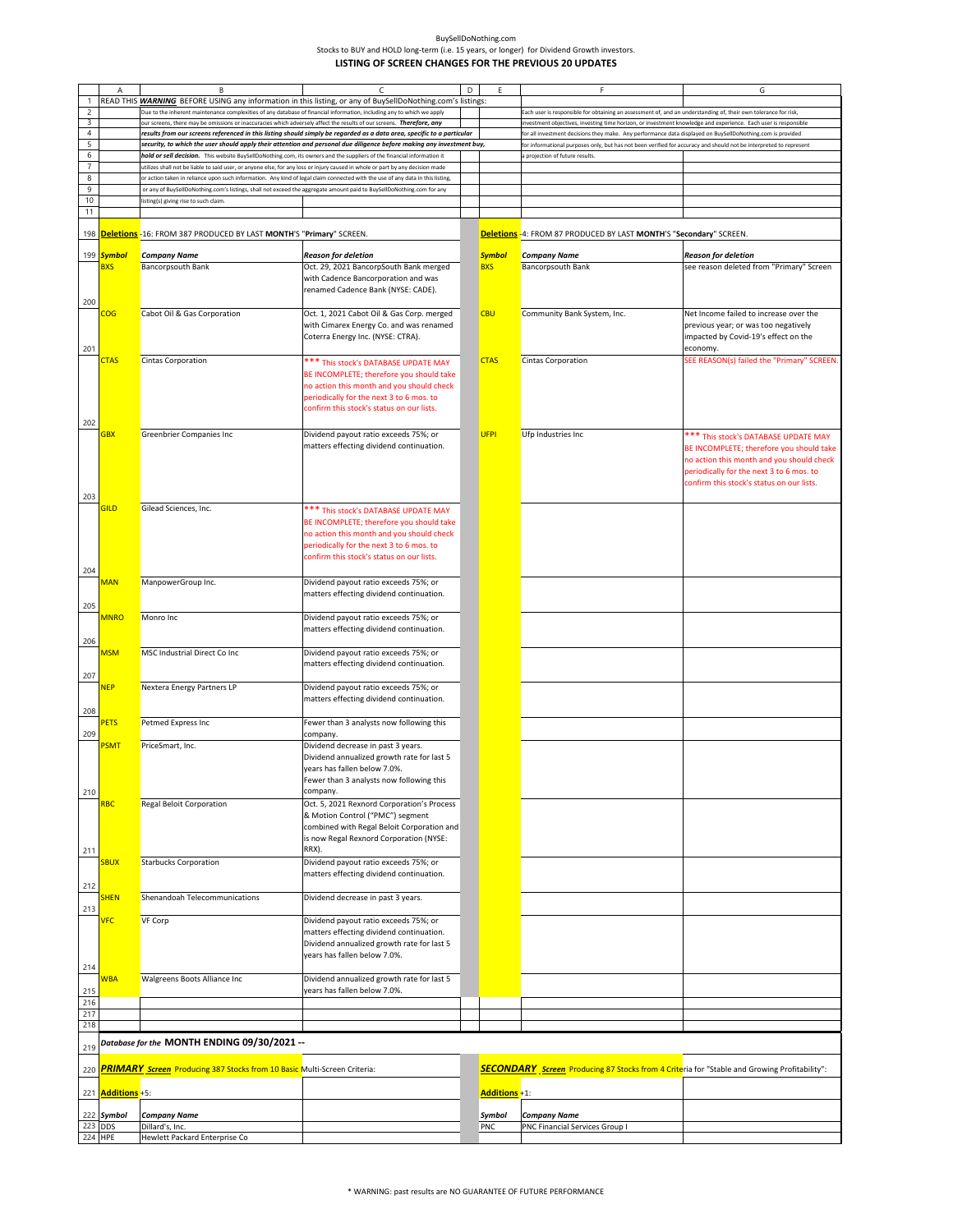|                | $\overline{A}$            | B                                                                                                                              | $\epsilon$                                 | D | E             | F                                                                                                                  | G                                           |
|----------------|---------------------------|--------------------------------------------------------------------------------------------------------------------------------|--------------------------------------------|---|---------------|--------------------------------------------------------------------------------------------------------------------|---------------------------------------------|
| $\mathbf{1}$   |                           | READ THIS WARNING BEFORE USING any information in this listing, or any of BuySellDoNothing.com's listings:                     |                                            |   |               |                                                                                                                    |                                             |
|                |                           |                                                                                                                                |                                            |   |               |                                                                                                                    |                                             |
| $\sqrt{2}$     |                           | Due to the inherent maintenance complexities of any database of financial information, including any to which we apply         |                                            |   |               | Each user is responsible for obtaining an assessment of, and an understanding of, their own tolerance for risk,    |                                             |
| 3              |                           | our screens, there may be omissions or inaccuracies which adversely affect the results of our screens. Therefore, any          |                                            |   |               | nvestment objectives, investing time horizon, or investment knowledge and experience. Each user is responsible     |                                             |
| $\overline{4}$ |                           | results from our screens referenced in this listing should simply be regarded as a data area, specific to a particular         |                                            |   |               | or all investment decisions they make. Any performance data displayed on BuySellDoNothing.com is provided          |                                             |
| 5              |                           | security, to which the user should apply their attention and personal due diligence before making any investment buy,          |                                            |   |               | for informational purposes only, but has not been verified for accuracy and should not be interpreted to represent |                                             |
| 6              |                           | hold or sell decision. This website BuySellDoNothing.com, its owners and the suppliers of the financial information i          |                                            |   |               | projection of future results                                                                                       |                                             |
| $\overline{7}$ |                           | utilizes shall not be liable to said user, or anyone else, for any loss or injury caused in whole or part by any decision made |                                            |   |               |                                                                                                                    |                                             |
| 8              |                           | or action taken in reliance upon such information. Any kind of legal claim connected with the use of any data in this listing, |                                            |   |               |                                                                                                                    |                                             |
| 9              |                           | or any of BuySellDoNothing.com's listings, shall not exceed the aggregate amount paid to BuySellDoNothing.com for any          |                                            |   |               |                                                                                                                    |                                             |
| 10             |                           | listing(s) giving rise to such claim.                                                                                          |                                            |   |               |                                                                                                                    |                                             |
| 11             |                           |                                                                                                                                |                                            |   |               |                                                                                                                    |                                             |
|                | 225 OXM                   | Oxford Industries Inc                                                                                                          |                                            |   |               |                                                                                                                    |                                             |
| 226            | <b>RJF</b>                | Raymond James Financial, Inc.                                                                                                  |                                            |   |               |                                                                                                                    |                                             |
|                | 227 ROST                  | Ross Stores, Inc.                                                                                                              |                                            |   |               |                                                                                                                    |                                             |
|                |                           |                                                                                                                                |                                            |   |               |                                                                                                                    |                                             |
| 228            |                           |                                                                                                                                |                                            |   |               |                                                                                                                    |                                             |
|                |                           |                                                                                                                                |                                            |   |               |                                                                                                                    |                                             |
|                |                           | 229 Deletions -8: FROM 390 PRODUCED BY LAST MONTH'S "Primary" SCREEN.                                                          |                                            |   |               | Deletions -5: FROM 91 PRODUCED BY LAST MONTH'S "Secondary" SCREEN.                                                 |                                             |
|                |                           |                                                                                                                                |                                            |   |               |                                                                                                                    |                                             |
|                | 230 Symbol                | <b>Company Name</b>                                                                                                            | <b>Reason for deletion</b>                 |   | <b>Symbol</b> | <b>Company Name</b>                                                                                                | Reason for deletion                         |
|                | <b>ATVI</b>               | Activision Blizzard, Inc.                                                                                                      | *** This stock's DATABASE UPDATE MAY       |   | <b>ATVI</b>   | Activision Blizzard, Inc.                                                                                          | SEE REASON(s) failed the "Primary" SCREEN   |
|                |                           |                                                                                                                                | BE INCOMPLETE; therefore you should take   |   |               |                                                                                                                    |                                             |
|                |                           |                                                                                                                                | no action this month and you should check  |   |               |                                                                                                                    |                                             |
|                |                           |                                                                                                                                | periodically for the next 3 to 6 mos. to   |   |               |                                                                                                                    |                                             |
|                |                           |                                                                                                                                |                                            |   |               |                                                                                                                    |                                             |
|                |                           |                                                                                                                                | confirm this stock's status on our lists.  |   |               |                                                                                                                    |                                             |
| 231            |                           |                                                                                                                                |                                            |   |               |                                                                                                                    |                                             |
|                | <b>CBOE</b>               | Cboe Global Markets Inc                                                                                                        | Fewer than 3 analysts now following this   |   | <b>INTU</b>   | Intuit Inc.                                                                                                        | Net tangible assets fluctuating negatively. |
| 232            |                           |                                                                                                                                | company.                                   |   |               |                                                                                                                    |                                             |
|                | <b>CPF</b>                | Central Pacific Financial Corp                                                                                                 | Fewer than 3 analysts now following this   |   | <b>KBH</b>    | <b>KB Home</b>                                                                                                     | *** This stock's DATABASE UPDATE MAY        |
|                |                           |                                                                                                                                | company.                                   |   |               |                                                                                                                    | BE INCOMPLETE; therefore you should take    |
|                |                           |                                                                                                                                |                                            |   |               |                                                                                                                    | no action this month and you should check   |
|                |                           |                                                                                                                                |                                            |   |               |                                                                                                                    |                                             |
|                |                           |                                                                                                                                |                                            |   |               |                                                                                                                    | periodically for the next 3 to 6 mos. to    |
|                |                           |                                                                                                                                |                                            |   |               |                                                                                                                    | confirm this stock's status on our lists.   |
| 233            |                           |                                                                                                                                |                                            |   |               |                                                                                                                    |                                             |
|                | <b>DCI</b>                | Donaldson Company, Inc.                                                                                                        | Dividend annualized growth rate for last 5 |   | <b>MCO</b>    | Moody's Corporation                                                                                                | SEE REASON(s) failed the "Primary" SCREEN.  |
| 234            |                           |                                                                                                                                | years has fallen below 7.0%.               |   |               |                                                                                                                    |                                             |
|                | <u>KBAL</u>               | Kimball International Inc                                                                                                      | Dividend payout ratio exceeds 75%; or      |   | <b>NDAQ</b>   | Nasdaq Inc                                                                                                         | SEE REASON(s) failed the "Primary" SCREEN.  |
|                |                           |                                                                                                                                | matters effecting dividend continuation.   |   |               |                                                                                                                    |                                             |
| 235            |                           |                                                                                                                                |                                            |   |               |                                                                                                                    |                                             |
|                | <b>MCO</b>                | Moody's Corporation                                                                                                            |                                            |   |               |                                                                                                                    |                                             |
|                |                           |                                                                                                                                | Fewer than 3 analysts now following this   |   |               |                                                                                                                    |                                             |
| 236            |                           |                                                                                                                                | company.                                   |   |               |                                                                                                                    |                                             |
|                | <b>NDAQ</b>               | Nasdaq Inc                                                                                                                     | Fewer than 3 analysts now following this   |   |               |                                                                                                                    |                                             |
| 237            |                           |                                                                                                                                | company.                                   |   |               |                                                                                                                    |                                             |
|                | <b>THO</b>                | Thor Industries, Inc.                                                                                                          | Dividend annualized growth rate for last 5 |   |               |                                                                                                                    |                                             |
| 238            |                           |                                                                                                                                | years has fallen below 7.0%.               |   |               |                                                                                                                    |                                             |
| 239            |                           |                                                                                                                                |                                            |   |               |                                                                                                                    |                                             |
| 240            |                           |                                                                                                                                |                                            |   |               |                                                                                                                    |                                             |
| 241            |                           |                                                                                                                                |                                            |   |               |                                                                                                                    |                                             |
|                |                           | Database for the MONTH ENDING 08/31/2021 --                                                                                    |                                            |   |               |                                                                                                                    |                                             |
| 242            |                           |                                                                                                                                |                                            |   |               |                                                                                                                    |                                             |
|                |                           |                                                                                                                                |                                            |   |               |                                                                                                                    |                                             |
| 243            |                           | <b>PRIMARY Screen</b> Producing 390 Stocks from 10 Basic Multi-Screen Criteria:                                                |                                            |   |               | <b>SECONDARY</b> Screen Producing 91 Stocks from 4 Criteria for "Stable and Growing Profitability":                |                                             |
|                |                           |                                                                                                                                |                                            |   |               |                                                                                                                    |                                             |
|                | 244 <b>Additions</b> +27: |                                                                                                                                |                                            |   | Additions +5: |                                                                                                                    |                                             |
|                |                           |                                                                                                                                |                                            |   |               |                                                                                                                    |                                             |
|                | 245 Symbol                | <b>Company Name</b>                                                                                                            |                                            |   | Symbol        | <b>Company Name</b>                                                                                                |                                             |
| 246 BRKL       |                           | Brookline Bancorp, Inc.                                                                                                        |                                            |   | <b>INTU</b>   | Intuit Inc.                                                                                                        |                                             |
| 247            | <b>BX</b>                 | Blackstone Inc                                                                                                                 |                                            |   | KLAC          | <b>KLA Corp</b>                                                                                                    |                                             |
|                | 248 CBOE                  | Cboe Global Markets Inc                                                                                                        |                                            |   | LRCX          | Lam Research Corporation                                                                                           |                                             |
| 249 CIT        |                           | CIT Group Inc.                                                                                                                 |                                            |   | <b>MGPI</b>   | MGP Ingredients Inc                                                                                                |                                             |
| 250 CMA        |                           | Comerica Incorporated                                                                                                          |                                            |   | NRG           | NRG Energy Inc                                                                                                     |                                             |
| 251 COG        |                           | Cabot Oil & Gas Corporation                                                                                                    |                                            |   |               |                                                                                                                    |                                             |
| 252            | <b>CSGS</b>               | CSG Systems International, Inc                                                                                                 |                                            |   |               |                                                                                                                    |                                             |
| 253            | ECL                       | Ecolab Inc.                                                                                                                    |                                            |   |               |                                                                                                                    |                                             |
| 254 EOG        |                           | <b>EOG Resources Inc</b>                                                                                                       |                                            |   |               |                                                                                                                    |                                             |
| 255            | GILD                      | Gilead Sciences, Inc.                                                                                                          |                                            |   |               |                                                                                                                    |                                             |
|                | 256 HBAN                  | Huntington Bancshares Incorpor                                                                                                 |                                            |   |               |                                                                                                                    |                                             |
| 257            | <b>HCKT</b>               | The Hackett Group, Inc.                                                                                                        |                                            |   |               |                                                                                                                    |                                             |
|                | <b>HUM</b>                | Humana Inc                                                                                                                     |                                            |   |               |                                                                                                                    |                                             |
| 258<br>259     |                           |                                                                                                                                |                                            |   |               |                                                                                                                    |                                             |
|                | <b>MAN</b>                | ManpowerGroup Inc.                                                                                                             |                                            |   |               |                                                                                                                    |                                             |
| 260            | <b>MCD</b>                | McDonald's Corp                                                                                                                |                                            |   |               |                                                                                                                    |                                             |
| 261            | <b>MGPI</b>               | MGP Ingredients Inc                                                                                                            |                                            |   |               |                                                                                                                    |                                             |
| 262            | <b>MNRO</b>               | Monro Inc                                                                                                                      |                                            |   |               |                                                                                                                    |                                             |
| 263            | <b>MPC</b>                | Marathon Petroleum Corp                                                                                                        |                                            |   |               |                                                                                                                    |                                             |
| 264            | <b>PETS</b>               | Petmed Express Inc                                                                                                             |                                            |   |               |                                                                                                                    |                                             |
| 265            | PRU                       | Prudential Financial Inc                                                                                                       |                                            |   |               |                                                                                                                    |                                             |
| 266 RGR        |                           | Sturm Ruger & Company Inc                                                                                                      |                                            |   |               |                                                                                                                    |                                             |
| 267 RL         |                           | Ralph Lauren Corp                                                                                                              |                                            |   |               |                                                                                                                    |                                             |
| 268            | SMG                       | Scotts Miracle-Gro Co                                                                                                          |                                            |   |               |                                                                                                                    |                                             |
| 269 TEX        |                           | <b>Terex Corporation</b>                                                                                                       |                                            |   |               |                                                                                                                    |                                             |
| 270            | <b>UMPQ</b>               | Umpqua Holdings Corp                                                                                                           |                                            |   |               |                                                                                                                    |                                             |
| 271 VFC        |                           | VF Corp                                                                                                                        |                                            |   |               |                                                                                                                    |                                             |
| 272 WEN        |                           | Wendys Co                                                                                                                      |                                            |   |               |                                                                                                                    |                                             |
|                |                           |                                                                                                                                |                                            |   |               |                                                                                                                    |                                             |
| 273            |                           |                                                                                                                                |                                            |   |               |                                                                                                                    |                                             |
|                |                           |                                                                                                                                |                                            |   |               |                                                                                                                    |                                             |
|                |                           | 274 Deletions -10: FROM 373 PRODUCED BY LAST MONTH'S "Primary" SCREEN.                                                         |                                            |   |               | Deletions -5: FROM 91 PRODUCED BY LAST MONTH'S "Secondary" SCREEN.                                                 |                                             |
|                |                           |                                                                                                                                |                                            |   |               |                                                                                                                    |                                             |
|                | 275 <mark>Symbol</mark>   | Company Name                                                                                                                   | <b>Reason for deletion</b>                 |   | <b>Symbol</b> | Company Name                                                                                                       | <b>Reason for deletion</b>                  |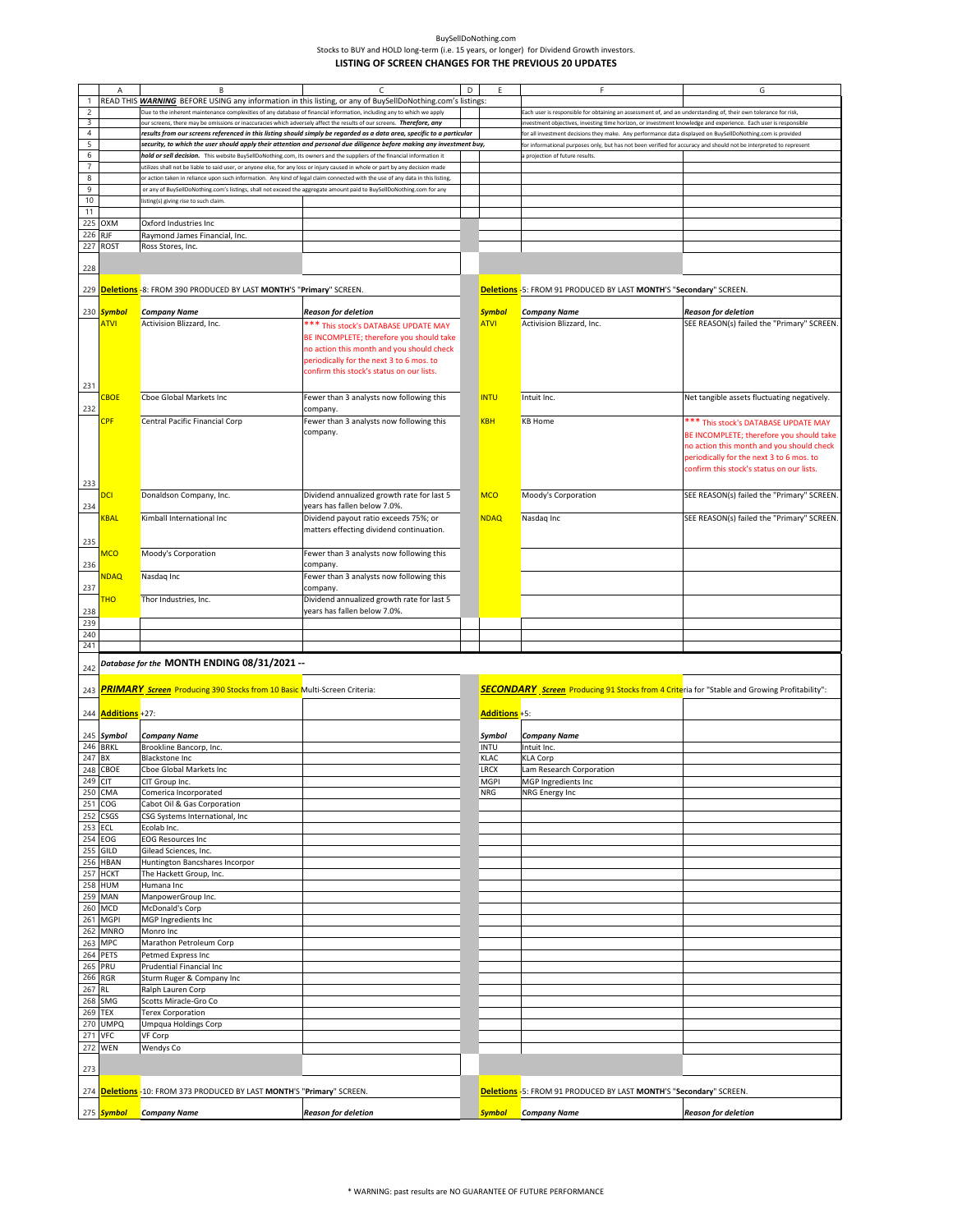|                | Α                         | B                                                                                                                              |                                                                                                                                                                                                                        | D | F             |                                                                                                                    | G                                                                                                                      |
|----------------|---------------------------|--------------------------------------------------------------------------------------------------------------------------------|------------------------------------------------------------------------------------------------------------------------------------------------------------------------------------------------------------------------|---|---------------|--------------------------------------------------------------------------------------------------------------------|------------------------------------------------------------------------------------------------------------------------|
|                |                           | READ THIS WARNING BEFORE USING any information in this listing, or any of BuySellDoNothing.com's listings:                     |                                                                                                                                                                                                                        |   |               |                                                                                                                    |                                                                                                                        |
| $\mathsf{2}\,$ |                           | Due to the inherent maintenance complexities of any database of financial information, including any to which we apply         |                                                                                                                                                                                                                        |   |               | Each user is responsible for obtaining an assessment of, and an understanding of, their own tolerance for risk,    |                                                                                                                        |
| 3              |                           | our screens, there may be omissions or inaccuracies which adversely affect the results of our screens. Therefore, any          |                                                                                                                                                                                                                        |   |               | investment objectives, investing time horizon, or investment knowledge and experience. Each user is responsible    |                                                                                                                        |
| $\overline{4}$ |                           |                                                                                                                                | results from our screens referenced in this listing should simply be regarded as a data area, specific to a particular                                                                                                 |   |               | for all investment decisions they make. Any performance data displayed on BuySellDoNothing.com is provided         |                                                                                                                        |
| 5              |                           |                                                                                                                                | security, to which the user should apply their attention and personal due diligence before making any investment buy,                                                                                                  |   |               | for informational purposes only, but has not been verified for accuracy and should not be interpreted to represent |                                                                                                                        |
| 6              |                           | hold or sell decision. This website BuySellDoNothing.com, its owners and the suppliers of the financial information it         |                                                                                                                                                                                                                        |   |               | a projection of future results.                                                                                    |                                                                                                                        |
| $\overline{7}$ |                           | utilizes shall not be liable to said user, or anyone else, for any loss or injury caused in whole or part by any decision made |                                                                                                                                                                                                                        |   |               |                                                                                                                    |                                                                                                                        |
| $\bf 8$        |                           | or action taken in reliance upon such information. Any kind of legal claim connected with the use of any data in this listing, |                                                                                                                                                                                                                        |   |               |                                                                                                                    |                                                                                                                        |
|                |                           |                                                                                                                                |                                                                                                                                                                                                                        |   |               |                                                                                                                    |                                                                                                                        |
| 9              |                           | or any of BuySellDoNothing.com's listings, shall not exceed the aggregate amount paid to BuySellDoNothing.com for any          |                                                                                                                                                                                                                        |   |               |                                                                                                                    |                                                                                                                        |
| 10             |                           | listing(s) giving rise to such claim.                                                                                          |                                                                                                                                                                                                                        |   |               |                                                                                                                    |                                                                                                                        |
| 11             |                           |                                                                                                                                |                                                                                                                                                                                                                        |   |               |                                                                                                                    |                                                                                                                        |
|                | CDK                       | <b>CDK Global Inc</b>                                                                                                          | No dividend increase, or stock split, in the<br>past three years; OR current dividend<br>doesn't exceed dividend 3 years ago.<br>Dividend annualized growth rate for last 5<br>years has fallen below 7.0%.            |   | <b>BWXT</b>   | <b>BWX Technologies Inc</b>                                                                                        | Quarterly surprise a LARGER NEGATIVE than<br>$-5%$                                                                     |
| 276            |                           |                                                                                                                                |                                                                                                                                                                                                                        |   |               |                                                                                                                    |                                                                                                                        |
|                | CLX                       | Clorox Co                                                                                                                      | Dividend payout ratio exceeds 75%; or                                                                                                                                                                                  |   | <b>DTE</b>    | DTE Energy Co                                                                                                      | SEE REASON(s) failed the "Primary" SCREEN.                                                                             |
|                |                           |                                                                                                                                |                                                                                                                                                                                                                        |   |               |                                                                                                                    |                                                                                                                        |
|                |                           |                                                                                                                                | matters effecting dividend continuation.                                                                                                                                                                               |   |               |                                                                                                                    |                                                                                                                        |
| 277            |                           |                                                                                                                                |                                                                                                                                                                                                                        |   |               |                                                                                                                    |                                                                                                                        |
|                | DDS                       | Dillard's, Inc.                                                                                                                | Dividend payout ratio exceeds 75%; or                                                                                                                                                                                  |   | <b>HCI</b>    | <b>HCI Group Inc</b>                                                                                               | Quarterly surprise a LARGER NEGATIVE than                                                                              |
|                |                           |                                                                                                                                | matters effecting dividend continuation.                                                                                                                                                                               |   |               |                                                                                                                    | -5%.                                                                                                                   |
| 278            |                           |                                                                                                                                |                                                                                                                                                                                                                        |   |               |                                                                                                                    |                                                                                                                        |
|                | DTE                       | DTE Energy Co                                                                                                                  | Dividend decrease in past 3 years.                                                                                                                                                                                     |   | PRIM          | Primoris Services Corp                                                                                             | Quarterly surprise a LARGER NEGATIVE than                                                                              |
| 279            |                           |                                                                                                                                |                                                                                                                                                                                                                        |   |               |                                                                                                                    | -5%                                                                                                                    |
|                | <u>ETD</u>                | Ethan Allen Interiors Inc.                                                                                                     | *** This stock's DATABASE UPDATE MAY<br>BE INCOMPLETE; therefore you should take<br>no action this month and you should check<br>periodically for the next 3 to 6 mos. to<br>confirm this stock's status on our lists. |   | <b>VMC</b>    | Vulcan Materials Company                                                                                           | Quarterly surprise a LARGER NEGATIVE than<br>$-5%$                                                                     |
| 280            |                           |                                                                                                                                |                                                                                                                                                                                                                        |   |               |                                                                                                                    |                                                                                                                        |
|                | <b>MXIM</b>               | Maxim Integrated Products Inc.                                                                                                 | Analog Devices, Inc. (NASDAQ: ADI) Aug. 26,<br>2021 completion its acquisition of Maxim<br>Integrated Products, Inc. (NASDAQ: MXIM).                                                                                   |   |               |                                                                                                                    |                                                                                                                        |
| 281            |                           |                                                                                                                                |                                                                                                                                                                                                                        |   |               |                                                                                                                    |                                                                                                                        |
|                | <b>RIM</b>                | Primoris Services Corp                                                                                                         | Dividend decrease in past 3 years.                                                                                                                                                                                     |   |               |                                                                                                                    |                                                                                                                        |
| 282            |                           |                                                                                                                                |                                                                                                                                                                                                                        |   |               |                                                                                                                    |                                                                                                                        |
|                | <b>RGLD</b>               | Royal Gold, Inc (USA)                                                                                                          | Dividend annualized growth rate for last 5                                                                                                                                                                             |   |               |                                                                                                                    |                                                                                                                        |
| 283            |                           |                                                                                                                                | years has fallen below 7.0%.                                                                                                                                                                                           |   |               |                                                                                                                    |                                                                                                                        |
|                |                           | Raymond James Financial, Inc.                                                                                                  | Dividend decrease in past 3 years.                                                                                                                                                                                     |   |               |                                                                                                                    |                                                                                                                        |
| 284            |                           |                                                                                                                                |                                                                                                                                                                                                                        |   |               |                                                                                                                    |                                                                                                                        |
|                | ROST                      | Ross Stores, Inc.                                                                                                              | Dividend payout ratio exceeds 75%; or<br>matters effecting dividend continuation.                                                                                                                                      |   |               |                                                                                                                    |                                                                                                                        |
| 285            |                           |                                                                                                                                |                                                                                                                                                                                                                        |   |               |                                                                                                                    |                                                                                                                        |
| 286            |                           |                                                                                                                                |                                                                                                                                                                                                                        |   |               |                                                                                                                    |                                                                                                                        |
| 287            |                           |                                                                                                                                |                                                                                                                                                                                                                        |   |               |                                                                                                                    |                                                                                                                        |
| 288            |                           |                                                                                                                                |                                                                                                                                                                                                                        |   |               |                                                                                                                    |                                                                                                                        |
|                |                           | Database for the MONTH ENDING 07/31/2021 --                                                                                    |                                                                                                                                                                                                                        |   |               |                                                                                                                    |                                                                                                                        |
| 289            |                           |                                                                                                                                |                                                                                                                                                                                                                        |   |               |                                                                                                                    |                                                                                                                        |
|                |                           |                                                                                                                                |                                                                                                                                                                                                                        |   |               |                                                                                                                    |                                                                                                                        |
| 290            |                           | PRIMARY_Screen_Producing 373 Stocks from 10 Basic Multi-Screen Criteria:                                                       |                                                                                                                                                                                                                        |   |               | <b>SECONDARY</b> Screen Producing 91 Stocks from 4 Criteria for "Stable and Growing Profitability":                |                                                                                                                        |
|                |                           |                                                                                                                                |                                                                                                                                                                                                                        |   |               |                                                                                                                    |                                                                                                                        |
|                | 291 <b>Additions</b> +17: |                                                                                                                                |                                                                                                                                                                                                                        |   | Additions +2: |                                                                                                                    |                                                                                                                        |
|                | 292 Symbol                | <b>Company Name</b>                                                                                                            |                                                                                                                                                                                                                        |   | Symbol        |                                                                                                                    |                                                                                                                        |
|                | 293 BSET                  | Bassett Furniture Industries I                                                                                                 |                                                                                                                                                                                                                        |   |               | <b>Company Name</b>                                                                                                |                                                                                                                        |
|                | 294 CAG                   | Conagra Brands Inc                                                                                                             |                                                                                                                                                                                                                        |   | BAX           | Baxter International Inc                                                                                           |                                                                                                                        |
| 295 CC         |                           |                                                                                                                                |                                                                                                                                                                                                                        |   | <b>MSFT</b>   | Microsoft Corporation                                                                                              |                                                                                                                        |
|                | 296 CHDN                  | Chemours Co                                                                                                                    |                                                                                                                                                                                                                        |   |               |                                                                                                                    |                                                                                                                        |
| 297 COF        |                           | Churchill Downs, Inc.                                                                                                          |                                                                                                                                                                                                                        |   |               |                                                                                                                    |                                                                                                                        |
|                |                           | Capital One Financial Corp.                                                                                                    |                                                                                                                                                                                                                        |   |               |                                                                                                                    |                                                                                                                        |
|                | 298 DAN                   | Dana Inc                                                                                                                       |                                                                                                                                                                                                                        |   |               |                                                                                                                    |                                                                                                                        |
| 299 DRI        |                           | Darden Restaurants, Inc.                                                                                                       |                                                                                                                                                                                                                        |   |               |                                                                                                                    |                                                                                                                        |
|                |                           |                                                                                                                                |                                                                                                                                                                                                                        |   |               |                                                                                                                    |                                                                                                                        |
| 300 IPG        |                           | Interpublic Group of Companies                                                                                                 |                                                                                                                                                                                                                        |   |               |                                                                                                                    |                                                                                                                        |
|                | 301 MTG                   | MGIC Investment Corp.                                                                                                          |                                                                                                                                                                                                                        |   |               |                                                                                                                    |                                                                                                                        |
|                | 302 PEP                   | PepsiCo, Inc.                                                                                                                  |                                                                                                                                                                                                                        |   |               |                                                                                                                    |                                                                                                                        |
|                | 303 PSMT                  | PriceSmart, Inc.                                                                                                               |                                                                                                                                                                                                                        |   |               |                                                                                                                    |                                                                                                                        |
| 304 R          |                           | Ryder System, Inc.                                                                                                             |                                                                                                                                                                                                                        |   |               |                                                                                                                    |                                                                                                                        |
|                | 305 SBUX                  | <b>Starbucks Corporation</b>                                                                                                   |                                                                                                                                                                                                                        |   |               |                                                                                                                    |                                                                                                                        |
|                | 306 SJM                   | J M Smucker Co                                                                                                                 |                                                                                                                                                                                                                        |   |               |                                                                                                                    |                                                                                                                        |
| 307            | <b>SWK</b>                | Stanley Black & Decker, Inc.                                                                                                   |                                                                                                                                                                                                                        |   |               |                                                                                                                    |                                                                                                                        |
|                | 308 WBA<br>309 WNC        | Walgreens Boots Alliance Inc<br>Wabash National Corporation                                                                    |                                                                                                                                                                                                                        |   |               |                                                                                                                    |                                                                                                                        |
| 310            |                           |                                                                                                                                |                                                                                                                                                                                                                        |   |               |                                                                                                                    |                                                                                                                        |
|                |                           |                                                                                                                                |                                                                                                                                                                                                                        |   |               |                                                                                                                    |                                                                                                                        |
|                |                           | 311 Deletions -17: FROM 373 PRODUCED BY LAST MONTH'S "Primary" SCREEN.                                                         |                                                                                                                                                                                                                        |   |               | Deletions -5: FROM 94 PRODUCED BY LAST MONTH'S "Secondary" SCREEN.                                                 |                                                                                                                        |
|                | 312 Symbol                | <b>Company Name</b>                                                                                                            | <b>Reason for deletion</b>                                                                                                                                                                                             |   | <b>Symbol</b> | <b>Company Name</b>                                                                                                | <b>Reason for deletion</b>                                                                                             |
|                | <b>APOG</b>               | Apogee Enterprises Inc                                                                                                         | Dividend payout ratio exceeds 75%; or                                                                                                                                                                                  |   | <b>ANTM</b>   | Anthem Inc                                                                                                         | Net Income failed to increase over the                                                                                 |
|                |                           |                                                                                                                                | matters effecting dividend continuation.                                                                                                                                                                               |   |               |                                                                                                                    | previous year; or was too negatively<br>impacted by Covid-19's effect on the<br>economy.                               |
| 313            |                           |                                                                                                                                |                                                                                                                                                                                                                        |   |               |                                                                                                                    |                                                                                                                        |
|                | <b>BRKL</b>               | Brookline Bancorp, Inc.                                                                                                        | Dividend payout ratio exceeds 75%; or<br>matters effecting dividend continuation.                                                                                                                                      |   | <b>HUM</b>    | Humana Inc                                                                                                         | Net Income failed to increase over the<br>previous year; or was too negatively<br>impacted by Covid-19's effect on the |
| 314            |                           |                                                                                                                                |                                                                                                                                                                                                                        |   |               |                                                                                                                    | economy.                                                                                                               |
| 315            | BX                        | <b>Blackstone Group Inc</b>                                                                                                    | Dividend payout ratio exceeds 75%; or<br>matters effecting dividend continuation.                                                                                                                                      |   | <b>IBCP</b>   | Independent Bank Corp (Michiga                                                                                     | Quarterly surprise a LARGER NEGATIVE than<br>$-5%$                                                                     |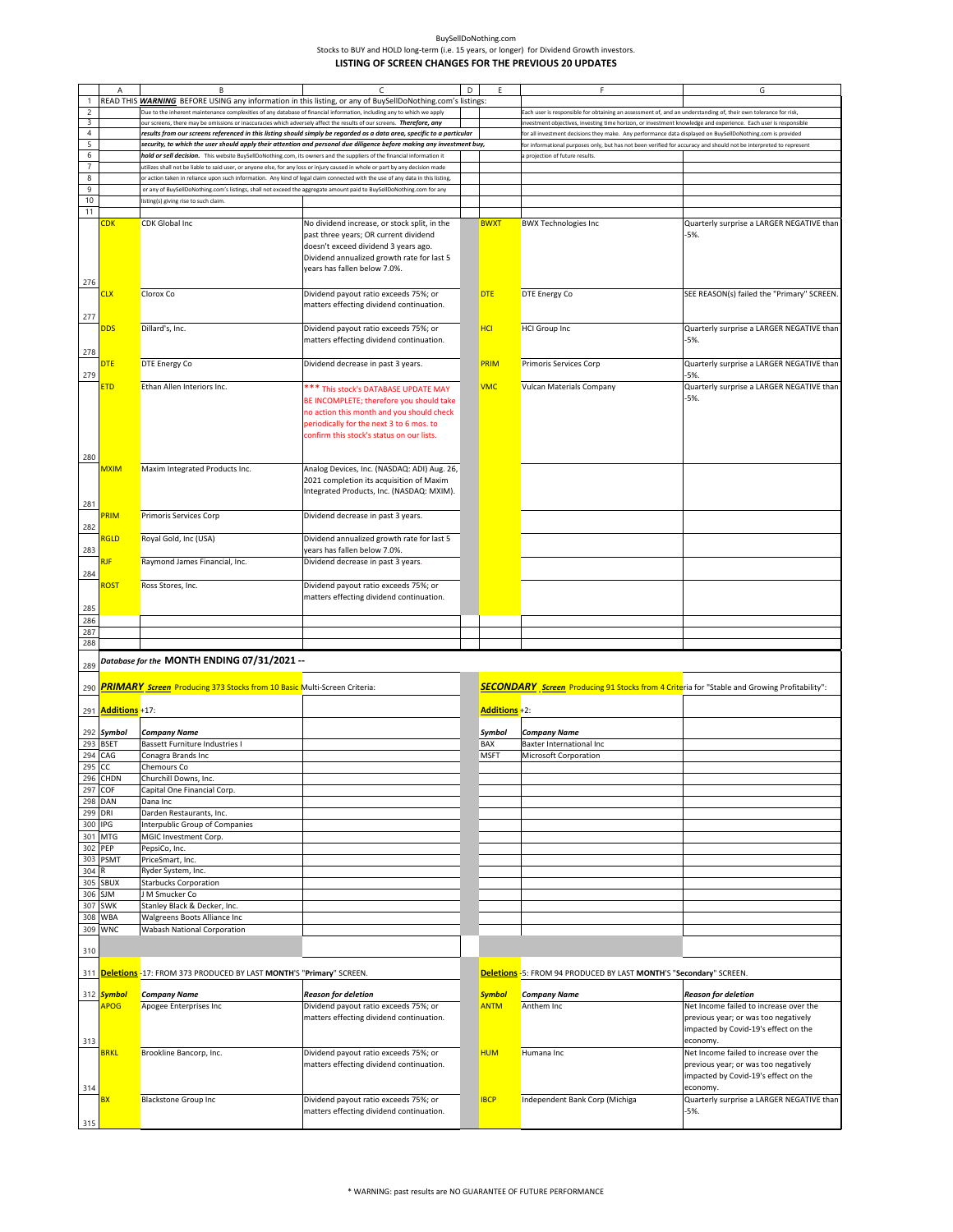| BuvSellDoNothing.com                                                                       |
|--------------------------------------------------------------------------------------------|
| Stocks to BUY and HOLD long-term (i.e. 15 years, or longer) for Dividend Growth investors. |
| LISTING OF SCREEN CHANGES FOR THE PREVIOUS 20 UPDATES                                      |

|                         | А                        | В                                                                                                                              | C                                                                                                                      | D | Ε             | F                                                                                                                  | G                                         |
|-------------------------|--------------------------|--------------------------------------------------------------------------------------------------------------------------------|------------------------------------------------------------------------------------------------------------------------|---|---------------|--------------------------------------------------------------------------------------------------------------------|-------------------------------------------|
| 1                       |                          | READ THIS <b>WARNING</b> BEFORE USING any information in this listing, or any of BuySellDoNothing.com's listings:              |                                                                                                                        |   |               |                                                                                                                    |                                           |
| $\overline{\mathbf{c}}$ |                          | Due to the inherent maintenance complexities of any database of financial information, including any to which we apply         |                                                                                                                        |   |               | Each user is responsible for obtaining an assessment of, and an understanding of, their own tolerance for risk,    |                                           |
| $\overline{3}$          |                          | our screens, there may be omissions or inaccuracies which adversely affect the results of our screens. Therefore, any          |                                                                                                                        |   |               | investment objectives, investing time horizon, or investment knowledge and experience. Each user is responsible    |                                           |
| $\overline{4}$          |                          |                                                                                                                                | results from our screens referenced in this listing should simply be regarded as a data area, specific to a particular |   |               | for all investment decisions they make. Any performance data displayed on BuySellDoNothing.com is provided         |                                           |
| 5                       |                          |                                                                                                                                | security, to which the user should apply their attention and personal due diligence before making any investment buy,  |   |               | for informational purposes only, but has not been verified for accuracy and should not be interpreted to represent |                                           |
| 6                       |                          | hold or sell decision. This website BuySellDoNothing.com, its owners and the suppliers of the financial information it         |                                                                                                                        |   |               | a projection of future results.                                                                                    |                                           |
| $\overline{7}$          |                          | utilizes shall not be liable to said user, or anyone else, for any loss or injury caused in whole or part by any decision made |                                                                                                                        |   |               |                                                                                                                    |                                           |
| $\bf 8$                 |                          | or action taken in reliance upon such information. Any kind of legal claim connected with the use of any data in this listing, |                                                                                                                        |   |               |                                                                                                                    |                                           |
| 9                       |                          | or any of BuySellDoNothing.com's listings, shall not exceed the aggregate amount paid to BuySellDoNothing.com for any          |                                                                                                                        |   |               |                                                                                                                    |                                           |
| 10                      |                          | listing(s) giving rise to such claim.                                                                                          |                                                                                                                        |   |               |                                                                                                                    |                                           |
| 11                      |                          |                                                                                                                                |                                                                                                                        |   |               |                                                                                                                    |                                           |
|                         | <b>CIT</b>               | CIT Group Inc.                                                                                                                 | Dividend payout ratio exceeds 75%; or                                                                                  |   | <b>PGR</b>    | Progressive Corp                                                                                                   | Quarterly surprise a LARGER NEGATIVE than |
|                         |                          |                                                                                                                                | matters effecting dividend continuation.                                                                               |   |               |                                                                                                                    | $-5%$                                     |
| 316                     |                          |                                                                                                                                |                                                                                                                        |   |               |                                                                                                                    |                                           |
|                         |                          | Comerica Incorporated                                                                                                          | Dividend payout ratio exceeds 75%; or                                                                                  |   | <b>SBSI</b>   |                                                                                                                    | Quarterly surprise a LARGER NEGATIVE than |
|                         | CMA                      |                                                                                                                                |                                                                                                                        |   |               | Southside Bancshares, Inc.                                                                                         |                                           |
|                         |                          |                                                                                                                                | matters effecting dividend continuation.                                                                               |   |               |                                                                                                                    | -5%.                                      |
| 317                     |                          |                                                                                                                                |                                                                                                                        |   |               |                                                                                                                    |                                           |
|                         | <b>COG</b>               | Cabot Oil & Gas Corporation                                                                                                    | Dividend payout ratio exceeds 75%; or                                                                                  |   |               |                                                                                                                    |                                           |
|                         |                          |                                                                                                                                | matters effecting dividend continuation.                                                                               |   |               |                                                                                                                    |                                           |
| 318                     |                          |                                                                                                                                |                                                                                                                        |   |               |                                                                                                                    |                                           |
|                         | <b>GLW</b>               | Corning Incorporated                                                                                                           | Dividend payout ratio exceeds 75%; or                                                                                  |   |               |                                                                                                                    |                                           |
|                         |                          |                                                                                                                                | matters effecting dividend continuation.                                                                               |   |               |                                                                                                                    |                                           |
| 319                     |                          |                                                                                                                                |                                                                                                                        |   |               |                                                                                                                    |                                           |
|                         | <b>HBAN</b>              | Huntington Bancshares Incorpor                                                                                                 | Dividend payout ratio exceeds 75%; or                                                                                  |   |               |                                                                                                                    |                                           |
|                         |                          |                                                                                                                                | matters effecting dividend continuation.                                                                               |   |               |                                                                                                                    |                                           |
| 320                     |                          |                                                                                                                                |                                                                                                                        |   |               |                                                                                                                    |                                           |
|                         | <u>HUM</u>               | Humana Inc                                                                                                                     |                                                                                                                        |   |               |                                                                                                                    |                                           |
|                         |                          |                                                                                                                                | *** This stock's DATABASE UPDATE MAY                                                                                   |   |               |                                                                                                                    |                                           |
|                         |                          |                                                                                                                                | BE INCOMPLETE; therefore you should take                                                                               |   |               |                                                                                                                    |                                           |
|                         |                          |                                                                                                                                | no action this month and you should check                                                                              |   |               |                                                                                                                    |                                           |
|                         |                          |                                                                                                                                | periodically for the next 3 to 6 mos. to                                                                               |   |               |                                                                                                                    |                                           |
|                         |                          |                                                                                                                                | confirm this stock's status on our lists.                                                                              |   |               |                                                                                                                    |                                           |
|                         |                          |                                                                                                                                |                                                                                                                        |   |               |                                                                                                                    |                                           |
| 321                     |                          |                                                                                                                                |                                                                                                                        |   |               |                                                                                                                    |                                           |
|                         | KBR                      | KBR, Inc.                                                                                                                      | Dividend payout ratio exceeds 75%; or                                                                                  |   |               |                                                                                                                    |                                           |
|                         |                          |                                                                                                                                | matters effecting dividend continuation.                                                                               |   |               |                                                                                                                    |                                           |
| 322                     |                          |                                                                                                                                |                                                                                                                        |   |               |                                                                                                                    |                                           |
|                         | MCD                      | McDonald's Corp                                                                                                                | Dividend payout ratio exceeds 75%; or                                                                                  |   |               |                                                                                                                    |                                           |
|                         |                          |                                                                                                                                | matters effecting dividend continuation.                                                                               |   |               |                                                                                                                    |                                           |
| 323                     |                          |                                                                                                                                |                                                                                                                        |   |               |                                                                                                                    |                                           |
|                         | <b>NEE</b>               | NextEra Energy Inc                                                                                                             | Dividend payout ratio exceeds 75%; or                                                                                  |   |               |                                                                                                                    |                                           |
|                         |                          |                                                                                                                                | matters effecting dividend continuation.                                                                               |   |               |                                                                                                                    |                                           |
|                         |                          |                                                                                                                                |                                                                                                                        |   |               |                                                                                                                    |                                           |
| 324                     |                          |                                                                                                                                |                                                                                                                        |   |               |                                                                                                                    |                                           |
|                         | <b>PETS</b>              | Petmed Express Inc                                                                                                             | Fewer than 3 analysts now following this                                                                               |   |               |                                                                                                                    |                                           |
| 325                     |                          |                                                                                                                                | company.                                                                                                               |   |               |                                                                                                                    |                                           |
|                         | <mark>RPM</mark>         | RPM International Inc.                                                                                                         | Dividend annualized growth rate for last 5                                                                             |   |               |                                                                                                                    |                                           |
| 326                     |                          |                                                                                                                                | years has fallen below 7.0%.                                                                                           |   |               |                                                                                                                    |                                           |
|                         | <b>SYK</b>               | <b>Stryker Corporation</b>                                                                                                     | *** This stock's DATABASE UPDATE MAY                                                                                   |   |               |                                                                                                                    |                                           |
|                         |                          |                                                                                                                                | BE INCOMPLETE; therefore you should take                                                                               |   |               |                                                                                                                    |                                           |
|                         |                          |                                                                                                                                | no action this month and you should check                                                                              |   |               |                                                                                                                    |                                           |
|                         |                          |                                                                                                                                | periodically for the next 3 to 6 mos. to                                                                               |   |               |                                                                                                                    |                                           |
|                         |                          |                                                                                                                                | confirm this stock's status on our lists.                                                                              |   |               |                                                                                                                    |                                           |
|                         |                          |                                                                                                                                |                                                                                                                        |   |               |                                                                                                                    |                                           |
| 327                     |                          |                                                                                                                                |                                                                                                                        |   |               |                                                                                                                    |                                           |
|                         | <b>TEX</b>               | <b>Terex Corporation</b>                                                                                                       | Dividend payout ratio exceeds 75%; or                                                                                  |   |               |                                                                                                                    |                                           |
|                         |                          |                                                                                                                                | matters effecting dividend continuation.                                                                               |   |               |                                                                                                                    |                                           |
| 328                     |                          |                                                                                                                                |                                                                                                                        |   |               |                                                                                                                    |                                           |
|                         | <b>UMPQ</b>              | <b>Umpqua Holdings Corp</b>                                                                                                    |                                                                                                                        |   |               |                                                                                                                    |                                           |
|                         |                          |                                                                                                                                | Dividend payout ratio exceeds 75%; or                                                                                  |   |               |                                                                                                                    |                                           |
|                         |                          |                                                                                                                                | matters effecting dividend continuation.                                                                               |   |               |                                                                                                                    |                                           |
| 329                     |                          |                                                                                                                                |                                                                                                                        |   |               |                                                                                                                    |                                           |
| 330                     |                          |                                                                                                                                |                                                                                                                        |   |               |                                                                                                                    |                                           |
| 331                     |                          |                                                                                                                                |                                                                                                                        |   |               |                                                                                                                    |                                           |
| 332                     |                          |                                                                                                                                |                                                                                                                        |   |               |                                                                                                                    |                                           |
|                         |                          | Database for the MONTH ENDING 06/30/2021 --                                                                                    |                                                                                                                        |   |               |                                                                                                                    |                                           |
| 333                     |                          |                                                                                                                                |                                                                                                                        |   |               |                                                                                                                    |                                           |
|                         |                          |                                                                                                                                |                                                                                                                        |   |               |                                                                                                                    |                                           |
| 334                     |                          | PRIMARY_Screen_Producing 373 Stocks from 10 Basic Multi-Screen Criteria:                                                       |                                                                                                                        |   |               | <b>SECONDARY</b> Screen Producing 94 Stocks from 4 Criteria for "Stable and Growing Profitability":                |                                           |
|                         |                          |                                                                                                                                |                                                                                                                        |   |               |                                                                                                                    |                                           |
|                         | 335 <b>Additions</b> +7: |                                                                                                                                |                                                                                                                        |   | Additions +1: |                                                                                                                    |                                           |
|                         |                          |                                                                                                                                |                                                                                                                        |   |               |                                                                                                                    |                                           |
| 336                     | Symbol                   | <b>Company Name</b>                                                                                                            |                                                                                                                        |   | Symbol        | <b>Company Name</b>                                                                                                |                                           |
| 337                     | AEO                      | American Eagle Outfitters Inc                                                                                                  |                                                                                                                        |   | <b>TGT</b>    | <b>Target Corporation</b>                                                                                          |                                           |
| 338                     | APOG                     | Apogee Enterprises Inc                                                                                                         |                                                                                                                        |   |               |                                                                                                                    |                                           |
| 339                     | <b>DDS</b>               | Dillard's, Inc.                                                                                                                |                                                                                                                        |   |               |                                                                                                                    |                                           |
| 340                     | <b>MATX</b>              | Matson Inc                                                                                                                     |                                                                                                                        |   |               |                                                                                                                    |                                           |
| 341                     | <b>ROST</b>              | Ross Stores, Inc.                                                                                                              |                                                                                                                        |   |               |                                                                                                                    |                                           |
| 342                     | TGT                      | <b>Target Corporation</b>                                                                                                      |                                                                                                                        |   |               |                                                                                                                    |                                           |
| 343                     | XRAY                     | <b>DENTSPLY SIRONA Inc</b>                                                                                                     |                                                                                                                        |   |               |                                                                                                                    |                                           |
|                         |                          |                                                                                                                                |                                                                                                                        |   |               |                                                                                                                    |                                           |
| 344                     |                          |                                                                                                                                |                                                                                                                        |   |               |                                                                                                                    |                                           |
|                         |                          |                                                                                                                                |                                                                                                                        |   |               |                                                                                                                    |                                           |
| 345                     |                          | <mark>Deletions</mark> -2: FROM 368 PRODUCED BY LAST <b>MONTH'S "Primary"</b> SCREEN.                                          |                                                                                                                        |   |               | <b>Deletions</b> -0: FROM 93 PRODUCED BY LAST MONTH'S "Secondary" SCREEN                                           |                                           |
|                         |                          |                                                                                                                                |                                                                                                                        |   |               |                                                                                                                    |                                           |
|                         | 346 Symbol               | <b>Company Name</b>                                                                                                            | <b>Reason for deletion</b>                                                                                             |   | <b>Symbol</b> | <b>Company Name</b>                                                                                                | <b>Reason for deletion</b>                |
|                         | <b>IDCC</b>              | InterDigital Inc                                                                                                               | Dividend payout ratio exceeds 75%; or                                                                                  |   |               |                                                                                                                    |                                           |
|                         |                          |                                                                                                                                | matters effecting dividend continuation.                                                                               |   |               |                                                                                                                    |                                           |
|                         |                          |                                                                                                                                | No dividend increase, or stock split, in the                                                                           |   |               |                                                                                                                    |                                           |
|                         |                          |                                                                                                                                | past three years.                                                                                                      |   |               |                                                                                                                    |                                           |
|                         |                          |                                                                                                                                |                                                                                                                        |   |               |                                                                                                                    |                                           |
| 347                     |                          |                                                                                                                                |                                                                                                                        |   |               |                                                                                                                    |                                           |
|                         | <u>SJM</u>               | J M Smucker Co                                                                                                                 | Dividend annualized growth rate for last 5                                                                             |   |               |                                                                                                                    |                                           |
| 348                     |                          |                                                                                                                                | years has fallen below 7.0%.                                                                                           |   |               |                                                                                                                    |                                           |
| 349                     |                          |                                                                                                                                |                                                                                                                        |   |               |                                                                                                                    |                                           |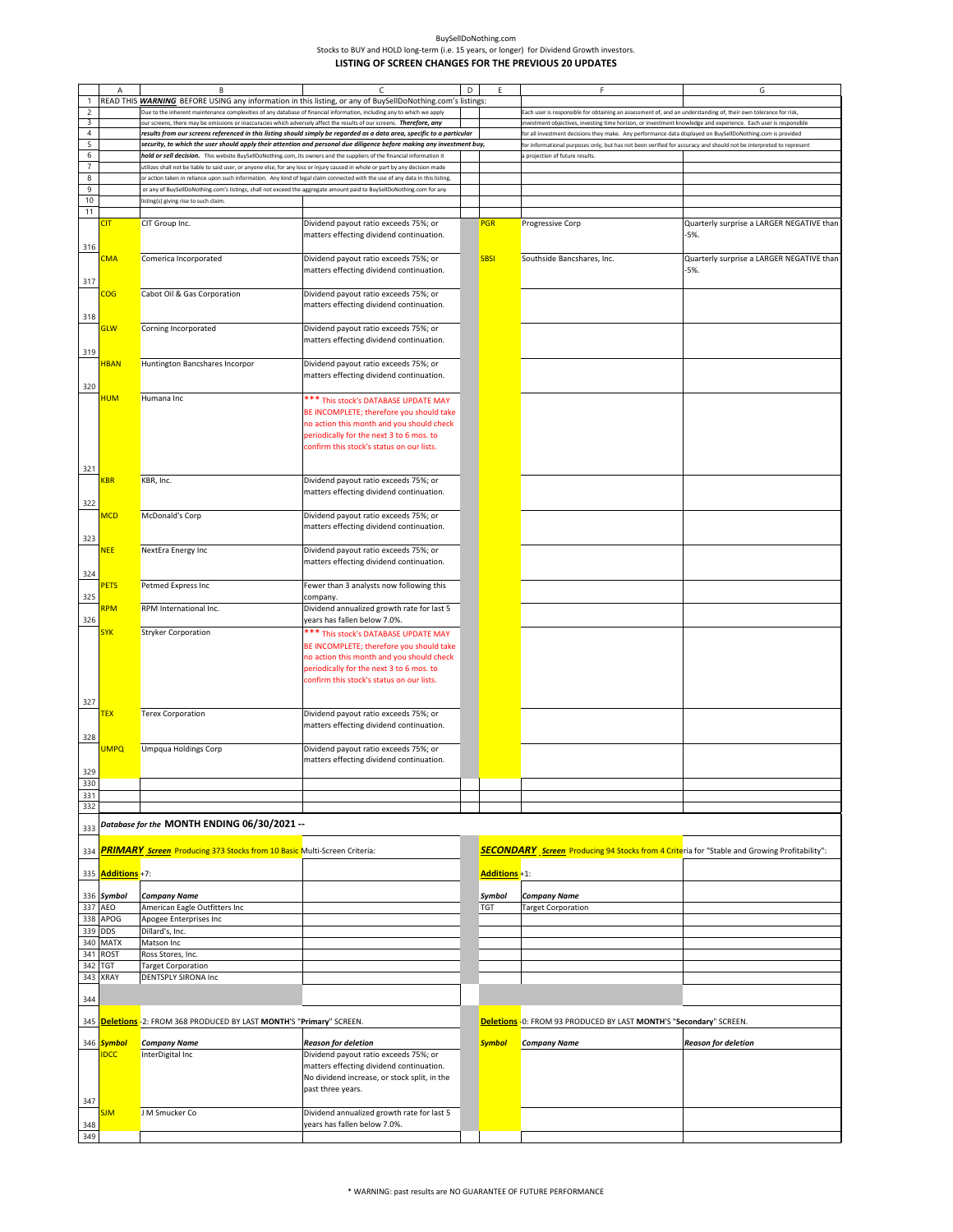|                | A                         | B                                                                                                                              |                                                                                                                        | D |               |                                                                                                                    | G                                          |
|----------------|---------------------------|--------------------------------------------------------------------------------------------------------------------------------|------------------------------------------------------------------------------------------------------------------------|---|---------------|--------------------------------------------------------------------------------------------------------------------|--------------------------------------------|
|                |                           |                                                                                                                                | READ THIS <b>WARNING</b> BEFORE USING any information in this listing, or any of BuySellDoNothing.com's listings:      |   |               |                                                                                                                    |                                            |
| 2              |                           | Due to the inherent maintenance complexities of any database of financial information, including any to which we apply         |                                                                                                                        |   |               | Each user is responsible for obtaining an assessment of, and an understanding of, their own tolerance for risk,    |                                            |
| 3              |                           |                                                                                                                                |                                                                                                                        |   |               |                                                                                                                    |                                            |
|                |                           | our screens, there may be omissions or inaccuracies which adversely affect the results of our screens. Therefore, any          |                                                                                                                        |   |               | investment objectives, investing time horizon, or investment knowledge and experience. Each user is responsible    |                                            |
| $\sqrt{4}$     |                           |                                                                                                                                | results from our screens referenced in this listing should simply be regarded as a data area, specific to a particular |   |               | for all investment decisions they make. Any performance data displayed on BuySellDoNothing.com is provided         |                                            |
| 5              |                           |                                                                                                                                | security, to which the user should apply their attention and personal due diligence before making any investment buy,  |   |               | for informational purposes only, but has not been verified for accuracy and should not be interpreted to represent |                                            |
| 6              |                           | hold or sell decision. This website BuySellDoNothing.com, its owners and the suppliers of the financial information it         |                                                                                                                        |   |               | projection of future results.                                                                                      |                                            |
| $\overline{7}$ |                           | utilizes shall not be liable to said user, or anyone else, for any loss or injury caused in whole or part by any decision made |                                                                                                                        |   |               |                                                                                                                    |                                            |
| 8              |                           | or action taken in reliance upon such information. Any kind of legal claim connected with the use of any data in this listing, |                                                                                                                        |   |               |                                                                                                                    |                                            |
|                |                           |                                                                                                                                |                                                                                                                        |   |               |                                                                                                                    |                                            |
| 9              |                           | or any of BuySellDoNothing.com's listings, shall not exceed the aggregate amount paid to BuySellDoNothing.com for any          |                                                                                                                        |   |               |                                                                                                                    |                                            |
| 10             |                           | listing(s) giving rise to such claim                                                                                           |                                                                                                                        |   |               |                                                                                                                    |                                            |
| 11             |                           |                                                                                                                                |                                                                                                                        |   |               |                                                                                                                    |                                            |
| 350            |                           |                                                                                                                                |                                                                                                                        |   |               |                                                                                                                    |                                            |
| 351            |                           |                                                                                                                                |                                                                                                                        |   |               |                                                                                                                    |                                            |
|                |                           |                                                                                                                                |                                                                                                                        |   |               |                                                                                                                    |                                            |
|                |                           | Database for the MONTH ENDING 05/31/2021 --                                                                                    |                                                                                                                        |   |               |                                                                                                                    |                                            |
| 352            |                           |                                                                                                                                |                                                                                                                        |   |               |                                                                                                                    |                                            |
|                |                           |                                                                                                                                |                                                                                                                        |   |               |                                                                                                                    |                                            |
| 353            |                           | <b>PRIMARY</b> Screen Producing 368 Stocks from 10 Basic Multi-Screen Criteria:                                                |                                                                                                                        |   |               | <b>SECONDARY</b> Screen Producing 93 Stocks from 4 Criteria for "Stable and Growing Profitability":                |                                            |
|                |                           |                                                                                                                                |                                                                                                                        |   |               |                                                                                                                    |                                            |
|                | 354 <b>Additions</b> +23: |                                                                                                                                |                                                                                                                        |   | Additions +3: |                                                                                                                    |                                            |
|                |                           |                                                                                                                                |                                                                                                                        |   |               |                                                                                                                    |                                            |
|                |                           |                                                                                                                                |                                                                                                                        |   |               |                                                                                                                    |                                            |
|                | 355 Symbol                | Company Name                                                                                                                   |                                                                                                                        |   | Symbol        | <b>Company Name</b>                                                                                                |                                            |
|                | 356 AMOT                  | Allied Motion Technologies, In                                                                                                 |                                                                                                                        |   | COST          | Costco Wholesale Corporation                                                                                       |                                            |
|                | 357 AVD                   | American Vanguard Corp.                                                                                                        |                                                                                                                        |   | PGR           | Progressive Corp                                                                                                   |                                            |
|                | 358 AVT                   | Avnet, Inc.                                                                                                                    |                                                                                                                        |   | VOYA          | Voya Financial Inc                                                                                                 |                                            |
|                | 359 BRKL                  | Brookline Bancorp, Inc.                                                                                                        |                                                                                                                        |   |               |                                                                                                                    |                                            |
|                |                           |                                                                                                                                |                                                                                                                        |   |               |                                                                                                                    |                                            |
| 360            | BX                        | <b>Blackstone Group Inc</b>                                                                                                    |                                                                                                                        |   |               |                                                                                                                    |                                            |
| 361 CIT        |                           | CIT Group Inc.                                                                                                                 |                                                                                                                        |   |               |                                                                                                                    |                                            |
|                | 362 DCI                   | Donaldson Company, Inc.                                                                                                        |                                                                                                                        |   |               |                                                                                                                    |                                            |
|                | 363 EXP                   | Eagle Materials, Inc.                                                                                                          |                                                                                                                        |   |               |                                                                                                                    |                                            |
|                | 364 GLW                   |                                                                                                                                |                                                                                                                        |   |               |                                                                                                                    |                                            |
|                |                           | Corning Incorporated                                                                                                           |                                                                                                                        |   |               |                                                                                                                    |                                            |
|                | 365 HBAN                  | Huntington Bancshares Incorpor                                                                                                 |                                                                                                                        |   |               |                                                                                                                    |                                            |
| 366            | <b>IDCC</b>               | InterDigital Inc                                                                                                               |                                                                                                                        |   |               |                                                                                                                    |                                            |
|                | 367 JACK                  | Jack in the Box Inc.                                                                                                           |                                                                                                                        |   |               |                                                                                                                    |                                            |
|                | 368 MCD                   | McDonald's Corp                                                                                                                |                                                                                                                        |   |               |                                                                                                                    |                                            |
|                |                           |                                                                                                                                |                                                                                                                        |   |               |                                                                                                                    |                                            |
|                | 369 MKSI                  | MKS Instruments, Inc.                                                                                                          |                                                                                                                        |   |               |                                                                                                                    |                                            |
|                | 370 PGR                   | Progressive Corp                                                                                                               |                                                                                                                        |   |               |                                                                                                                    |                                            |
|                | 371 SAFM                  | Sanderson Farms, Inc.                                                                                                          |                                                                                                                        |   |               |                                                                                                                    |                                            |
| 372            | <b>SEE</b>                | Sealed Air Corp                                                                                                                |                                                                                                                        |   |               |                                                                                                                    |                                            |
|                |                           |                                                                                                                                |                                                                                                                        |   |               |                                                                                                                    |                                            |
|                | 373 TEX                   | Terex Corporation                                                                                                              |                                                                                                                        |   |               |                                                                                                                    |                                            |
| 374 TJX        |                           | TJX Companies Inc                                                                                                              |                                                                                                                        |   |               |                                                                                                                    |                                            |
|                | 375 TXRH                  | Texas Roadhouse Inc                                                                                                            |                                                                                                                        |   |               |                                                                                                                    |                                            |
|                | 376 UMPQ                  | Umpqua Holdings Corp                                                                                                           |                                                                                                                        |   |               |                                                                                                                    |                                            |
| 377            | VOYA                      | Voya Financial Inc                                                                                                             |                                                                                                                        |   |               |                                                                                                                    |                                            |
|                | 378 WTS                   | Watts Water Technologies Inc                                                                                                   |                                                                                                                        |   |               |                                                                                                                    |                                            |
|                |                           |                                                                                                                                |                                                                                                                        |   |               |                                                                                                                    |                                            |
| 379            |                           |                                                                                                                                |                                                                                                                        |   |               |                                                                                                                    |                                            |
|                |                           |                                                                                                                                |                                                                                                                        |   |               |                                                                                                                    |                                            |
|                |                           |                                                                                                                                |                                                                                                                        |   |               |                                                                                                                    |                                            |
|                |                           |                                                                                                                                |                                                                                                                        |   |               |                                                                                                                    |                                            |
| 380            |                           | Deletions -5: FROM 350 PRODUCED BY LAST MONTH'S "Primary" SCREEN.                                                              |                                                                                                                        |   |               | Deletions - 3: FROM 93 PRODUCED BY LAST MONTH'S "Secondary" SCREEN.                                                |                                            |
|                |                           |                                                                                                                                |                                                                                                                        |   |               |                                                                                                                    |                                            |
|                | 381 Symbol                | <b>Company Name</b>                                                                                                            | <b>Reason for deletion</b>                                                                                             |   | <b>Symbol</b> | <b>Company Name</b>                                                                                                | <b>Reason for deletion</b>                 |
|                | <b>FLIR</b>               | FLIR Systems, Inc.                                                                                                             | Teledyne Technologies Incorporated                                                                                     |   | <b>BAX</b>    | <b>Baxter International Inc</b>                                                                                    | *** This stock's DATABASE UPDATE MAY       |
|                |                           |                                                                                                                                | (NYSE:TDY) ("Teledyne") completed                                                                                      |   |               |                                                                                                                    | BE INCOMPLETE; therefore you should take   |
|                |                           |                                                                                                                                | acquisition of FLIR Systems, Inc.                                                                                      |   |               |                                                                                                                    |                                            |
|                |                           |                                                                                                                                |                                                                                                                        |   |               |                                                                                                                    | no action this month and you should check  |
|                |                           |                                                                                                                                | (NASDAQ:FLIR) ("FLIR").                                                                                                |   |               |                                                                                                                    | periodically for the next 3 to 6 mos. to   |
|                |                           |                                                                                                                                |                                                                                                                        |   |               |                                                                                                                    | confirm this stock's status on our lists.  |
|                |                           |                                                                                                                                |                                                                                                                        |   |               |                                                                                                                    |                                            |
| 382            |                           |                                                                                                                                |                                                                                                                        |   |               |                                                                                                                    |                                            |
|                | <b>JNPR</b>               | Juniper Networks, Inc.                                                                                                         | Dividend payout ratio exceeds 75%; or                                                                                  |   | <b>MGPI</b>   | MGP Ingredients Inc                                                                                                | SEE REASON(s) failed the "Primary" SCREEN. |
|                |                           |                                                                                                                                | matters effecting dividend continuation.                                                                               |   |               |                                                                                                                    |                                            |
|                |                           |                                                                                                                                |                                                                                                                        |   |               |                                                                                                                    |                                            |
|                |                           |                                                                                                                                |                                                                                                                        |   |               |                                                                                                                    |                                            |
| 383            |                           |                                                                                                                                |                                                                                                                        |   |               |                                                                                                                    |                                            |
|                | MGPI                      | MGP Ingredients Inc                                                                                                            | Fewer than 3 analysts now following this                                                                               |   | <b>WD</b>     | Walker & Dunlop, Inc.                                                                                              | Quarterly surprise a LARGER NEGATIVE than  |
| 384            |                           |                                                                                                                                | company.                                                                                                               |   |               |                                                                                                                    | -5%.                                       |
|                | <b>MNRO</b>               | Monro Inc                                                                                                                      | Dividend payout ratio exceeds 75%; or                                                                                  |   |               |                                                                                                                    |                                            |
|                |                           |                                                                                                                                | matters effecting dividend continuation.                                                                               |   |               |                                                                                                                    |                                            |
| 385            |                           |                                                                                                                                |                                                                                                                        |   |               |                                                                                                                    |                                            |
|                |                           |                                                                                                                                |                                                                                                                        |   |               |                                                                                                                    |                                            |
|                | <b>MRK</b>                | Merck & Co., Inc.                                                                                                              | Dividend payout ratio exceeds 75%; or                                                                                  |   |               |                                                                                                                    |                                            |
|                |                           |                                                                                                                                | matters effecting dividend continuation.                                                                               |   |               |                                                                                                                    |                                            |
| 386            |                           |                                                                                                                                |                                                                                                                        |   |               |                                                                                                                    |                                            |
| 387            |                           |                                                                                                                                |                                                                                                                        |   |               |                                                                                                                    |                                            |
| 388            |                           |                                                                                                                                |                                                                                                                        |   |               |                                                                                                                    |                                            |
| 389            |                           |                                                                                                                                |                                                                                                                        |   |               |                                                                                                                    |                                            |
|                |                           |                                                                                                                                |                                                                                                                        |   |               |                                                                                                                    |                                            |
|                |                           | Database for the MONTH ENDING 04/30/2021 --                                                                                    |                                                                                                                        |   |               |                                                                                                                    |                                            |
| 390            |                           |                                                                                                                                |                                                                                                                        |   |               |                                                                                                                    |                                            |
|                |                           |                                                                                                                                |                                                                                                                        |   |               |                                                                                                                    |                                            |
| 391            |                           | <b>PRIMARY</b> Screen Producing 350 Stocks from 10 Basic Multi-Screen Criteria:                                                |                                                                                                                        |   |               | <b>SECONDARY</b> Screen Producing 93 Stocks from 4 Criteria for "Stable and Growing Profitability":                |                                            |
|                |                           |                                                                                                                                |                                                                                                                        |   |               |                                                                                                                    |                                            |
| 392            | Additions +20:            |                                                                                                                                |                                                                                                                        |   | Additions +4: |                                                                                                                    |                                            |
|                |                           |                                                                                                                                |                                                                                                                        |   |               |                                                                                                                    |                                            |
|                | 393 Symbol                | Company Name                                                                                                                   |                                                                                                                        |   | Symbol        | <b>Company Name</b>                                                                                                |                                            |
|                | 394 AGCO                  | <b>AGCO Corporation</b>                                                                                                        |                                                                                                                        |   | <b>BSRR</b>   | Sierra Bancorp                                                                                                     |                                            |
|                |                           |                                                                                                                                |                                                                                                                        |   | <b>CTAS</b>   |                                                                                                                    |                                            |
|                | 395 AWI                   | Armstrong World Industries Inc                                                                                                 |                                                                                                                        |   |               | Cintas Corporation                                                                                                 |                                            |
|                | 396 CMA                   | Comerica Incorporated                                                                                                          |                                                                                                                        |   | KBH           | <b>KB Home</b>                                                                                                     |                                            |
| 397            | COG                       | Cabot Oil & Gas Corporation                                                                                                    |                                                                                                                        |   | <b>UMBF</b>   | <b>UMB Financial Corp</b>                                                                                          |                                            |
|                | 398 ETH                   | Ethan Allen Interiors Inc.                                                                                                     |                                                                                                                        |   |               |                                                                                                                    |                                            |
| 399            | GWW                       | W W Grainger Inc                                                                                                               |                                                                                                                        |   |               |                                                                                                                    |                                            |
|                | 400 HUN                   | Huntsman Corporation                                                                                                           |                                                                                                                        |   |               |                                                                                                                    |                                            |
|                | 401 JBHT                  | <b>B Hunt Transport Services In</b>                                                                                            |                                                                                                                        |   |               |                                                                                                                    |                                            |
|                |                           |                                                                                                                                |                                                                                                                        |   |               |                                                                                                                    |                                            |
| 402            | JNJ                       | Johnson & Johnson                                                                                                              |                                                                                                                        |   |               |                                                                                                                    |                                            |
|                | 403 JNPR<br>404 KBR       | Juniper Networks, Inc.<br>KBR, Inc.                                                                                            |                                                                                                                        |   |               |                                                                                                                    |                                            |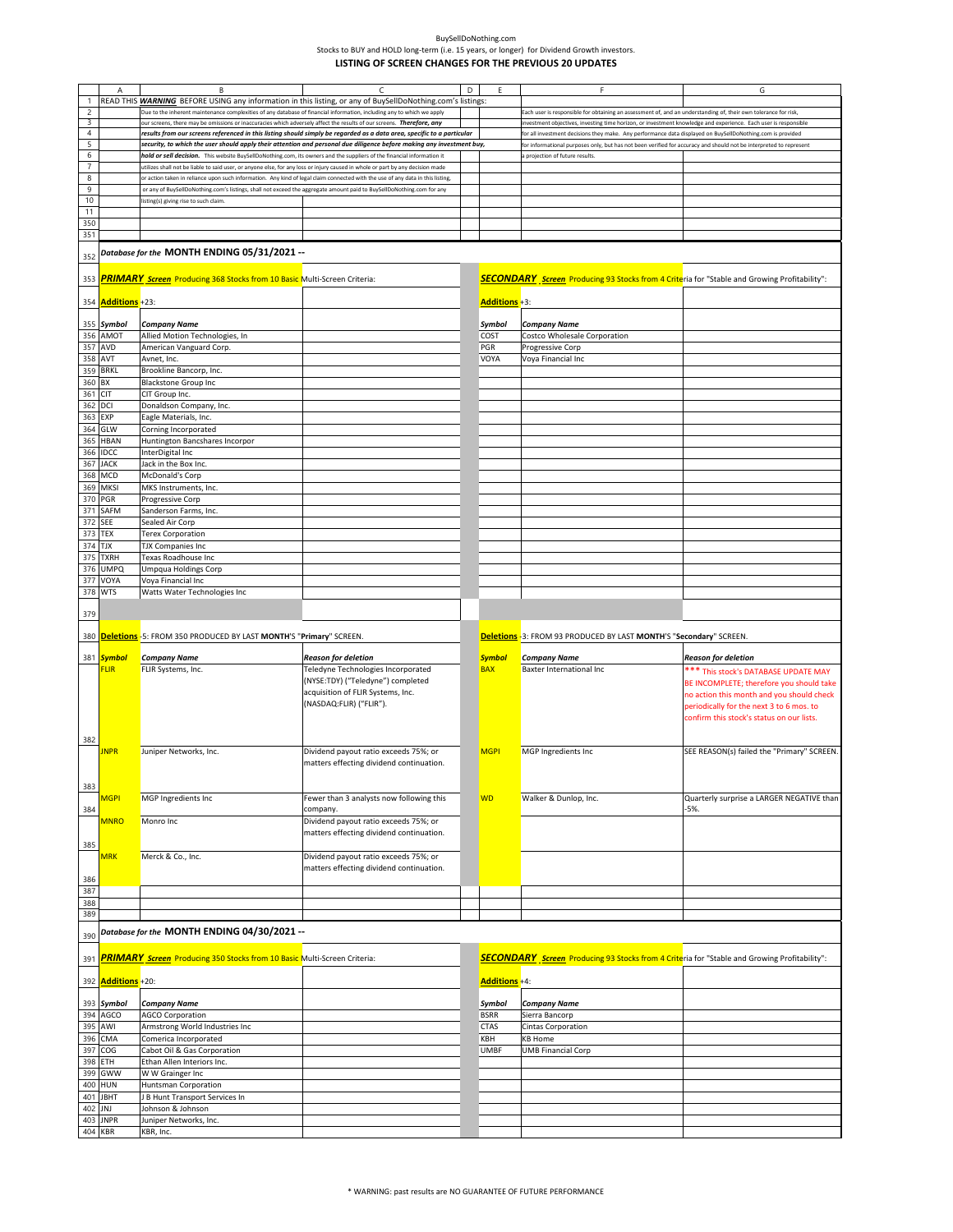|                          | Α              | B                                                                                                                              | C                                                                                                                     | D | Ε              | F                                                                                                                 | G                                                |
|--------------------------|----------------|--------------------------------------------------------------------------------------------------------------------------------|-----------------------------------------------------------------------------------------------------------------------|---|----------------|-------------------------------------------------------------------------------------------------------------------|--------------------------------------------------|
| $\overline{1}$           |                | READ THIS <b>WARNING</b> BEFORE USING any information in this listing, or any of BuySellDoNothing.com's listings:              |                                                                                                                       |   |                |                                                                                                                   |                                                  |
| $\overline{c}$           |                | Due to the inherent maintenance complexities of any database of financial information, including any to which we apply         |                                                                                                                       |   |                | ach user is responsible for obtaining an assessment of, and an understanding of, their own tolerance for risk     |                                                  |
| 3                        |                | our screens, there may be omissions or inaccuracies which adversely affect the results of our screens. Therefore, any          |                                                                                                                       |   |                | investment objectives, investing time horizon, or investment knowledge and experience. Each user is responsible   |                                                  |
| $\sqrt{4}$               |                | results from our screens referenced in this listing should simply be regarded as a data area, specific to a particular         |                                                                                                                       |   |                | for all investment decisions they make. Any performance data displayed on BuySellDoNothing.com is provided        |                                                  |
| 5                        |                |                                                                                                                                | security, to which the user should apply their attention and personal due diligence before making any investment buy, |   |                | or informational purposes only, but has not been verified for accuracy and should not be interpreted to represent |                                                  |
| 6                        |                | hold or sell decision. This website BuySellDoNothing.com, its owners and the suppliers of the financial information it         |                                                                                                                       |   |                | projection of future results                                                                                      |                                                  |
| $\overline{\phantom{a}}$ |                | utilizes shall not be liable to said user, or anyone else, for any loss or injury caused in whole or part by any decision made |                                                                                                                       |   |                |                                                                                                                   |                                                  |
| 8                        |                | or action taken in reliance upon such information. Any kind of legal claim connected with the use of any data in this listing, |                                                                                                                       |   |                |                                                                                                                   |                                                  |
| 9                        |                | or any of BuySellDoNothing.com's listings, shall not exceed the aggregate amount paid to BuySellDoNothing.com for any          |                                                                                                                       |   |                |                                                                                                                   |                                                  |
| 10                       |                | listing(s) giving rise to such claim.                                                                                          |                                                                                                                       |   |                |                                                                                                                   |                                                  |
| 11                       |                |                                                                                                                                |                                                                                                                       |   |                |                                                                                                                   |                                                  |
| 405                      | MRK            | Merck & Co., Inc.                                                                                                              |                                                                                                                       |   |                |                                                                                                                   |                                                  |
|                          |                |                                                                                                                                |                                                                                                                       |   |                |                                                                                                                   |                                                  |
| 406                      | <b>NEE</b>     | NextEra Energy Inc                                                                                                             |                                                                                                                       |   |                |                                                                                                                   |                                                  |
| 407                      | <b>NEP</b>     | Nextera Energy Partners LP                                                                                                     |                                                                                                                       |   |                |                                                                                                                   |                                                  |
| 408                      | ОC             | <b>Owens Corning</b>                                                                                                           |                                                                                                                       |   |                |                                                                                                                   |                                                  |
| 409                      | PG             | Procter & Gamble Co                                                                                                            |                                                                                                                       |   |                |                                                                                                                   |                                                  |
| 410                      | QCOM           | QUALCOMM, Inc.                                                                                                                 |                                                                                                                       |   |                |                                                                                                                   |                                                  |
| 411                      | RBC            | Regal Beloit Corp                                                                                                              |                                                                                                                       |   |                |                                                                                                                   |                                                  |
| 412                      | SAH            | Sonic Automotive Inc                                                                                                           |                                                                                                                       |   |                |                                                                                                                   |                                                  |
|                          | 413 WHR        | <b>Whirlpool Corporation</b>                                                                                                   |                                                                                                                       |   |                |                                                                                                                   |                                                  |
|                          |                |                                                                                                                                |                                                                                                                       |   |                |                                                                                                                   |                                                  |
| 414                      |                |                                                                                                                                |                                                                                                                       |   |                |                                                                                                                   |                                                  |
|                          |                |                                                                                                                                |                                                                                                                       |   |                |                                                                                                                   |                                                  |
|                          |                | 415 <b>Deletions</b> -4: FROM 334 PRODUCED BY LAST MONTH'S "Primary" SCREEN.                                                   |                                                                                                                       |   |                | Deletions -3: FROM 92 PRODUCED BY LAST MONTH'S "Secondary" SCREEN.                                                |                                                  |
|                          |                |                                                                                                                                |                                                                                                                       |   |                |                                                                                                                   |                                                  |
|                          | 416 Symbol     | <b>Company Name</b>                                                                                                            | <b>Reason for deletion</b>                                                                                            |   | <b>Symbol</b>  | <b>Company Name</b>                                                                                               | <b>Reason for deletion</b>                       |
|                          | <b>APOG</b>    | Apogee Enterprises Inc                                                                                                         | Dividend payout ratio exceeds 75%; or                                                                                 |   | <b>CME</b>     | CME Group Inc                                                                                                     | Net Income failed to increase over the           |
|                          |                |                                                                                                                                |                                                                                                                       |   |                |                                                                                                                   | previous year; or was too negatively             |
|                          |                |                                                                                                                                | matters effecting dividend continuation.                                                                              |   |                |                                                                                                                   |                                                  |
|                          |                |                                                                                                                                |                                                                                                                       |   |                |                                                                                                                   | impacted by Covid-19's effect on the             |
| 417                      |                |                                                                                                                                |                                                                                                                       |   |                |                                                                                                                   | economy.                                         |
|                          | <b>BIG</b>     | Big Lots, Inc.                                                                                                                 | No dividend increase, or stock split, in the                                                                          |   | <b>INTC</b>    | Intel Corporation                                                                                                 | Net Income failed to increase over the           |
|                          |                |                                                                                                                                | past three years; OR current dividend                                                                                 |   |                |                                                                                                                   | previous year; or was too negatively             |
|                          |                |                                                                                                                                | doesn't exceed dividend 3 years ago.                                                                                  |   |                |                                                                                                                   | impacted by Covid-19's effect on the             |
| 418                      |                |                                                                                                                                |                                                                                                                       |   |                |                                                                                                                   | economy.                                         |
|                          | PGR            | Progressive Corp                                                                                                               | Dividend decrease in past 3 years.                                                                                    |   | <b>PGR</b>     | Progressive Corp                                                                                                  | SEE REASON(s) failed the "Primary" SCREEN        |
| 419                      |                |                                                                                                                                |                                                                                                                       |   |                |                                                                                                                   |                                                  |
|                          |                |                                                                                                                                |                                                                                                                       |   |                |                                                                                                                   |                                                  |
|                          | <b>TJX</b>     | <b>TJX Companies Inc</b>                                                                                                       | Dividend payout ratio exceeds 75%; or                                                                                 |   |                |                                                                                                                   |                                                  |
|                          |                |                                                                                                                                | matters effecting dividend continuation.                                                                              |   |                |                                                                                                                   |                                                  |
| 420                      |                |                                                                                                                                |                                                                                                                       |   |                |                                                                                                                   |                                                  |
| 421                      |                |                                                                                                                                |                                                                                                                       |   |                |                                                                                                                   |                                                  |
| 422                      |                |                                                                                                                                |                                                                                                                       |   |                |                                                                                                                   |                                                  |
| 423                      |                |                                                                                                                                |                                                                                                                       |   |                |                                                                                                                   |                                                  |
|                          |                | Database for the MONTH ENDING 03/31/2021 --                                                                                    |                                                                                                                       |   |                |                                                                                                                   |                                                  |
|                          |                |                                                                                                                                |                                                                                                                       |   |                |                                                                                                                   |                                                  |
| 424                      |                |                                                                                                                                |                                                                                                                       |   |                |                                                                                                                   |                                                  |
|                          |                |                                                                                                                                |                                                                                                                       |   |                |                                                                                                                   |                                                  |
| 425                      |                | <b>PRIMARY</b> Screen Producing 334 Stocks from 10 Basic Multi-Screen Criteria:                                                |                                                                                                                       |   |                | SECONDARY Screen Producing 92 Stocks from 4 Criteria for "Stable and Growing Profitability":                      |                                                  |
|                          |                |                                                                                                                                |                                                                                                                       |   |                |                                                                                                                   |                                                  |
| 426                      | Additions +12: |                                                                                                                                |                                                                                                                       |   | Additions +15: |                                                                                                                   |                                                  |
|                          |                |                                                                                                                                |                                                                                                                       |   |                |                                                                                                                   |                                                  |
|                          | 427 Symbol     | <b>Company Name</b>                                                                                                            |                                                                                                                       |   | Symbol         | <b>Company Name</b>                                                                                               |                                                  |
|                          | CSCO           |                                                                                                                                |                                                                                                                       |   | CHE            |                                                                                                                   |                                                  |
| 428                      |                | Cisco Systems Inc                                                                                                              |                                                                                                                       |   |                | <b>Chemed Corporation</b>                                                                                         |                                                  |
| 429                      | EGBN           | Eagle Bancorp, Inc.                                                                                                            |                                                                                                                       |   | CME            | <b>CME Group Inc</b>                                                                                              |                                                  |
| 430                      | FBC            | Flagstar Bancorp Inc                                                                                                           |                                                                                                                       |   | CRAI           | CRA International, Inc.                                                                                           |                                                  |
| 431                      | <b>HRC</b>     | Hill-Rom Holdings, Inc.                                                                                                        |                                                                                                                       |   | <b>FBC</b>     | Flagstar Bancorp Inc                                                                                              |                                                  |
| 432                      | ORA            | Ormat Technologies, Inc.                                                                                                       |                                                                                                                       |   | <b>GBCI</b>    | Glacier Bancorp, Inc.                                                                                             |                                                  |
| 433                      | PATK           | Patrick Industries, Inc.                                                                                                       |                                                                                                                       |   | HCI            | <b>HCI Group Inc</b>                                                                                              |                                                  |
| 434                      | <b>PWR</b>     | Quanta Services Inc                                                                                                            |                                                                                                                       |   | <b>IBCP</b>    | Independent Bank Corp (Michiga                                                                                    |                                                  |
| 435                      | SAIC           | Science Applications Internati                                                                                                 |                                                                                                                       |   | MED            | Medifast Inc                                                                                                      |                                                  |
| 436                      | SC             | Santander Consumer USA Holding                                                                                                 |                                                                                                                       |   | NFBK           | Northfield Bancorp Inc                                                                                            |                                                  |
|                          | 437 SCCO       | Southern Copper Corp                                                                                                           |                                                                                                                       |   | PRK            | Park National Corporation                                                                                         |                                                  |
| 438                      | <b>STC</b>     | <b>Stewart Information Services C</b>                                                                                          |                                                                                                                       |   | PWR            | Quanta Services Inc                                                                                               |                                                  |
| 439                      | UHS            | Universal Health Services, Inc                                                                                                 |                                                                                                                       |   | SBNY           | Signature Bank                                                                                                    |                                                  |
| 440                      |                |                                                                                                                                |                                                                                                                       |   | SCCO           | Southern Copper Corp                                                                                              |                                                  |
|                          |                |                                                                                                                                |                                                                                                                       |   | <b>UHS</b>     |                                                                                                                   |                                                  |
| 441                      |                |                                                                                                                                |                                                                                                                       |   | <b>WSM</b>     | Universal Health Services, Inc                                                                                    |                                                  |
| 442                      |                |                                                                                                                                |                                                                                                                       |   |                | Williams-Sonoma, Inc.                                                                                             |                                                  |
|                          |                |                                                                                                                                |                                                                                                                       |   |                |                                                                                                                   |                                                  |
| 443                      |                |                                                                                                                                |                                                                                                                       |   |                |                                                                                                                   |                                                  |
|                          |                |                                                                                                                                |                                                                                                                       |   |                |                                                                                                                   |                                                  |
| 444                      |                | Deletions - 20: FROM 342 PRODUCED BY LAST MONTH'S "Primary" SCREEN.                                                            |                                                                                                                       |   |                | Deletions -8: FROM 85 PRODUCED BY LAST MONTH'S "Secondary" SCREEN.                                                |                                                  |
|                          |                |                                                                                                                                |                                                                                                                       |   |                |                                                                                                                   |                                                  |
|                          | 445 Symbol     | Company Name                                                                                                                   | <b>Reason for deletion</b>                                                                                            |   | <b>Symbol</b>  | <b>Company Name</b>                                                                                               | <b>Reason for deletion</b>                       |
|                          | <b>AVD</b>     | American Vanguard Corp.                                                                                                        | Fewer than 3 analysts now following this                                                                              |   | <b>BBSI</b>    | Barrett Business Services, Inc.                                                                                   | Net Income failed to increase over the           |
|                          |                |                                                                                                                                | company.                                                                                                              |   |                |                                                                                                                   | previous year; or was too negatively             |
|                          |                |                                                                                                                                |                                                                                                                       |   |                |                                                                                                                   | impacted by Covid-19's effect on the             |
| 446                      |                |                                                                                                                                |                                                                                                                       |   |                |                                                                                                                   | economy.                                         |
|                          | <b>BRKL</b>    | Brookline Bancorp, Inc.                                                                                                        | Dividend payout ratio exceeds 75%; or                                                                                 |   | <b>CDW</b>     | CDW Corp                                                                                                          | Net tangible assets fluctuating negatively.      |
|                          |                |                                                                                                                                | matters effecting dividend continuation.                                                                              |   |                |                                                                                                                   |                                                  |
| 447                      |                |                                                                                                                                |                                                                                                                       |   |                |                                                                                                                   |                                                  |
|                          | <b>CHH</b>     | Choice Hotels International In                                                                                                 | No dividend increase, or stock split, in the                                                                          |   | <b>COST</b>    | Costco Wholesale Corporation                                                                                      | Quarterly surprise a LARGER NEGATIVE than        |
|                          |                |                                                                                                                                | past three years; OR current dividend                                                                                 |   |                |                                                                                                                   | -5%.                                             |
|                          |                |                                                                                                                                | doesn't exceed dividend 3 years ago.                                                                                  |   |                |                                                                                                                   |                                                  |
|                          |                |                                                                                                                                | Dividend decrease in past 3 years.                                                                                    |   |                |                                                                                                                   |                                                  |
|                          |                |                                                                                                                                |                                                                                                                       |   |                |                                                                                                                   |                                                  |
|                          |                |                                                                                                                                | Dividend annualized growth rate for last 5                                                                            |   |                |                                                                                                                   |                                                  |
|                          |                |                                                                                                                                | years has fallen below 7.0%.                                                                                          |   |                |                                                                                                                   |                                                  |
| 448                      |                |                                                                                                                                |                                                                                                                       |   |                |                                                                                                                   |                                                  |
|                          | <b>CMD</b>     | Cantel Medical Corp.                                                                                                           | Dividend decrease in past 3 years.                                                                                    |   | <b>EWBC</b>    | East West Bancorp, Inc.                                                                                           | Net Income failed to increase over the           |
|                          |                |                                                                                                                                |                                                                                                                       |   |                |                                                                                                                   | previous year; or was too negatively             |
|                          |                |                                                                                                                                |                                                                                                                       |   |                |                                                                                                                   | impacted by Covid-19's effect on the<br>economy. |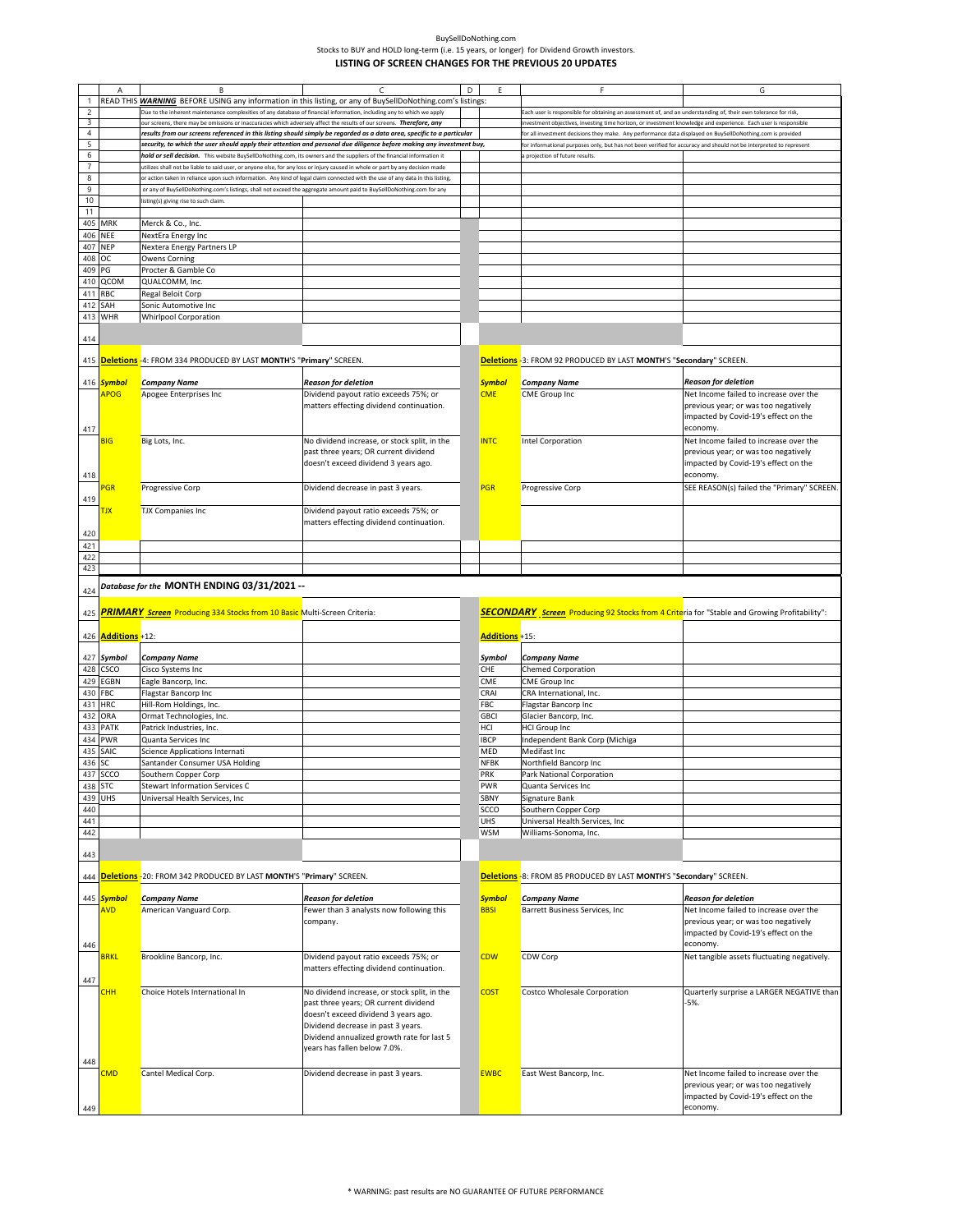|                     | Α                       | В                                                                                                                                                                                                                                           | C                                                                                                                      | D | Ε                  | F                                                                                                                 | G                                                                                        |
|---------------------|-------------------------|---------------------------------------------------------------------------------------------------------------------------------------------------------------------------------------------------------------------------------------------|------------------------------------------------------------------------------------------------------------------------|---|--------------------|-------------------------------------------------------------------------------------------------------------------|------------------------------------------------------------------------------------------|
| 1<br>$\overline{2}$ |                         | READ THIS <b>WARNING</b> BEFORE USING any information in this listing, or any of BuySellDoNothing.com's listings:<br>Due to the inherent maintenance complexities of any database of financial information, including any to which we apply |                                                                                                                        |   |                    | ach user is responsible for obtaining an assessment of, and an understanding of, their own tolerance for risk,    |                                                                                          |
| 3                   |                         | our screens, there may be omissions or inaccuracies which adversely affect the results of our screens. Therefore, any                                                                                                                       |                                                                                                                        |   |                    | nvestment objectives, investing time horizon, or investment knowledge and experience. Each user is responsible    |                                                                                          |
| $\overline{4}$      |                         |                                                                                                                                                                                                                                             | results from our screens referenced in this listing should simply be regarded as a data area, specific to a particular |   |                    | or all investment decisions they make. Any performance data displayed on BuySellDoNothing.com is provided         |                                                                                          |
| $\overline{5}$<br>6 |                         | hold or sell decision. This website BuySellDoNothing.com, its owners and the suppliers of the financial information it                                                                                                                      | security, to which the user should apply their attention and personal due diligence before making any investment buy,  |   |                    | or informational purposes only, but has not been verified for accuracy and should not be interpreted to represent |                                                                                          |
| 7                   |                         | utilizes shall not be liable to said user, or anyone else, for any loss or injury caused in whole or part by any decision made                                                                                                              |                                                                                                                        |   |                    | projection of future results                                                                                      |                                                                                          |
| 8                   |                         | or action taken in reliance upon such information. Any kind of legal claim connected with the use of any data in this listing,                                                                                                              |                                                                                                                        |   |                    |                                                                                                                   |                                                                                          |
| 9                   |                         | or any of BuySellDoNothing.com's listings, shall not exceed the aggregate amount paid to BuySellDoNothing.com for any                                                                                                                       |                                                                                                                        |   |                    |                                                                                                                   |                                                                                          |
| 10<br>11            |                         | listing(s) giving rise to such claim.                                                                                                                                                                                                       |                                                                                                                        |   |                    |                                                                                                                   |                                                                                          |
|                     | $\overline{\text{COG}}$ | Cabot Oil & Gas Corporation                                                                                                                                                                                                                 | Dividend payout ratio exceeds 75%; or                                                                                  |   | <b>KBH</b>         | <b>KB Home</b>                                                                                                    | Net Income failed to increase over the                                                   |
|                     |                         |                                                                                                                                                                                                                                             | matters effecting dividend continuation.                                                                               |   |                    |                                                                                                                   | previous year; or was too negatively<br>impacted by Covid-19's effect on the             |
| 450                 |                         |                                                                                                                                                                                                                                             |                                                                                                                        |   |                    |                                                                                                                   | economy.                                                                                 |
|                     | <b>DDS</b>              | Dillard's, Inc.                                                                                                                                                                                                                             | Dividend payout ratio exceeds 75%; or                                                                                  |   | <b>PNFP</b>        | Pinnacle Financial Partners In                                                                                    | Net Income failed to increase over the                                                   |
| 451                 |                         |                                                                                                                                                                                                                                             | matters effecting dividend continuation.                                                                               |   |                    |                                                                                                                   | previous year; or was too negatively<br>impacted by Covid-19's effect on the<br>economy. |
|                     | DK                      | Delek US Holdings Inc                                                                                                                                                                                                                       | Dividend payout ratio exceeds 75%; or                                                                                  |   | <b>RBC</b>         | Regal Beloit Corp                                                                                                 | Net Income failed to increase over the                                                   |
| 452                 |                         |                                                                                                                                                                                                                                             | matters effecting dividend continuation.<br>Dividend decrease in past 3 years.                                         |   |                    |                                                                                                                   | previous year; or was too negatively<br>impacted by Covid-19's effect on the<br>economy. |
|                     |                         | Ecolab Inc.                                                                                                                                                                                                                                 | Dividend payout ratio exceeds 75%; or                                                                                  |   | <b>WTFC</b>        | <b>Wintrust Financial Corp</b>                                                                                    | Net Income failed to increase over the                                                   |
| 453                 |                         |                                                                                                                                                                                                                                             | matters effecting dividend continuation.                                                                               |   |                    |                                                                                                                   | previous year; or was too negatively<br>impacted by Covid-19's effect on the             |
|                     |                         | Eaton Vance Corp                                                                                                                                                                                                                            | March 1, 2021 Morgan Stanley (NYSE: MS)                                                                                |   |                    |                                                                                                                   |                                                                                          |
| 454                 |                         |                                                                                                                                                                                                                                             | announced completion of the acquisition of<br>Eaton Vance Corp. (NYSE: EV).                                            |   |                    |                                                                                                                   |                                                                                          |
|                     | <b>HBAN</b>             | Huntington Bancshares Incorpor                                                                                                                                                                                                              | Dividend payout ratio exceeds 75%; or                                                                                  |   |                    |                                                                                                                   |                                                                                          |
| 455                 |                         |                                                                                                                                                                                                                                             | matters effecting dividend continuation.                                                                               |   |                    |                                                                                                                   |                                                                                          |
|                     | <b>HCKT</b>             | The Hackett Group, Inc.                                                                                                                                                                                                                     | Dividend payout ratio exceeds 75%; or                                                                                  |   |                    |                                                                                                                   |                                                                                          |
|                     |                         |                                                                                                                                                                                                                                             | matters effecting dividend continuation.<br>Fewer than 3 analysts now following this                                   |   |                    |                                                                                                                   |                                                                                          |
| 456                 |                         |                                                                                                                                                                                                                                             | company.                                                                                                               |   |                    |                                                                                                                   |                                                                                          |
|                     | KAI                     | Kadant Inc.                                                                                                                                                                                                                                 | Dividend annualized growth rate for last 5                                                                             |   |                    |                                                                                                                   |                                                                                          |
| 457                 | Kalu                    | Kaiser Aluminum Corp.                                                                                                                                                                                                                       | years has fallen below 7.0%.<br>Dividend payout ratio exceeds 75%; or                                                  |   |                    |                                                                                                                   |                                                                                          |
| 458                 |                         |                                                                                                                                                                                                                                             | matters effecting dividend continuation.                                                                               |   |                    |                                                                                                                   |                                                                                          |
| 459                 | <b>LOB</b>              | Live Oak Bancshares Inc                                                                                                                                                                                                                     | No dividend increase, or stock split, in the<br>past three years; OR current dividend                                  |   |                    |                                                                                                                   |                                                                                          |
|                     | MPC                     | Marathon Petroleum Corp                                                                                                                                                                                                                     | Dividend payout ratio exceeds 75%; or<br>matters effecting dividend continuation.                                      |   |                    |                                                                                                                   |                                                                                          |
| 460                 |                         |                                                                                                                                                                                                                                             |                                                                                                                        |   |                    |                                                                                                                   |                                                                                          |
|                     | <b>NPO</b>              | EnPro Industries, Inc.                                                                                                                                                                                                                      | Dividend annualized growth rate for last 5                                                                             |   |                    |                                                                                                                   |                                                                                          |
| 461                 | PXD                     | Pioneer Natural Resources Co                                                                                                                                                                                                                | years has fallen below 7.0%.<br>Dividend payout ratio exceeds 75%; or                                                  |   |                    |                                                                                                                   |                                                                                          |
| 462                 |                         |                                                                                                                                                                                                                                             | matters effecting dividend continuation.                                                                               |   |                    |                                                                                                                   |                                                                                          |
|                     | RBC                     | Regal Beloit Corp                                                                                                                                                                                                                           | Dividend annualized growth rate for last 5                                                                             |   |                    |                                                                                                                   |                                                                                          |
| 463                 |                         |                                                                                                                                                                                                                                             | years has fallen below 7.0%.                                                                                           |   |                    |                                                                                                                   |                                                                                          |
|                     | <b>UVE</b>              | Universal Insurance Holdings,                                                                                                                                                                                                               | Dividend payout ratio exceeds 75%; or<br>matters effecting dividend continuation.                                      |   |                    |                                                                                                                   |                                                                                          |
|                     |                         |                                                                                                                                                                                                                                             | No dividend increase, or stock split, in the                                                                           |   |                    |                                                                                                                   |                                                                                          |
|                     |                         |                                                                                                                                                                                                                                             | past three years; OR current dividend                                                                                  |   |                    |                                                                                                                   |                                                                                          |
|                     |                         |                                                                                                                                                                                                                                             | doesn't exceed dividend 3 years ago.<br>Dividend annualized growth rate for last 5                                     |   |                    |                                                                                                                   |                                                                                          |
|                     |                         |                                                                                                                                                                                                                                             | years has fallen below 7.0%.                                                                                           |   |                    |                                                                                                                   |                                                                                          |
|                     |                         |                                                                                                                                                                                                                                             |                                                                                                                        |   |                    |                                                                                                                   |                                                                                          |
| 464                 |                         |                                                                                                                                                                                                                                             |                                                                                                                        |   |                    |                                                                                                                   |                                                                                          |
|                     | <b>WWW</b>              | Wolverine World Wide, Inc.                                                                                                                                                                                                                  | Dividend payout ratio exceeds 75%; or                                                                                  |   |                    |                                                                                                                   |                                                                                          |
| 465                 |                         |                                                                                                                                                                                                                                             | matters effecting dividend continuation.                                                                               |   |                    |                                                                                                                   |                                                                                          |
| 466                 |                         |                                                                                                                                                                                                                                             |                                                                                                                        |   |                    |                                                                                                                   |                                                                                          |
| 467                 |                         |                                                                                                                                                                                                                                             |                                                                                                                        |   |                    |                                                                                                                   |                                                                                          |
| 468                 |                         |                                                                                                                                                                                                                                             |                                                                                                                        |   |                    |                                                                                                                   |                                                                                          |
| 469                 |                         | -- Database for the MONTH ENDING 02/28/2021                                                                                                                                                                                                 |                                                                                                                        |   |                    |                                                                                                                   |                                                                                          |
| 470                 |                         | PRIMARY Screen Producing 342 Stocks from 10 Basic Multi-Screen Criteria:                                                                                                                                                                    |                                                                                                                        |   |                    | <b>SECONDARY</b> Screen Producing 85 Stocks from 4 Criteria for "Stable and Growing Profitability":               |                                                                                          |
| 471                 | <b>Additions</b> +21:   |                                                                                                                                                                                                                                             |                                                                                                                        |   | Additions +26:     |                                                                                                                   |                                                                                          |
|                     | 472 Symbol              | <b>Company Name</b>                                                                                                                                                                                                                         |                                                                                                                        |   | Symbol             | <b>Company Name</b>                                                                                               |                                                                                          |
| 473 ABT<br>474      | <b>ALSN</b>             | <b>Abbott Laboratories</b><br><b>Allison Transmission Holdings</b>                                                                                                                                                                          |                                                                                                                        |   | ABT<br>AIN         | <b>Abbott Laboratories</b><br>Albany International Corp.                                                          |                                                                                          |
| 475                 | ВC                      | <b>Brunswick Corporation</b>                                                                                                                                                                                                                |                                                                                                                        |   | <b>ALL</b>         | Allstate Corp                                                                                                     |                                                                                          |
| 476                 | CHH                     | Choice Hotels International In                                                                                                                                                                                                              |                                                                                                                        |   | <b>ATVI</b>        | Activision Blizzard, Inc.                                                                                         |                                                                                          |
| 477                 | COLM                    | Columbia Sportswear Company                                                                                                                                                                                                                 |                                                                                                                        |   | AWK                | American Water Works Company I                                                                                    |                                                                                          |
| 478<br>479          | EBAY<br>EV              | eBay Inc<br>Eaton Vance Corp                                                                                                                                                                                                                |                                                                                                                        |   | BAX<br><b>BWXT</b> | <b>Baxter International Inc</b><br><b>BWX Technologies Inc</b>                                                    |                                                                                          |
| 480                 | <b>GOLF</b>             | Acushnet Holdings Corp                                                                                                                                                                                                                      |                                                                                                                        |   | СI                 | Cigna Corp                                                                                                        |                                                                                          |
| 481                 | KBAL                    | Kimball International Inc                                                                                                                                                                                                                   |                                                                                                                        |   | <b>CMS</b>         | <b>CMS Energy Corporation</b>                                                                                     |                                                                                          |
| 482                 | <b>KSU</b>              | Kansas City Southern                                                                                                                                                                                                                        |                                                                                                                        |   | <b>DGX</b>         | Quest Diagnostics Inc                                                                                             |                                                                                          |
| 483 MC<br>484       | MOS                     | Moelis & Co<br>Mosaic Co                                                                                                                                                                                                                    |                                                                                                                        |   | EVR<br>GD          | Evercore Inc<br><b>General Dynamics Corporation</b>                                                               |                                                                                          |
| 485 NEM             |                         | <b>Newmont Corporation</b>                                                                                                                                                                                                                  |                                                                                                                        |   | GS                 | Goldman Sachs Group Inc                                                                                           |                                                                                          |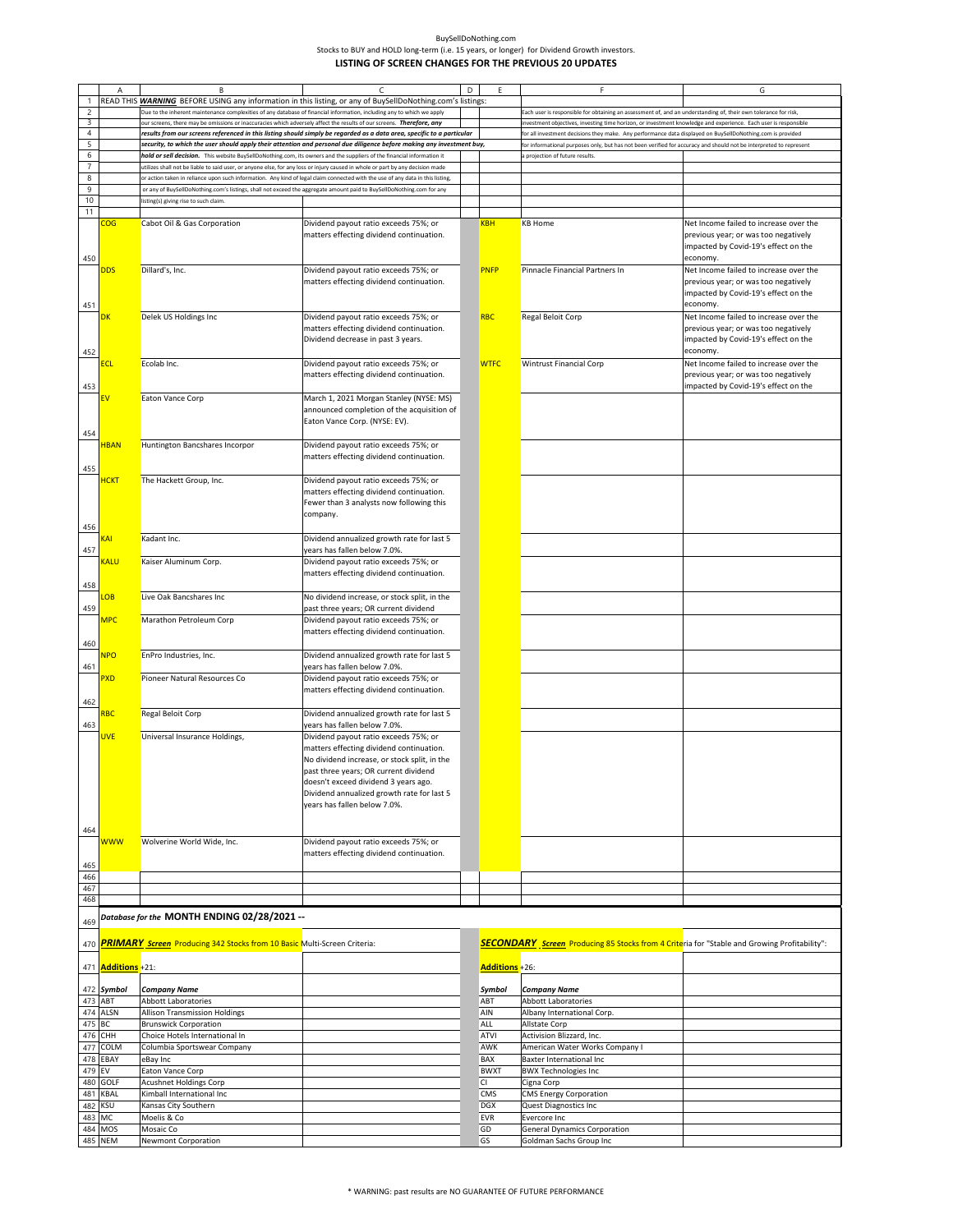|                     | Α           | B                                                                                                                              | C                                                                                                                      | D |               | F                                                                                                                                                                                                                              | G                                                                                    |
|---------------------|-------------|--------------------------------------------------------------------------------------------------------------------------------|------------------------------------------------------------------------------------------------------------------------|---|---------------|--------------------------------------------------------------------------------------------------------------------------------------------------------------------------------------------------------------------------------|--------------------------------------------------------------------------------------|
|                     |             |                                                                                                                                | READ THIS <b>WARNING</b> BEFORE USING any information in this listing, or any of BuySellDoNothing.com's listings:      |   |               |                                                                                                                                                                                                                                |                                                                                      |
|                     |             | Due to the inherent maintenance complexities of any database of financial information, including any to which we apply         |                                                                                                                        |   |               |                                                                                                                                                                                                                                |                                                                                      |
| $\overline{c}$<br>3 |             | our screens, there may be omissions or inaccuracies which adversely affect the results of our screens. Therefore, any          |                                                                                                                        |   |               | ach user is responsible for obtaining an assessment of, and an understanding of, their own tolerance for risk,                                                                                                                 |                                                                                      |
| $\overline{4}$      |             |                                                                                                                                | results from our screens referenced in this listing should simply be regarded as a data area, specific to a particular |   |               | nvestment objectives, investing time horizon, or investment knowledge and experience. Each user is responsible                                                                                                                 |                                                                                      |
| 5                   |             |                                                                                                                                | security, to which the user should apply their attention and personal due diligence before making any investment buy,  |   |               | or all investment decisions they make. Any performance data displayed on BuySellDoNothing.com is provided<br>or informational purposes only, but has not been verified for accuracy and should not be interpreted to represent |                                                                                      |
| 6                   |             | hold or sell decision. This website BuySellDoNothing.com, its owners and the suppliers of the financial information it         |                                                                                                                        |   |               | projection of future results.                                                                                                                                                                                                  |                                                                                      |
|                     |             | ttilizes shall not be liable to said user, or anyone else, for any loss or injury caused in whole or part by any decision made |                                                                                                                        |   |               |                                                                                                                                                                                                                                |                                                                                      |
| 8                   |             | or action taken in reliance upon such information. Any kind of legal claim connected with the use of any data in this listing, |                                                                                                                        |   |               |                                                                                                                                                                                                                                |                                                                                      |
| 9                   |             | or any of BuySellDoNothing.com's listings, shall not exceed the aggregate amount paid to BuySellDoNothing.com for any          |                                                                                                                        |   |               |                                                                                                                                                                                                                                |                                                                                      |
| 10                  |             | listing(s) giving rise to such claim.                                                                                          |                                                                                                                        |   |               |                                                                                                                                                                                                                                |                                                                                      |
| 11                  |             |                                                                                                                                |                                                                                                                        |   |               |                                                                                                                                                                                                                                |                                                                                      |
| 486                 | <b>NPO</b>  | EnPro Industries, Inc.                                                                                                         |                                                                                                                        |   | LAD           | Lithia Motors Inc                                                                                                                                                                                                              |                                                                                      |
| 487                 | OMC         | Omnicom Group Inc.                                                                                                             |                                                                                                                        |   | MDLZ          | Mondelez International Inc                                                                                                                                                                                                     |                                                                                      |
| 488                 | OMF         | OneMain Holdings Inc                                                                                                           |                                                                                                                        |   | <b>NDAQ</b>   | Nasdaq Inc                                                                                                                                                                                                                     |                                                                                      |
| 489                 | SRE         | Sempra Energy                                                                                                                  |                                                                                                                        |   | PHM           | PulteGroup, Inc.                                                                                                                                                                                                               |                                                                                      |
| 490                 | <b>SXT</b>  | Sensient Technologies Corporat                                                                                                 |                                                                                                                        |   | PRIM          | Primoris Services Corp                                                                                                                                                                                                         |                                                                                      |
| 491                 | VMI         |                                                                                                                                |                                                                                                                        |   | RBC           |                                                                                                                                                                                                                                |                                                                                      |
|                     | WAL         | Valmont Industries, Inc.                                                                                                       |                                                                                                                        |   |               | Regal Beloit Corp                                                                                                                                                                                                              |                                                                                      |
| 492                 |             | Western Alliance Bancorporatio                                                                                                 |                                                                                                                        |   | <b>SMP</b>    | Standard Motor Products, Inc.                                                                                                                                                                                                  |                                                                                      |
| 493                 | <b>WWD</b>  | Woodward Inc                                                                                                                   |                                                                                                                        |   | TRU           | TransUnion                                                                                                                                                                                                                     |                                                                                      |
| 494                 |             |                                                                                                                                |                                                                                                                        |   | TRV           | <b>Travelers Companies Inc</b>                                                                                                                                                                                                 |                                                                                      |
| 495                 |             |                                                                                                                                |                                                                                                                        |   | <b>TSCO</b>   | <b>Tractor Supply Company</b>                                                                                                                                                                                                  |                                                                                      |
| 496                 |             |                                                                                                                                |                                                                                                                        |   | <b>TXN</b>    | Texas Instruments Incorporated                                                                                                                                                                                                 |                                                                                      |
| 497                 |             |                                                                                                                                |                                                                                                                        |   | <b>WAL</b>    | Western Alliance Bancorporatio                                                                                                                                                                                                 |                                                                                      |
| 498                 |             |                                                                                                                                |                                                                                                                        |   | <b>ZTS</b>    | Zoetis Inc                                                                                                                                                                                                                     |                                                                                      |
|                     |             |                                                                                                                                |                                                                                                                        |   |               |                                                                                                                                                                                                                                |                                                                                      |
| 499                 |             |                                                                                                                                |                                                                                                                        |   |               |                                                                                                                                                                                                                                |                                                                                      |
|                     |             |                                                                                                                                |                                                                                                                        |   |               | Deletions - 20: FROM 79 PRODUCED BY LAST MONTH'S "Secondary" SCREEN.                                                                                                                                                           |                                                                                      |
|                     |             | 500 <b>Deletions</b> -59: FROM 380 PRODUCED BY LAST MONTH'S "Primary" SCREEN.                                                  |                                                                                                                        |   |               |                                                                                                                                                                                                                                |                                                                                      |
|                     | 501 Symbol  | <b>Company Name</b>                                                                                                            | <b>Reason for deletion</b>                                                                                             |   | <b>Symbol</b> | <b>Company Name</b>                                                                                                                                                                                                            | <b>Reason for deletion</b>                                                           |
|                     | <b>ADM</b>  | Archer-Daniels-Midland Co                                                                                                      | Dividend annualized growth rate for last 5                                                                             |   | <b>AEP</b>    | American Electric Power Compan                                                                                                                                                                                                 | SEE REASON(s) failed the "Primary" SCREEN.                                           |
|                     |             |                                                                                                                                | years has fallen below 7.0%.                                                                                           |   |               |                                                                                                                                                                                                                                |                                                                                      |
| 502                 |             |                                                                                                                                |                                                                                                                        |   | <b>ASB</b>    |                                                                                                                                                                                                                                | Net Income failed to increase over the                                               |
|                     | <b>AEP</b>  | American Electric Power Compan                                                                                                 | Dividend annualized growth rate for last 5<br>years has fallen below 7.0%.                                             |   |               | <b>Associated Banc Corp</b>                                                                                                                                                                                                    | previous year; or was too negatively                                                 |
|                     |             |                                                                                                                                |                                                                                                                        |   |               |                                                                                                                                                                                                                                | impacted by Covid-19's effect on the                                                 |
|                     |             |                                                                                                                                |                                                                                                                        |   |               |                                                                                                                                                                                                                                | economy.                                                                             |
| 503                 |             |                                                                                                                                |                                                                                                                        |   |               |                                                                                                                                                                                                                                |                                                                                      |
|                     | ΝG          | Arthur J Gallagher & Co                                                                                                        | Dividend annualized growth rate for last 5                                                                             |   | <b>BCPC</b>   | <b>Balchem Corporation</b>                                                                                                                                                                                                     | Net tangible assets fluctuating negatively.                                          |
| 504                 |             |                                                                                                                                | years has fallen below 7.0%.                                                                                           |   |               |                                                                                                                                                                                                                                |                                                                                      |
|                     | AL B        | Albemarle Corporation                                                                                                          | Dividend annualized growth rate for last 5<br>years has fallen below 7.0%.                                             |   | <b>BK</b>     | Bank of New York Mellon Corp                                                                                                                                                                                                   | Net Income failed to increase over the<br>previous year; or was too negatively       |
|                     |             |                                                                                                                                |                                                                                                                        |   |               |                                                                                                                                                                                                                                | impacted by Covid-19's effect on the                                                 |
|                     |             |                                                                                                                                |                                                                                                                        |   |               |                                                                                                                                                                                                                                | economy.                                                                             |
| 505                 |             |                                                                                                                                |                                                                                                                        |   | <b>CAT</b>    |                                                                                                                                                                                                                                |                                                                                      |
|                     | <b>APO</b>  | Apollo Global Management Inc                                                                                                   | Dividend payout ratio exceeds 75%; or                                                                                  |   |               | Caterpillar Inc.                                                                                                                                                                                                               | Net Income failed to increase over the<br>previous year; or was too negatively       |
|                     |             |                                                                                                                                | matters effecting dividend continuation.                                                                               |   |               |                                                                                                                                                                                                                                | impacted by Covid-19's effect on the                                                 |
|                     |             |                                                                                                                                |                                                                                                                        |   |               |                                                                                                                                                                                                                                |                                                                                      |
| 506                 |             |                                                                                                                                |                                                                                                                        |   |               |                                                                                                                                                                                                                                | economy.                                                                             |
|                     | AVA         | Avista Corp                                                                                                                    | Dividend payout ratio exceeds 75%; or<br>matters effecting dividend continuation.                                      |   | <b>CBSH</b>   | Commerce Bancshares, Inc.                                                                                                                                                                                                      | Retained Earnings have no longer grown<br>consistently over each of the previous two |
|                     |             |                                                                                                                                |                                                                                                                        |   |               |                                                                                                                                                                                                                                | vears.                                                                               |
|                     |             |                                                                                                                                |                                                                                                                        |   |               |                                                                                                                                                                                                                                | Net Income failed to increase over the                                               |
|                     |             |                                                                                                                                |                                                                                                                        |   |               |                                                                                                                                                                                                                                | previous year; or was too negatively                                                 |
|                     |             |                                                                                                                                |                                                                                                                        |   |               |                                                                                                                                                                                                                                | impacted by Covid-19's effect on the                                                 |
|                     |             |                                                                                                                                |                                                                                                                        |   |               |                                                                                                                                                                                                                                | economy.                                                                             |
| 507                 | ۹WI         | Armstrong World Industries Inc                                                                                                 | Dividend payout ratio exceeds 75%; or                                                                                  |   | <b>CFR</b>    | Cullen/Frost Bankers, Inc.                                                                                                                                                                                                     | Net Income failed to increase over the                                               |
|                     |             |                                                                                                                                | matters effecting dividend continuation.                                                                               |   |               |                                                                                                                                                                                                                                | previous year; or was too negatively                                                 |
|                     |             |                                                                                                                                |                                                                                                                        |   |               |                                                                                                                                                                                                                                | impacted by Covid-19's effect on the                                                 |
| 508                 |             |                                                                                                                                |                                                                                                                        |   |               |                                                                                                                                                                                                                                | economy.                                                                             |
|                     |             | Barnes Group Inc.                                                                                                              | Dividend annualized growth rate for last 5                                                                             |   | <b>COP</b>    | ConocoPhillips                                                                                                                                                                                                                 | Retained Earnings have no longer grown                                               |
|                     |             |                                                                                                                                | years has fallen below 7.0%.                                                                                           |   |               |                                                                                                                                                                                                                                | consistently over each of the previous two                                           |
|                     |             |                                                                                                                                |                                                                                                                        |   |               |                                                                                                                                                                                                                                |                                                                                      |
|                     |             |                                                                                                                                |                                                                                                                        |   |               |                                                                                                                                                                                                                                | years.<br>Net Income failed to increase over the                                     |
|                     |             |                                                                                                                                |                                                                                                                        |   |               |                                                                                                                                                                                                                                | previous year; or was too negatively                                                 |
|                     |             |                                                                                                                                |                                                                                                                        |   |               |                                                                                                                                                                                                                                |                                                                                      |
|                     |             |                                                                                                                                |                                                                                                                        |   |               |                                                                                                                                                                                                                                | impacted by Covid-19's effect on the<br>economy.                                     |
|                     |             |                                                                                                                                |                                                                                                                        |   |               |                                                                                                                                                                                                                                | Net tangible assets fluctuating negatively.                                          |
| 509                 |             |                                                                                                                                |                                                                                                                        |   |               |                                                                                                                                                                                                                                |                                                                                      |
|                     | <b>BCC</b>  | <b>Boise Cascade Co</b>                                                                                                        | Dividend decrease in past 3 years.                                                                                     |   | <b>FSS</b>    | <b>Federal Signal Corporation</b>                                                                                                                                                                                              | Net Income failed to increase over the                                               |
|                     |             |                                                                                                                                |                                                                                                                        |   |               |                                                                                                                                                                                                                                | previous year; or was too negatively                                                 |
|                     |             |                                                                                                                                |                                                                                                                        |   |               |                                                                                                                                                                                                                                | impacted by Covid-19's effect on the                                                 |
| 510                 |             |                                                                                                                                |                                                                                                                        |   |               |                                                                                                                                                                                                                                | economy.                                                                             |
|                     | <b>BOOM</b> | Dmc Global Inc                                                                                                                 | Dividend payout ratio exceeds 75%; or                                                                                  |   | <b>IEX</b>    | <b>IDEX Corporation</b>                                                                                                                                                                                                        | Net Income failed to increase over the                                               |
|                     |             |                                                                                                                                | matters effecting dividend continuation.                                                                               |   |               |                                                                                                                                                                                                                                | previous year; or was too negatively                                                 |
|                     |             |                                                                                                                                |                                                                                                                        |   |               |                                                                                                                                                                                                                                | impacted by Covid-19's effect on the                                                 |
| 511                 |             |                                                                                                                                |                                                                                                                        |   |               |                                                                                                                                                                                                                                | economy.                                                                             |
|                     | <b>BWA</b>  | BorgWarner Inc.                                                                                                                | No dividend increase, or stock split, in the                                                                           |   | <b>INTU</b>   | Intuit Inc.                                                                                                                                                                                                                    | Quarterly surprise a LARGER NEGATIVE than                                            |
|                     |             |                                                                                                                                | past three years; OR current dividend                                                                                  |   |               |                                                                                                                                                                                                                                | $-5%$                                                                                |
|                     |             |                                                                                                                                | doesn't exceed dividend 3 years ago;                                                                                   |   |               |                                                                                                                                                                                                                                |                                                                                      |
|                     |             |                                                                                                                                | OR the company's intention and ability to                                                                              |   |               |                                                                                                                                                                                                                                |                                                                                      |
|                     |             |                                                                                                                                | continue paying a dividend is unclear;                                                                                 |   |               |                                                                                                                                                                                                                                |                                                                                      |
|                     |             |                                                                                                                                | OR the company doesn't pay a dividend                                                                                  |   |               |                                                                                                                                                                                                                                |                                                                                      |
|                     |             |                                                                                                                                | every year.                                                                                                            |   |               |                                                                                                                                                                                                                                |                                                                                      |
|                     |             |                                                                                                                                | Dividend annualized growth rate for last 5                                                                             |   |               |                                                                                                                                                                                                                                |                                                                                      |
| 512                 |             |                                                                                                                                | years has fallen below 7.0%.                                                                                           |   |               |                                                                                                                                                                                                                                |                                                                                      |
|                     | <b>CHDN</b> | Churchill Downs, Inc.                                                                                                          | Dividend payout ratio exceeds 75%; or                                                                                  |   | <b>KEY</b>    | KeyCorp                                                                                                                                                                                                                        | Net Income failed to increase over the                                               |
|                     |             |                                                                                                                                | matters effecting dividend continuation.                                                                               |   |               |                                                                                                                                                                                                                                | previous year; or was too negatively                                                 |
|                     |             |                                                                                                                                |                                                                                                                        |   |               |                                                                                                                                                                                                                                | impacted by Covid-19's effect on the                                                 |
|                     |             |                                                                                                                                |                                                                                                                        |   |               |                                                                                                                                                                                                                                | economy.<br>Net Income failed to increase over the                                   |
| 513                 |             |                                                                                                                                |                                                                                                                        |   |               |                                                                                                                                                                                                                                |                                                                                      |
|                     | <b>CIT</b>  | CIT Group Inc.                                                                                                                 | Dividend payout ratio exceeds 75%; or                                                                                  |   | <b>LSTR</b>   | Landstar System, Inc.                                                                                                                                                                                                          |                                                                                      |
|                     |             |                                                                                                                                | matters effecting dividend continuation.                                                                               |   |               |                                                                                                                                                                                                                                | previous year; or was too negatively                                                 |
| 514                 |             |                                                                                                                                |                                                                                                                        |   |               |                                                                                                                                                                                                                                | impacted by Covid-19's effect on the<br>economy.                                     |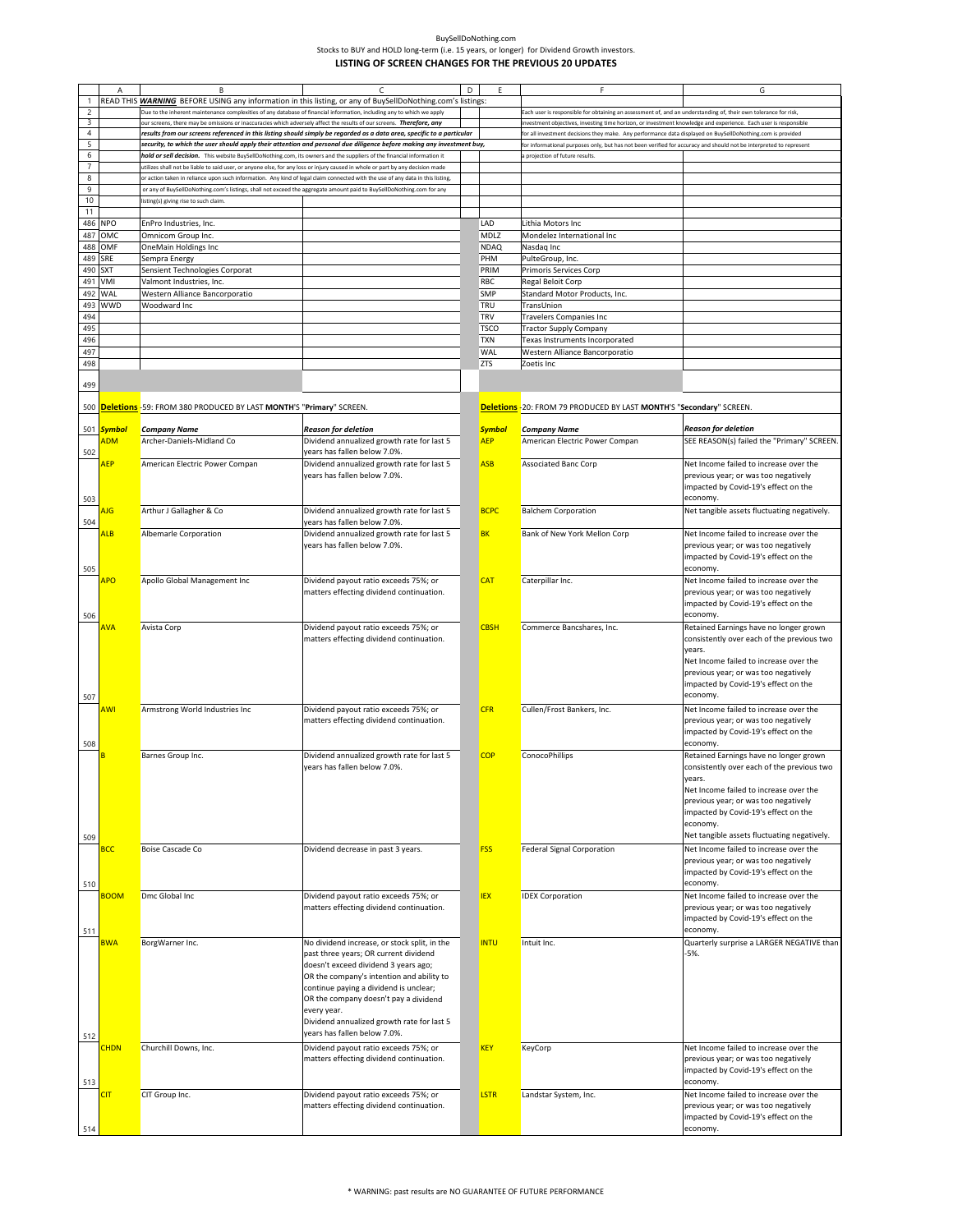| BuvSellDoNothing.com                                                                       |
|--------------------------------------------------------------------------------------------|
| Stocks to BUY and HOLD long-term (i.e. 15 years, or longer) for Dividend Growth investors. |
| LISTING OF SCREEN CHANGES FOR THE PREVIOUS 20 UPDATES                                      |

|                                 | А               | B                                     | $\epsilon$                                                                                                                                                                                                                                               | D | Ε           | F                                                                                                                  | G                                           |
|---------------------------------|-----------------|---------------------------------------|----------------------------------------------------------------------------------------------------------------------------------------------------------------------------------------------------------------------------------------------------------|---|-------------|--------------------------------------------------------------------------------------------------------------------|---------------------------------------------|
|                                 |                 |                                       | READ THIS WARNING BEFORE USING any information in this listing, or any of BuySellDoNothing.com's listings:                                                                                                                                               |   |             |                                                                                                                    |                                             |
| $\overline{2}$                  |                 |                                       | .<br>Due to the inherent maintenance complexities of any database of financial information, including any to which we apply                                                                                                                              |   |             | Each user is responsible for obtaining an assessment of, and an understanding of, their own tolerance for risk,    |                                             |
| 3                               |                 |                                       | ur screens, there may be omissions or inaccuracies which adversely affect the results of our screens. Therefore, any                                                                                                                                     |   |             | ivestment objectives, investing time horizon, or investment knowledge and experience. Each user is responsible     |                                             |
| $\overline{4}$                  |                 |                                       | results from our screens referenced in this listing should simply be regarded as a data area, specific to a particular                                                                                                                                   |   |             | for all investment decisions they make. Any performance data displayed on BuySellDoNothing.com is provided         |                                             |
| 5                               |                 |                                       | security, to which the user should apply their attention and personal due diligence before making any investment buy,                                                                                                                                    |   |             | for informational purposes only, but has not been verified for accuracy and should not be interpreted to represent |                                             |
| 6<br>$\overline{7}$             |                 |                                       | hold or sell decision. This website BuySellDoNothing.com, its owners and the suppliers of the financial information it<br>utilizes shall not be liable to said user, or anyone else, for any loss or injury caused in whole or part by any decision made |   |             | a projection of future results.                                                                                    |                                             |
| 8                               |                 |                                       | or action taken in reliance upon such information. Any kind of legal claim connected with the use of any data in this listing,                                                                                                                           |   |             |                                                                                                                    |                                             |
| 9                               |                 |                                       | or any of BuySellDoNothing.com's listings, shall not exceed the aggregate amount paid to BuySellDoNothing.com for any                                                                                                                                    |   |             |                                                                                                                    |                                             |
| 10                              |                 | isting(s) giving rise to such claim   |                                                                                                                                                                                                                                                          |   |             |                                                                                                                    |                                             |
| 11                              |                 |                                       |                                                                                                                                                                                                                                                          |   |             |                                                                                                                    |                                             |
|                                 | CMA             | Comerica Incorporated                 | Dividend payout ratio exceeds 75%; or                                                                                                                                                                                                                    |   | <b>MANT</b> | Mantech International Corp                                                                                         | Net tangible assets fluctuating negatively. |
| 515                             |                 |                                       | matters effecting dividend continuation.                                                                                                                                                                                                                 |   |             |                                                                                                                    |                                             |
| 516                             | $\overline{OP}$ | <b>ConocoPhillips</b>                 | Dividend payout ratio exceeds 75%; or                                                                                                                                                                                                                    |   | <b>MAS</b>  | Masco Corp                                                                                                         | Net tangible assets fluctuating negatively. |
|                                 | $\mathsf{csco}$ | Cisco Systems Inc                     | matters effecting dividend continuation.                                                                                                                                                                                                                 |   | <b>NTRS</b> | Northern Trust Corporation                                                                                         | Net Income failed to increase over the      |
|                                 |                 |                                       | *** This stock's DATABASE UPDATE MAY                                                                                                                                                                                                                     |   |             |                                                                                                                    | previous year; or was too negatively        |
|                                 |                 |                                       | BE INCOMPLETE; therefore you should take                                                                                                                                                                                                                 |   |             |                                                                                                                    | impacted by Covid-19's effect on the        |
|                                 |                 |                                       | no action this month and you should check<br>periodically for the next 3 to 6 mos. to                                                                                                                                                                    |   |             |                                                                                                                    | economy.                                    |
| 517                             |                 |                                       | confirm this stock's status on our lists.                                                                                                                                                                                                                |   |             |                                                                                                                    |                                             |
|                                 | <b>SGS</b>      | CSG Systems International, Inc        | Dividend annualized growth rate for last 5                                                                                                                                                                                                               |   | <b>RS</b>   | Reliance Steel & Aluminum Co                                                                                       | Net Income failed to increase over the      |
|                                 |                 |                                       | years has fallen below 7.0%.                                                                                                                                                                                                                             |   |             |                                                                                                                    | previous year; or was too negatively        |
|                                 |                 |                                       | Fewer than 3 analysts now following this                                                                                                                                                                                                                 |   |             |                                                                                                                    | impacted by Covid-19's effect on the        |
| 518                             |                 |                                       | company.                                                                                                                                                                                                                                                 |   |             |                                                                                                                    | economy.                                    |
|                                 | <b>CWH</b>      | Camping World Holdings Inc            | Dividend payout ratio exceeds 75%; or                                                                                                                                                                                                                    |   | <b>SCHW</b> | Charles Schwab Corp                                                                                                | Net Income failed to increase over the      |
|                                 |                 |                                       | matters effecting dividend continuation.                                                                                                                                                                                                                 |   |             |                                                                                                                    | previous year; or was too negatively        |
|                                 |                 |                                       |                                                                                                                                                                                                                                                          |   |             |                                                                                                                    | impacted by Covid-19's effect on the        |
| 519                             |                 |                                       |                                                                                                                                                                                                                                                          |   |             |                                                                                                                    | economy.                                    |
|                                 | EOG             | <b>EOG Resources Inc</b>              | Dividend payout ratio exceeds 75%; or                                                                                                                                                                                                                    |   | <b>SEIC</b> | SEI Investments Company                                                                                            | Retained Earnings have no longer grown      |
|                                 |                 |                                       | matters effecting dividend continuation.                                                                                                                                                                                                                 |   |             |                                                                                                                    | consistently over each of the previous two  |
|                                 |                 |                                       |                                                                                                                                                                                                                                                          |   |             |                                                                                                                    | years.                                      |
|                                 |                 |                                       |                                                                                                                                                                                                                                                          |   |             |                                                                                                                    | Net Income failed to increase over the      |
|                                 |                 |                                       |                                                                                                                                                                                                                                                          |   |             |                                                                                                                    | previous year; or was too negatively        |
|                                 |                 |                                       |                                                                                                                                                                                                                                                          |   |             |                                                                                                                    | impacted by Covid-19's effect on the        |
| 520                             |                 |                                       |                                                                                                                                                                                                                                                          |   |             |                                                                                                                    | economy.                                    |
|                                 | <b>ANG</b>      | Diamondback Energy Inc                | Dividend payout ratio exceeds 75%; or                                                                                                                                                                                                                    |   | <b>USB</b>  | U.S. Bancorp                                                                                                       | Net Income failed to increase over the      |
|                                 |                 |                                       | matters effecting dividend continuation.                                                                                                                                                                                                                 |   |             |                                                                                                                    | previous year; or was too negatively        |
|                                 |                 |                                       |                                                                                                                                                                                                                                                          |   |             |                                                                                                                    | impacted by Covid-19's effect on the        |
| 521                             |                 |                                       |                                                                                                                                                                                                                                                          |   |             |                                                                                                                    | economy.                                    |
|                                 | <u>GILD</u>     | Gilead Sciences, Inc.                 | Dividend payout ratio exceeds 75%; or                                                                                                                                                                                                                    |   |             |                                                                                                                    |                                             |
| 522                             |                 |                                       | matters effecting dividend continuation.                                                                                                                                                                                                                 |   |             |                                                                                                                    |                                             |
|                                 | <b>GLW</b>      | Corning Incorporated                  | Dividend payout ratio exceeds 75%; or                                                                                                                                                                                                                    |   |             |                                                                                                                    |                                             |
| 523                             |                 |                                       | matters effecting dividend continuation.                                                                                                                                                                                                                 |   |             |                                                                                                                    |                                             |
|                                 | <b>GRA</b>      | W R Grace & Co                        | Dividend payout ratio exceeds 75%; or                                                                                                                                                                                                                    |   |             |                                                                                                                    |                                             |
| 524                             |                 |                                       | matters effecting dividend continuation.                                                                                                                                                                                                                 |   |             |                                                                                                                    |                                             |
|                                 | GWW             | W W Grainger Inc                      | Dividend annualized growth rate for last 5                                                                                                                                                                                                               |   |             |                                                                                                                    |                                             |
| 525                             |                 |                                       | years has fallen below 7.0%.                                                                                                                                                                                                                             |   |             |                                                                                                                    |                                             |
|                                 | <b>HAS</b>      | Hasbro, Inc.                          | Dividend payout ratio exceeds 75%; or                                                                                                                                                                                                                    |   |             |                                                                                                                    |                                             |
| 526                             |                 |                                       | matters effecting dividend continuation.                                                                                                                                                                                                                 |   |             |                                                                                                                    |                                             |
|                                 | HUN             | Huntsman Corporation                  | No dividend increase, or stock split, in the                                                                                                                                                                                                             |   |             |                                                                                                                    |                                             |
|                                 |                 |                                       | past three years; OR current dividend                                                                                                                                                                                                                    |   |             |                                                                                                                    |                                             |
|                                 |                 |                                       | doesn't exceed dividend 3 years ago;                                                                                                                                                                                                                     |   |             |                                                                                                                    |                                             |
|                                 |                 |                                       | OR the company's intention and ability to                                                                                                                                                                                                                |   |             |                                                                                                                    |                                             |
|                                 |                 |                                       | continue paying a dividend is unclear;<br>OR the company doesn't pay a dividend                                                                                                                                                                          |   |             |                                                                                                                    |                                             |
|                                 |                 |                                       | every year.                                                                                                                                                                                                                                              |   |             |                                                                                                                    |                                             |
| 527                             | <b>BM</b>       |                                       |                                                                                                                                                                                                                                                          |   |             |                                                                                                                    |                                             |
|                                 |                 | <b>International Business Machine</b> | Dividend payout ratio exceeds 75%; or<br>matters effecting dividend continuation.                                                                                                                                                                        |   |             |                                                                                                                    |                                             |
|                                 |                 |                                       | Dividend annualized growth rate for last 5                                                                                                                                                                                                               |   |             |                                                                                                                    |                                             |
|                                 |                 |                                       | years has fallen below 7.0%.                                                                                                                                                                                                                             |   |             |                                                                                                                    |                                             |
| 528                             | <b>IDCC</b>     | InterDigital Inc                      | Dividend payout ratio exceeds 75%; or                                                                                                                                                                                                                    |   |             |                                                                                                                    |                                             |
| 529                             |                 |                                       | matters effecting dividend continuation.                                                                                                                                                                                                                 |   |             |                                                                                                                    |                                             |
|                                 | <b>IFF</b>      | International Flavors & Fragra        | Dividend payout ratio exceeds 75%; or                                                                                                                                                                                                                    |   |             |                                                                                                                    |                                             |
| 530                             |                 |                                       | matters effecting dividend continuation.                                                                                                                                                                                                                 |   |             |                                                                                                                    |                                             |
|                                 | <b>IPG</b>      | Interpublic Group of Companies        | Dividend payout ratio exceeds 75%; or                                                                                                                                                                                                                    |   |             |                                                                                                                    |                                             |
| 531                             |                 |                                       | matters effecting dividend continuation.                                                                                                                                                                                                                 |   |             |                                                                                                                    |                                             |
|                                 | IΠ              | <b>ITT Inc</b>                        | Dividend payout ratio exceeds 75%; or                                                                                                                                                                                                                    |   |             |                                                                                                                    |                                             |
| 532                             |                 |                                       | matters effecting dividend continuation.                                                                                                                                                                                                                 |   |             |                                                                                                                    |                                             |
|                                 | <b>JBHT</b>     | J B Hunt Transport Services In        | Dividend annualized growth rate for last 5                                                                                                                                                                                                               |   |             |                                                                                                                    |                                             |
| 533                             |                 |                                       | years has fallen below 7.0%.                                                                                                                                                                                                                             |   |             |                                                                                                                    |                                             |
|                                 | JNJ             | Johnson & Johnson                     | Dividend annualized growth rate for last 5                                                                                                                                                                                                               |   |             |                                                                                                                    |                                             |
| 534                             |                 |                                       | years has fallen below 7.0%.                                                                                                                                                                                                                             |   |             |                                                                                                                    |                                             |
|                                 | KBR             | KBR, Inc.                             | Dividend payout ratio exceeds 75%; or                                                                                                                                                                                                                    |   |             |                                                                                                                    |                                             |
| 535                             |                 |                                       | matters effecting dividend continuation.                                                                                                                                                                                                                 |   |             |                                                                                                                    |                                             |
|                                 | <b>KMB</b>      | Kimberly Clark Corp                   | Dividend annualized growth rate for last 5                                                                                                                                                                                                               |   |             |                                                                                                                    |                                             |
| 536                             |                 |                                       | years has fallen below 7.0%.                                                                                                                                                                                                                             |   |             |                                                                                                                    |                                             |
|                                 | MAN             | ManpowerGroup Inc.                    | Dividend payout ratio exceeds 75%; or                                                                                                                                                                                                                    |   |             |                                                                                                                    |                                             |
|                                 |                 |                                       | matters effecting dividend continuation.                                                                                                                                                                                                                 |   |             |                                                                                                                    |                                             |
|                                 | <b>MCD</b>      | Mcdonald's Corp                       | Dividend payout ratio exceeds 75%; or                                                                                                                                                                                                                    |   |             |                                                                                                                    |                                             |
|                                 |                 |                                       | matters effecting dividend continuation.                                                                                                                                                                                                                 |   |             |                                                                                                                    |                                             |
|                                 |                 |                                       | Dividend payout ratio exceeds 75%; or                                                                                                                                                                                                                    |   |             |                                                                                                                    |                                             |
|                                 | <b>NEE</b>      | NextEra Energy Inc                    |                                                                                                                                                                                                                                                          |   |             |                                                                                                                    |                                             |
|                                 |                 |                                       | matters effecting dividend continuation.                                                                                                                                                                                                                 |   |             |                                                                                                                    |                                             |
|                                 | <b>NWE</b>      | NorthWestern Corp                     | Dividend payout ratio exceeds 75%; or                                                                                                                                                                                                                    |   |             |                                                                                                                    |                                             |
|                                 |                 |                                       | matters effecting dividend continuation.                                                                                                                                                                                                                 |   |             |                                                                                                                    |                                             |
|                                 |                 |                                       | Dividend annualized growth rate for last 5                                                                                                                                                                                                               |   |             |                                                                                                                    |                                             |
|                                 |                 |                                       | years has fallen below 7.0%.                                                                                                                                                                                                                             |   |             |                                                                                                                    |                                             |
|                                 | оc              | Owens Corning                         | Dividend payout ratio exceeds 75%; or                                                                                                                                                                                                                    |   |             |                                                                                                                    |                                             |
|                                 |                 |                                       | matters effecting dividend continuation.                                                                                                                                                                                                                 |   |             |                                                                                                                    |                                             |
| 537<br>538<br>539<br>540<br>541 | OGE             | OGE Energy Corp.                      | Dividend payout ratio exceeds 75%; or                                                                                                                                                                                                                    |   |             |                                                                                                                    |                                             |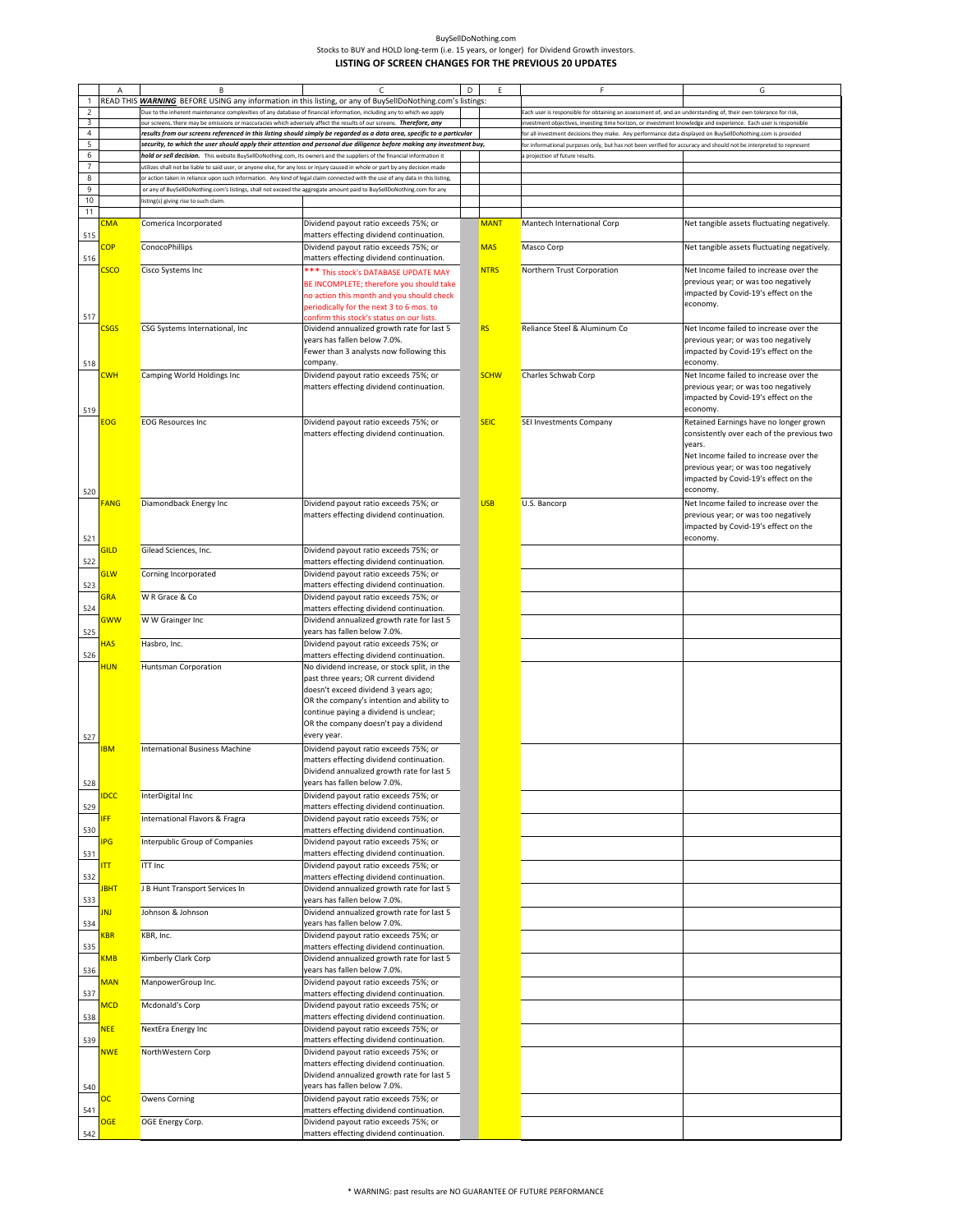| BuvSellDoNothing.com                                                                       |
|--------------------------------------------------------------------------------------------|
| Stocks to BUY and HOLD long-term (i.e. 15 years, or longer) for Dividend Growth investors. |
| LISTING OF SCREEN CHANGES FOR THE PREVIOUS 20 UPDATES                                      |

|                  | Α             | В                                                                                                                              | C                                                                                                                      | D | E                     | F                                                                                                                                                                                                                           | G                   |  |  |
|------------------|---------------|--------------------------------------------------------------------------------------------------------------------------------|------------------------------------------------------------------------------------------------------------------------|---|-----------------------|-----------------------------------------------------------------------------------------------------------------------------------------------------------------------------------------------------------------------------|---------------------|--|--|
|                  |               |                                                                                                                                | READ THIS WARNING BEFORE USING any information in this listing, or any of BuySellDoNothing.com's listings:             |   |                       |                                                                                                                                                                                                                             |                     |  |  |
| $\overline{c}$   |               | Due to the inherent maintenance complexities of any database of financial information, including any to which we apply         |                                                                                                                        |   |                       | Each user is responsible for obtaining an assessment of, and an understanding of, their own tolerance for risk,                                                                                                             |                     |  |  |
| 3                |               | our screens, there may be omissions or inaccuracies which adversely affect the results of our screens. Therefore, any          |                                                                                                                        |   |                       | ivestment objectives, investing time horizon, or investment knowledge and experience. Each user is responsible<br>or all investment decisions they make. Any performance data displayed on BuySellDoNothing.com is provided |                     |  |  |
| $\sqrt{4}$       |               |                                                                                                                                | results from our screens referenced in this listing should simply be regarded as a data area, specific to a particular |   |                       |                                                                                                                                                                                                                             |                     |  |  |
| 5<br>$\,$ 6 $\,$ |               | hold or sell decision. This website BuySellDoNothing.com, its owners and the suppliers of the financial information it         | security, to which the user should apply their attention and personal due diligence before making any investment buy,  |   |                       | or informational purposes only, but has not been verified for accuracy and should not be interpreted to represent                                                                                                           |                     |  |  |
| $\overline{7}$   |               | ttilizes shall not be liable to said user, or anyone else, for any loss or injury caused in whole or part by any decision made |                                                                                                                        |   |                       | projection of future results                                                                                                                                                                                                |                     |  |  |
| $\bf 8$          |               | or action taken in reliance upon such information. Any kind of legal claim connected with the use of any data in this listing, |                                                                                                                        |   |                       |                                                                                                                                                                                                                             |                     |  |  |
| 9                |               | or any of BuySellDoNothing.com's listings, shall not exceed the aggregate amount paid to BuySellDoNothing.com for any          |                                                                                                                        |   |                       |                                                                                                                                                                                                                             |                     |  |  |
| 10               |               | listing(s) giving rise to such claim.                                                                                          |                                                                                                                        |   |                       |                                                                                                                                                                                                                             |                     |  |  |
| 11               |               |                                                                                                                                |                                                                                                                        |   |                       |                                                                                                                                                                                                                             |                     |  |  |
|                  | PEP           | PepsiCo, Inc.                                                                                                                  | Dividend payout ratio exceeds 75%; or                                                                                  |   |                       |                                                                                                                                                                                                                             |                     |  |  |
| 543              |               |                                                                                                                                | matters effecting dividend continuation.                                                                               |   |                       |                                                                                                                                                                                                                             |                     |  |  |
|                  | PFE           | Pfizer Inc.                                                                                                                    | Dividend payout ratio exceeds 75%; or                                                                                  |   |                       |                                                                                                                                                                                                                             |                     |  |  |
|                  |               |                                                                                                                                | matters effecting dividend continuation.                                                                               |   |                       |                                                                                                                                                                                                                             |                     |  |  |
|                  |               |                                                                                                                                | Dividend annualized growth rate for last 5                                                                             |   |                       |                                                                                                                                                                                                                             |                     |  |  |
| 544              |               |                                                                                                                                | years has fallen below 7.0%.                                                                                           |   |                       |                                                                                                                                                                                                                             |                     |  |  |
|                  | POR           | Portland General Electric Comp                                                                                                 | Dividend payout ratio exceeds 75%; or                                                                                  |   |                       |                                                                                                                                                                                                                             |                     |  |  |
|                  |               |                                                                                                                                | matters effecting dividend continuation.<br>Dividend annualized growth rate for last 5                                 |   |                       |                                                                                                                                                                                                                             |                     |  |  |
| 545              |               |                                                                                                                                | years has fallen below 7.0%.                                                                                           |   |                       |                                                                                                                                                                                                                             |                     |  |  |
|                  | PRU           | Prudential Financial Inc                                                                                                       | Dividend payout ratio exceeds 75%; or                                                                                  |   |                       |                                                                                                                                                                                                                             |                     |  |  |
| 546              |               |                                                                                                                                | matters effecting dividend continuation.                                                                               |   |                       |                                                                                                                                                                                                                             |                     |  |  |
|                  | <b>SX</b>     | Phillips 66                                                                                                                    | Dividend payout ratio exceeds 75%; or                                                                                  |   |                       |                                                                                                                                                                                                                             |                     |  |  |
| 547              |               |                                                                                                                                | matters effecting dividend continuation.                                                                               |   |                       |                                                                                                                                                                                                                             |                     |  |  |
|                  | <b>RGR</b>    | Sturm Ruger & Company Inc                                                                                                      | Fewer than 3 analysts now following this                                                                               |   |                       |                                                                                                                                                                                                                             |                     |  |  |
| 548              |               |                                                                                                                                | company.                                                                                                               |   |                       |                                                                                                                                                                                                                             |                     |  |  |
|                  | SH            | Sonic Automotive Inc                                                                                                           | Dividend payout ratio exceeds 75%; or                                                                                  |   |                       |                                                                                                                                                                                                                             |                     |  |  |
| 549              |               |                                                                                                                                | matters effecting dividend continuation.                                                                               |   |                       |                                                                                                                                                                                                                             |                     |  |  |
|                  | C.            | Santander Consumer USA Holding                                                                                                 | Dividend decrease in past 3 years.                                                                                     |   |                       |                                                                                                                                                                                                                             |                     |  |  |
| 550              | <b>SIRI</b>   | Sirius XM Holdings Inc                                                                                                         | Dividend payout ratio exceeds 75%; or                                                                                  |   |                       |                                                                                                                                                                                                                             |                     |  |  |
| 551              |               |                                                                                                                                | matters effecting dividend continuation.                                                                               |   |                       |                                                                                                                                                                                                                             |                     |  |  |
|                  | <b>FRN</b>    | Trinity Industries Inc                                                                                                         | Dividend payout ratio exceeds 75%; or                                                                                  |   |                       |                                                                                                                                                                                                                             |                     |  |  |
| 552              |               |                                                                                                                                | matters effecting dividend continuation.                                                                               |   |                       |                                                                                                                                                                                                                             |                     |  |  |
|                  | <b>TSE</b>    | Trinseo S.A.                                                                                                                   | Dividend payout ratio exceeds 75%; or                                                                                  |   |                       |                                                                                                                                                                                                                             |                     |  |  |
|                  |               |                                                                                                                                | matters effecting dividend continuation.                                                                               |   |                       |                                                                                                                                                                                                                             |                     |  |  |
| 553              |               |                                                                                                                                | Dividend decrease in past 3 years.                                                                                     |   |                       |                                                                                                                                                                                                                             |                     |  |  |
|                  | <b>UMPQ</b>   | <b>Umpqua Holdings Corp</b>                                                                                                    | Dividend payout ratio exceeds 75%; or                                                                                  |   |                       |                                                                                                                                                                                                                             |                     |  |  |
| 554              |               |                                                                                                                                | matters effecting dividend continuation.                                                                               |   |                       |                                                                                                                                                                                                                             |                     |  |  |
|                  | <b>UPS</b>    | United Parcel Service, Inc.                                                                                                    | Dividend payout ratio exceeds 75%; or                                                                                  |   |                       |                                                                                                                                                                                                                             |                     |  |  |
|                  |               |                                                                                                                                | matters effecting dividend continuation.                                                                               |   |                       |                                                                                                                                                                                                                             |                     |  |  |
|                  |               |                                                                                                                                | Dividend annualized growth rate for last 5<br>years has fallen below 7.0%.                                             |   |                       |                                                                                                                                                                                                                             |                     |  |  |
| 555              | VLO           | Valero Energy Corporation                                                                                                      | Dividend payout ratio exceeds 75%; or                                                                                  |   |                       |                                                                                                                                                                                                                             |                     |  |  |
| 556              |               |                                                                                                                                | matters effecting dividend continuation.                                                                               |   |                       |                                                                                                                                                                                                                             |                     |  |  |
|                  | <b>WAB</b>    | Westinghouse Air Brake Technol                                                                                                 | No dividend increase, or stock split, in the                                                                           |   |                       |                                                                                                                                                                                                                             |                     |  |  |
|                  |               |                                                                                                                                | past three years; OR current dividend                                                                                  |   |                       |                                                                                                                                                                                                                             |                     |  |  |
|                  |               |                                                                                                                                | doesn't exceed dividend 3 years ago;                                                                                   |   |                       |                                                                                                                                                                                                                             |                     |  |  |
|                  |               |                                                                                                                                | OR the company's intention and ability to                                                                              |   |                       |                                                                                                                                                                                                                             |                     |  |  |
|                  |               |                                                                                                                                | continue paying a dividend is unclear;                                                                                 |   |                       |                                                                                                                                                                                                                             |                     |  |  |
|                  |               |                                                                                                                                | OR the company doesn't pay a dividend                                                                                  |   |                       |                                                                                                                                                                                                                             |                     |  |  |
| 557              |               |                                                                                                                                | every year.                                                                                                            |   |                       |                                                                                                                                                                                                                             |                     |  |  |
|                  | <b>WFC</b>    | Wells Fargo & Co                                                                                                               | Dividend payout ratio exceeds 75%; or<br>matters effecting dividend continuation.                                      |   |                       |                                                                                                                                                                                                                             |                     |  |  |
|                  |               |                                                                                                                                | Dividend decrease in past 3 years.                                                                                     |   |                       |                                                                                                                                                                                                                             |                     |  |  |
|                  |               |                                                                                                                                | Dividend annualized growth rate for last 5                                                                             |   |                       |                                                                                                                                                                                                                             |                     |  |  |
| 558              |               |                                                                                                                                | years has fallen below 7.0%.                                                                                           |   |                       |                                                                                                                                                                                                                             |                     |  |  |
|                  | <b>WNC</b>    | Wabash National Corporation                                                                                                    | Dividend payout ratio exceeds 75%; or                                                                                  |   |                       |                                                                                                                                                                                                                             |                     |  |  |
| 559              |               |                                                                                                                                | matters effecting dividend continuation.                                                                               |   |                       |                                                                                                                                                                                                                             |                     |  |  |
|                  | <b>NTS</b>    | Watts Water Technologies Inc                                                                                                   | Dividend annualized growth rate for last 5                                                                             |   |                       |                                                                                                                                                                                                                             |                     |  |  |
| 560              |               |                                                                                                                                | years has fallen below 7.0%.                                                                                           |   |                       |                                                                                                                                                                                                                             |                     |  |  |
| 561              |               |                                                                                                                                |                                                                                                                        |   |                       |                                                                                                                                                                                                                             |                     |  |  |
| 562<br>563       |               |                                                                                                                                |                                                                                                                        |   |                       |                                                                                                                                                                                                                             |                     |  |  |
|                  |               |                                                                                                                                |                                                                                                                        |   |                       |                                                                                                                                                                                                                             |                     |  |  |
| 564              |               | Database for the MONTH ENDING 01/31/2021 --                                                                                    |                                                                                                                        |   |                       |                                                                                                                                                                                                                             |                     |  |  |
|                  |               |                                                                                                                                |                                                                                                                        |   |                       |                                                                                                                                                                                                                             |                     |  |  |
| 565              |               | <b>PRIMARY Screen</b> Producing 380 Stocks from 10 Basic Multi-Screen Criteria:                                                |                                                                                                                        |   |                       | SECONDARY Screen Producing 79 Stocks from 4 Criteria for "Stable and Growing Profitability":                                                                                                                                |                     |  |  |
|                  |               |                                                                                                                                |                                                                                                                        |   |                       |                                                                                                                                                                                                                             |                     |  |  |
| 566              | Additions +9: |                                                                                                                                |                                                                                                                        |   | Additions +5:         |                                                                                                                                                                                                                             |                     |  |  |
|                  |               |                                                                                                                                |                                                                                                                        |   |                       |                                                                                                                                                                                                                             |                     |  |  |
| 567<br>568       | Symbol<br>AJG | <b>Company Name</b><br>Arthur J Gallagher & Co                                                                                 |                                                                                                                        |   | Symbol<br><b>INTC</b> | <b>Company Name</b><br>Intel Corporation                                                                                                                                                                                    |                     |  |  |
| 569              | CHDN          | Churchill Downs, Inc.                                                                                                          |                                                                                                                        |   | KEY                   | KeyCorp                                                                                                                                                                                                                     |                     |  |  |
| 570              | CI.           | Cigna Corp                                                                                                                     |                                                                                                                        |   | LEN                   | Lennar Corporation                                                                                                                                                                                                          |                     |  |  |
| 571              | CWT           | California Water Service Group                                                                                                 |                                                                                                                        |   | LMT                   | Lockheed Martin Corporation                                                                                                                                                                                                 |                     |  |  |
| 572              | <b>JBHT</b>   | B Hunt Transport Services In                                                                                                   |                                                                                                                        |   | SEIC                  | SEI Investments Company                                                                                                                                                                                                     |                     |  |  |
| 573              | <b>KMB</b>    | Kimberly Clark Corp                                                                                                            |                                                                                                                        |   |                       |                                                                                                                                                                                                                             |                     |  |  |
| 574              | <b>MXIM</b>   | Maxim Integrated Products Inc.                                                                                                 |                                                                                                                        |   |                       |                                                                                                                                                                                                                             |                     |  |  |
| 575              | <b>WFC</b>    | Wells Fargo & Co                                                                                                               |                                                                                                                        |   |                       |                                                                                                                                                                                                                             |                     |  |  |
|                  | 576 WOR       | Worthington Industries, Inc.                                                                                                   |                                                                                                                        |   |                       |                                                                                                                                                                                                                             |                     |  |  |
| 577              |               |                                                                                                                                |                                                                                                                        |   |                       |                                                                                                                                                                                                                             |                     |  |  |
|                  |               |                                                                                                                                |                                                                                                                        |   |                       |                                                                                                                                                                                                                             |                     |  |  |
| 578              |               | Deletions - 4: FROM 375 PRODUCED BY LAST MONTH'S "Primary" SCREEN.                                                             |                                                                                                                        |   |                       | Deletions -6: FROM 80 PRODUCED BY LAST MONTH'S "Secondary" SCREEN.                                                                                                                                                          |                     |  |  |
|                  |               |                                                                                                                                |                                                                                                                        |   |                       |                                                                                                                                                                                                                             |                     |  |  |
|                  | 579 Symbol    | <b>Company Name</b>                                                                                                            | <b>Reason for deletion</b>                                                                                             |   | <b>Symbol</b>         | Company Name                                                                                                                                                                                                                | Reason for deletion |  |  |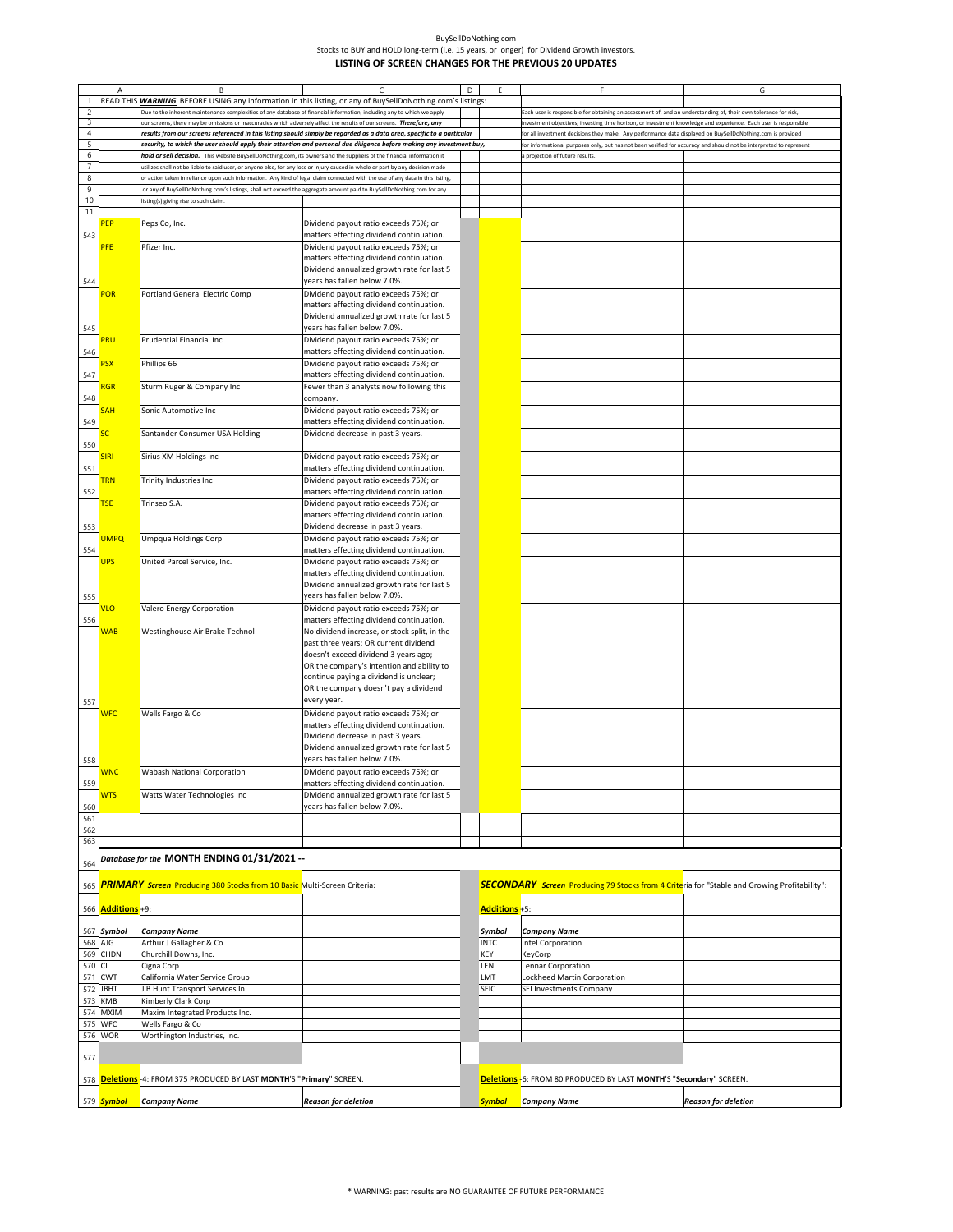|                           | А                         | B                                                                                                                                                                                                                                                                | C                                                                                                                      | D | F                     | F                                                                                                                  | G                                           |
|---------------------------|---------------------------|------------------------------------------------------------------------------------------------------------------------------------------------------------------------------------------------------------------------------------------------------------------|------------------------------------------------------------------------------------------------------------------------|---|-----------------------|--------------------------------------------------------------------------------------------------------------------|---------------------------------------------|
| $\mathbf{1}$              |                           |                                                                                                                                                                                                                                                                  | READ THIS <b>WARNING</b> BEFORE USING any information in this listing, or any of BuySellDoNothing.com's listings:      |   |                       |                                                                                                                    |                                             |
| $\overline{c}$            |                           | Due to the inherent maintenance complexities of any database of financial information, including any to which we apply                                                                                                                                           |                                                                                                                        |   |                       | Each user is responsible for obtaining an assessment of, and an understanding of, their own tolerance for risk,    |                                             |
| 3                         |                           | our screens, there may be omissions or inaccuracies which adversely affect the results of our screens. Therefore, any                                                                                                                                            |                                                                                                                        |   |                       | investment objectives, investing time horizon, or investment knowledge and experience. Each user is responsible    |                                             |
| $\overline{4}$            |                           |                                                                                                                                                                                                                                                                  | results from our screens referenced in this listing should simply be regarded as a data area, specific to a particular |   |                       | for all investment decisions they make. Any performance data displayed on BuySellDoNothing.com is provided         |                                             |
| $\overline{5}$            |                           |                                                                                                                                                                                                                                                                  |                                                                                                                        |   |                       |                                                                                                                    |                                             |
| 6                         |                           |                                                                                                                                                                                                                                                                  | security, to which the user should apply their attention and personal due diligence before making any investment buy,  |   |                       | for informational purposes only, but has not been verified for accuracy and should not be interpreted to represent |                                             |
| $\overline{\mathfrak{z}}$ |                           | hold or sell decision. This website BuySellDoNothing.com, its owners and the suppliers of the financial information it                                                                                                                                           |                                                                                                                        |   |                       | a projection of future results                                                                                     |                                             |
| 8                         |                           | utilizes shall not be liable to said user, or anyone else, for any loss or injury caused in whole or part by any decision made<br>or action taken in reliance upon such information. Any kind of legal claim connected with the use of any data in this listing, |                                                                                                                        |   |                       |                                                                                                                    |                                             |
|                           |                           |                                                                                                                                                                                                                                                                  |                                                                                                                        |   |                       |                                                                                                                    |                                             |
| 9                         |                           | or any of BuySellDoNothing.com's listings, shall not exceed the aggregate amount paid to BuySellDoNothing.com for any                                                                                                                                            |                                                                                                                        |   |                       |                                                                                                                    |                                             |
| 10                        |                           | listing(s) giving rise to such claim.                                                                                                                                                                                                                            |                                                                                                                        |   |                       |                                                                                                                    |                                             |
| 11                        |                           |                                                                                                                                                                                                                                                                  |                                                                                                                        |   |                       |                                                                                                                    |                                             |
|                           | вc                        | <b>Brunswick Corporation</b>                                                                                                                                                                                                                                     | Dividend payout ratio exceeds 75%; or                                                                                  |   | <b>BAC</b>            | <b>Bank of America Corp</b>                                                                                        | Net Income failed to increase over the      |
|                           |                           |                                                                                                                                                                                                                                                                  | matters effecting dividend continuation.                                                                               |   |                       |                                                                                                                    | previous year; or was too negatively        |
|                           |                           |                                                                                                                                                                                                                                                                  |                                                                                                                        |   |                       |                                                                                                                    | impacted by Covid-19's effect on the        |
| 580                       |                           |                                                                                                                                                                                                                                                                  |                                                                                                                        |   |                       |                                                                                                                    | economy.                                    |
|                           | <b>INPR</b>               | Juniper Networks, Inc.                                                                                                                                                                                                                                           | Dividend payout ratio exceeds 75%; or                                                                                  |   | <b>BSRR</b>           | Sierra Bancorp                                                                                                     | Quarterly surprise a LARGER NEGATIVE than   |
| 581                       |                           |                                                                                                                                                                                                                                                                  | matters effecting dividend continuation.                                                                               |   |                       |                                                                                                                    | $-5%$                                       |
|                           | <b>SU</b>                 | Kansas City Southern                                                                                                                                                                                                                                             | Dividend annualized growth rate for last 5                                                                             |   | <b>FMBI</b>           | First Midwest Bancorp Inc                                                                                          | Net Income failed to increase over the      |
|                           |                           |                                                                                                                                                                                                                                                                  | years has fallen below 7.0%.                                                                                           |   |                       |                                                                                                                    | previous year; or was too negatively        |
|                           |                           |                                                                                                                                                                                                                                                                  |                                                                                                                        |   |                       |                                                                                                                    | impacted by Covid-19's effect on the        |
| 582                       |                           |                                                                                                                                                                                                                                                                  |                                                                                                                        |   |                       |                                                                                                                    | economy.                                    |
|                           | ΠF                        | Tiffany & Co.                                                                                                                                                                                                                                                    | Tiffany's (NYSE: TIF) acquired Jan. 7, 2021,                                                                           |   | <b>MKC</b>            | McCormick & Company, Incorpora                                                                                     | Net tangible assets fluctuating negatively. |
| 583                       |                           |                                                                                                                                                                                                                                                                  | by LVMH Moet Hennessy-Louis Vuitton                                                                                    |   |                       |                                                                                                                    |                                             |
|                           |                           |                                                                                                                                                                                                                                                                  |                                                                                                                        |   | <b>PCAR</b>           | <b>PACCAR Inc</b>                                                                                                  | Net Income failed to increase over the      |
|                           |                           |                                                                                                                                                                                                                                                                  |                                                                                                                        |   |                       |                                                                                                                    | previous year; or was too negatively        |
|                           |                           |                                                                                                                                                                                                                                                                  |                                                                                                                        |   |                       |                                                                                                                    | impacted by Covid-19's effect on the        |
| 584                       |                           |                                                                                                                                                                                                                                                                  |                                                                                                                        |   |                       |                                                                                                                    | economy.                                    |
|                           |                           |                                                                                                                                                                                                                                                                  |                                                                                                                        |   | <b>WBS</b>            | <b>Webster Financial Corporation</b>                                                                               | Quarterly surprise a LARGER NEGATIVE than   |
| 585                       |                           |                                                                                                                                                                                                                                                                  |                                                                                                                        |   |                       |                                                                                                                    | $-5%$                                       |
| 586                       |                           |                                                                                                                                                                                                                                                                  |                                                                                                                        |   |                       |                                                                                                                    |                                             |
|                           |                           |                                                                                                                                                                                                                                                                  |                                                                                                                        |   |                       |                                                                                                                    |                                             |
| 587                       |                           |                                                                                                                                                                                                                                                                  |                                                                                                                        |   |                       |                                                                                                                    |                                             |
| 588                       |                           |                                                                                                                                                                                                                                                                  |                                                                                                                        |   |                       |                                                                                                                    |                                             |
|                           |                           | Database for the MONTH ENDING 12/31/2020 --                                                                                                                                                                                                                      |                                                                                                                        |   |                       |                                                                                                                    |                                             |
| 589                       |                           |                                                                                                                                                                                                                                                                  |                                                                                                                        |   |                       |                                                                                                                    |                                             |
|                           |                           |                                                                                                                                                                                                                                                                  |                                                                                                                        |   |                       |                                                                                                                    |                                             |
|                           |                           | 590 PRIMARY Screen Producing 375 Stocks from 10 Basic Multi-Screen Criteria:                                                                                                                                                                                     |                                                                                                                        |   |                       | <b>SECONDARY</b> Screen Producing 80 Stocks from 4 Criteria for "Stable and Growing Profitability":                |                                             |
|                           |                           |                                                                                                                                                                                                                                                                  |                                                                                                                        |   |                       |                                                                                                                    |                                             |
|                           | 591 <b>Additions</b> +5:  |                                                                                                                                                                                                                                                                  |                                                                                                                        |   | <b>Additions</b> +1:  |                                                                                                                    |                                             |
|                           |                           |                                                                                                                                                                                                                                                                  |                                                                                                                        |   |                       |                                                                                                                    |                                             |
|                           | 592 Symbol                | <b>Company Name</b>                                                                                                                                                                                                                                              |                                                                                                                        |   | Symbol                | <b>Company Name</b>                                                                                                |                                             |
| 593                       | <b>AVD</b>                | American Vanguard Corp.                                                                                                                                                                                                                                          |                                                                                                                        |   | DE                    | Deere & Company                                                                                                    |                                             |
|                           | 594 IDCC                  | InterDigital Inc                                                                                                                                                                                                                                                 |                                                                                                                        |   |                       |                                                                                                                    |                                             |
| 595                       | KALU                      | Kaiser Aluminum Corp.                                                                                                                                                                                                                                            |                                                                                                                        |   |                       |                                                                                                                    |                                             |
| 596                       | <b>NX</b>                 | Quanex Building Products Corpo                                                                                                                                                                                                                                   |                                                                                                                        |   |                       |                                                                                                                    |                                             |
| 597 TJX                   |                           | <b>TJX Companies Inc</b>                                                                                                                                                                                                                                         |                                                                                                                        |   |                       |                                                                                                                    |                                             |
|                           |                           |                                                                                                                                                                                                                                                                  |                                                                                                                        |   |                       |                                                                                                                    |                                             |
| 598                       |                           |                                                                                                                                                                                                                                                                  |                                                                                                                        |   |                       |                                                                                                                    |                                             |
|                           |                           |                                                                                                                                                                                                                                                                  |                                                                                                                        |   |                       |                                                                                                                    |                                             |
|                           |                           | 599 <b>Deletions</b> - 10: FROM 380 PRODUCED BY LAST MONTH'S "Primary" SCREEN.                                                                                                                                                                                   |                                                                                                                        |   |                       | Deletions -1: FROM 80 PRODUCED BY LAST MONTH'S "Secondary" SCREEN.                                                 |                                             |
|                           |                           |                                                                                                                                                                                                                                                                  |                                                                                                                        |   |                       |                                                                                                                    |                                             |
|                           | 600 <b>Symbol</b>         | <b>Company Name</b>                                                                                                                                                                                                                                              | Reason for deletion                                                                                                    |   | <b>Symbol</b>         | <b>Company Name</b>                                                                                                | <b>Reason for deletion</b>                  |
|                           | <b>AAN</b>                | Aaron S Company Inc                                                                                                                                                                                                                                              | Dividend payout ratio exceeds 75%; or                                                                                  |   | <b>NDSN</b>           | Nordson Corporation                                                                                                | Net Income failed to increase over the      |
|                           |                           |                                                                                                                                                                                                                                                                  | matters effecting dividend continuation.                                                                               |   |                       |                                                                                                                    | previous year; or was too negatively        |
|                           |                           |                                                                                                                                                                                                                                                                  | The company's intention and ability to                                                                                 |   |                       |                                                                                                                    | impacted by Covid-19's effect on the        |
|                           |                           |                                                                                                                                                                                                                                                                  | continue paying a dividend is unclear.                                                                                 |   |                       |                                                                                                                    | economy.                                    |
| 601                       |                           |                                                                                                                                                                                                                                                                  | Dividend decrease in past 3 years.                                                                                     |   |                       |                                                                                                                    |                                             |
|                           | <b>CVGW</b>               | Calavo Growers, Inc.                                                                                                                                                                                                                                             | Dividend payout ratio exceeds 75%; or                                                                                  |   |                       |                                                                                                                    |                                             |
| 602                       |                           |                                                                                                                                                                                                                                                                  | matters effecting dividend continuation.                                                                               |   |                       |                                                                                                                    |                                             |
|                           | <b>DNKN</b>               | Dunkin Brands Group Inc                                                                                                                                                                                                                                          | December 15, 2020, Inspire Brands                                                                                      |   |                       |                                                                                                                    |                                             |
|                           |                           |                                                                                                                                                                                                                                                                  | completed its acquisition of Dunkin' Brands.                                                                           |   |                       |                                                                                                                    |                                             |
| 603                       |                           |                                                                                                                                                                                                                                                                  |                                                                                                                        |   |                       |                                                                                                                    |                                             |
|                           | FV                        | Eaton Vance Corp                                                                                                                                                                                                                                                 | Dividend payout ratio exceeds 75%; or                                                                                  |   |                       |                                                                                                                    |                                             |
| 604                       |                           |                                                                                                                                                                                                                                                                  | matters effecting dividend continuation.                                                                               |   |                       |                                                                                                                    |                                             |
|                           |                           | Foot Locker, Inc.                                                                                                                                                                                                                                                | Dividend decrease in past 3 years.                                                                                     |   |                       |                                                                                                                    |                                             |
| 605                       |                           |                                                                                                                                                                                                                                                                  |                                                                                                                        |   |                       |                                                                                                                    |                                             |
|                           | <b>HPE</b>                | Hewlett Packard Enterprise Co                                                                                                                                                                                                                                    | Dividend payout ratio exceeds 75%; or                                                                                  |   |                       |                                                                                                                    |                                             |
| 606                       |                           |                                                                                                                                                                                                                                                                  | matters effecting dividend continuation.                                                                               |   |                       |                                                                                                                    |                                             |
|                           | <b>SS</b>                 | Kohl's Corporation                                                                                                                                                                                                                                               | Dividend decrease in past 3 years.                                                                                     |   |                       |                                                                                                                    |                                             |
|                           |                           |                                                                                                                                                                                                                                                                  |                                                                                                                        |   |                       |                                                                                                                    |                                             |
| 607                       |                           |                                                                                                                                                                                                                                                                  |                                                                                                                        |   |                       |                                                                                                                    |                                             |
|                           | <mark>२०ऽ</mark> ा        | Ross Stores, Inc.                                                                                                                                                                                                                                                | Dividend decrease in past 3 years.                                                                                     |   |                       |                                                                                                                    |                                             |
| 608                       |                           |                                                                                                                                                                                                                                                                  |                                                                                                                        |   |                       |                                                                                                                    |                                             |
|                           | <b>SAFM</b>               | Sanderson Farms, Inc.                                                                                                                                                                                                                                            | Dividend payout ratio exceeds 75%; or                                                                                  |   |                       |                                                                                                                    |                                             |
| 609                       |                           | Worthington Industries, Inc.                                                                                                                                                                                                                                     | matters effecting dividend continuation.                                                                               |   |                       |                                                                                                                    |                                             |
|                           | <b>NOR</b>                |                                                                                                                                                                                                                                                                  | Fewer than 3 analysts now following this                                                                               |   |                       |                                                                                                                    |                                             |
| 610                       |                           |                                                                                                                                                                                                                                                                  | company.                                                                                                               |   |                       |                                                                                                                    |                                             |
| 611                       |                           |                                                                                                                                                                                                                                                                  |                                                                                                                        |   |                       |                                                                                                                    |                                             |
| 612                       |                           |                                                                                                                                                                                                                                                                  |                                                                                                                        |   |                       |                                                                                                                    |                                             |
| 613                       |                           |                                                                                                                                                                                                                                                                  |                                                                                                                        |   |                       |                                                                                                                    |                                             |
|                           |                           | Database for the MONTH ENDING 11/30/2020 --                                                                                                                                                                                                                      |                                                                                                                        |   |                       |                                                                                                                    |                                             |
| 614                       |                           |                                                                                                                                                                                                                                                                  |                                                                                                                        |   |                       |                                                                                                                    |                                             |
|                           |                           |                                                                                                                                                                                                                                                                  |                                                                                                                        |   |                       |                                                                                                                    |                                             |
| 615                       |                           | <b>PRIMARY</b> Screen Producing 380 Stocks from 10 Basic Multi-Screen Criteria:                                                                                                                                                                                  |                                                                                                                        |   |                       | <b>SECONDARY</b> Screen Producing 80 Stocks from 4 Criteria for "Stable and Growing Profitability":                |                                             |
|                           |                           |                                                                                                                                                                                                                                                                  |                                                                                                                        |   |                       |                                                                                                                    |                                             |
|                           | 616 <b>Additions</b> +11: |                                                                                                                                                                                                                                                                  |                                                                                                                        |   | <b>Additions +10:</b> |                                                                                                                    |                                             |
|                           |                           |                                                                                                                                                                                                                                                                  |                                                                                                                        |   |                       |                                                                                                                    |                                             |
|                           | 617 Symbol                | <b>Company Name</b>                                                                                                                                                                                                                                              |                                                                                                                        |   | Symbol                | <b>Company Name</b>                                                                                                |                                             |
| 618 BC                    |                           | <b>Brunswick Corporation</b>                                                                                                                                                                                                                                     |                                                                                                                        |   | BAC                   | <b>Bank of America Corp</b>                                                                                        |                                             |
|                           | 619 CWH                   | Camping World Holdings Inc                                                                                                                                                                                                                                       |                                                                                                                        |   | CAT                   | Caterpillar Inc.                                                                                                   |                                             |
| 620                       | <b>JNPR</b>               | Juniper Networks, Inc.                                                                                                                                                                                                                                           |                                                                                                                        |   | CBSH                  | Commerce Bancshares, Inc.                                                                                          |                                             |
| 621 KSS                   |                           | Kohl's Corporation                                                                                                                                                                                                                                               |                                                                                                                        |   | <b>CFR</b>            | Cullen/Frost Bankers, Inc.                                                                                         |                                             |
| 622 KSU                   |                           | Kansas City Southern                                                                                                                                                                                                                                             |                                                                                                                        |   | <b>EWBC</b>           | East West Bancorp, Inc.                                                                                            |                                             |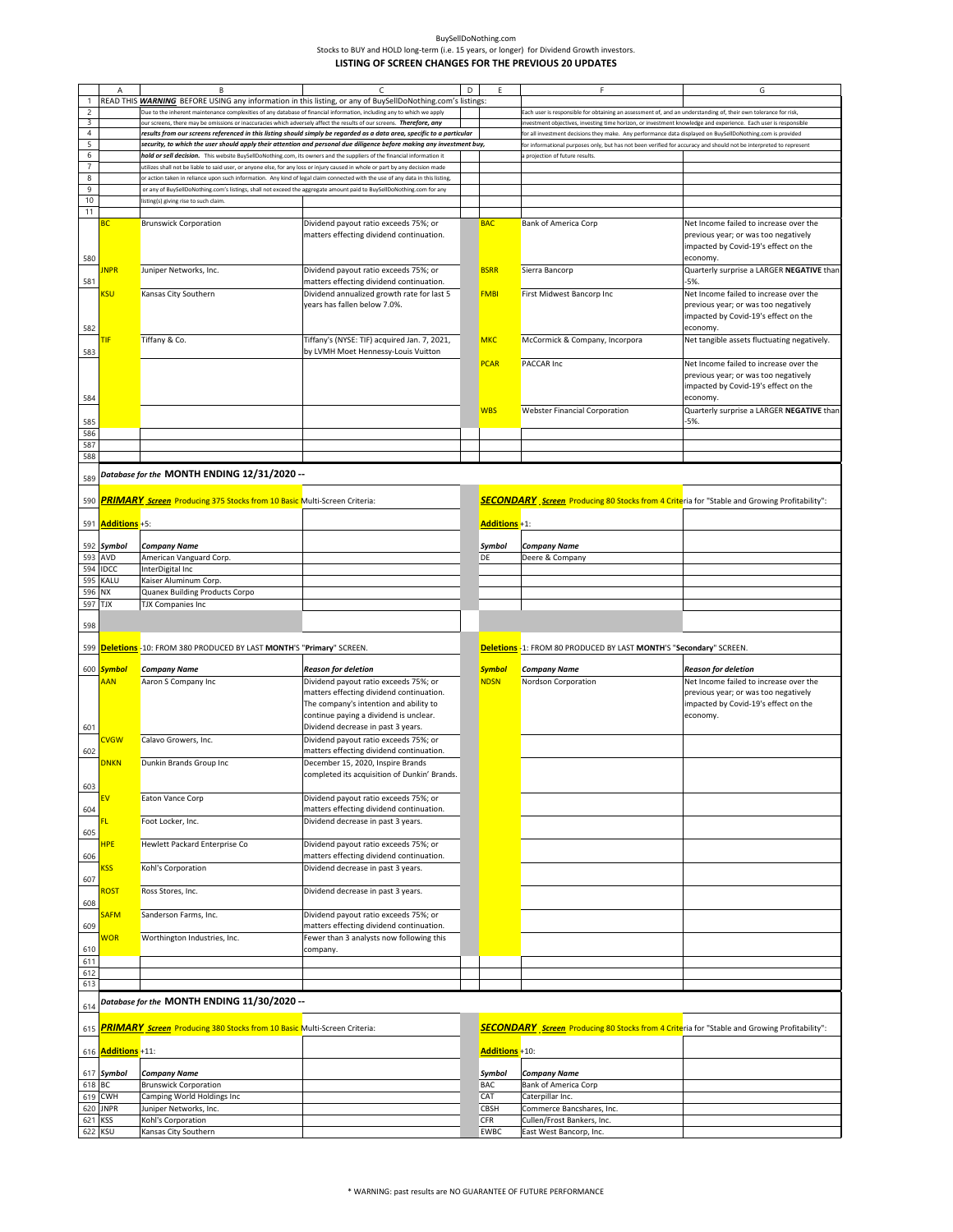|                          | A                | B                                                                                                                              |                                                                                                                        | D | E                  | F                                                                                                                                                    | G                                                                              |
|--------------------------|------------------|--------------------------------------------------------------------------------------------------------------------------------|------------------------------------------------------------------------------------------------------------------------|---|--------------------|------------------------------------------------------------------------------------------------------------------------------------------------------|--------------------------------------------------------------------------------|
|                          |                  |                                                                                                                                | READ THIS WARNING BEFORE USING any information in this listing, or any of BuySellDoNothing.com's listings:             |   |                    |                                                                                                                                                      |                                                                                |
| $\overline{c}$           |                  | Due to the inherent maintenance complexities of any database of financial information, including any to which we apply         |                                                                                                                        |   |                    | Each user is responsible for obtaining an assessment of, and an understanding of, their own tolerance for risk,                                      |                                                                                |
| 3                        |                  | our screens, there may be omissions or inaccuracies which adversely affect the results of our screens. Therefore, any          |                                                                                                                        |   |                    | investment objectives, investing time horizon, or investment knowledge and experience. Each user is responsible                                      |                                                                                |
| $\overline{4}$<br>5      |                  |                                                                                                                                | results from our screens referenced in this listing should simply be regarded as a data area, specific to a particular |   |                    | for all investment decisions they make. Any performance data displayed on BuySellDoNothing.com is provided                                           |                                                                                |
| 6                        |                  | hold or sell decision. This website BuySellDoNothing.com, its owners and the suppliers of the financial information it         | security, to which the user should apply their attention and personal due diligence before making any investment buy,  |   |                    | for informational purposes only, but has not been verified for accuracy and should not be interpreted to represent<br>a projection of future results |                                                                                |
| $\overline{\phantom{a}}$ |                  | utilizes shall not be liable to said user, or anyone else, for any loss or injury caused in whole or part by any decision made |                                                                                                                        |   |                    |                                                                                                                                                      |                                                                                |
| 8                        |                  | or action taken in reliance upon such information. Any kind of legal claim connected with the use of any data in this listing. |                                                                                                                        |   |                    |                                                                                                                                                      |                                                                                |
| 9                        |                  | or any of BuySellDoNothing.com's listings, shall not exceed the aggregate amount paid to BuySellDoNothing.com for any          |                                                                                                                        |   |                    |                                                                                                                                                      |                                                                                |
| 10                       |                  | listing(s) giving rise to such claim.                                                                                          |                                                                                                                        |   |                    |                                                                                                                                                      |                                                                                |
| 11                       |                  |                                                                                                                                |                                                                                                                        |   |                    |                                                                                                                                                      |                                                                                |
| 623 LPX                  | 624 LZB          | Louisiana-Pacific Corporation                                                                                                  |                                                                                                                        |   | GFF<br><b>LSTR</b> | Griffon Corporation                                                                                                                                  |                                                                                |
|                          | 625 PETS         | La-Z-Boy Incorporated<br>Petmed Express Inc                                                                                    |                                                                                                                        |   | <b>NDSN</b>        | Landstar System, Inc.<br>Nordson Corporation                                                                                                         |                                                                                |
|                          | 626 RGLD         | Royal Gold, Inc (USA)                                                                                                          |                                                                                                                        |   | <b>NTRS</b>        | Northern Trust Corporation                                                                                                                           |                                                                                |
|                          | 627 ROST         | Ross Stores, Inc.                                                                                                              |                                                                                                                        |   | <b>USB</b>         | U.S. Bancorp                                                                                                                                         |                                                                                |
| 628                      | <b>WMS</b>       | Advanced Drainage Systems Inc                                                                                                  |                                                                                                                        |   |                    |                                                                                                                                                      |                                                                                |
|                          |                  |                                                                                                                                |                                                                                                                        |   |                    |                                                                                                                                                      |                                                                                |
| 629                      |                  |                                                                                                                                |                                                                                                                        |   |                    |                                                                                                                                                      |                                                                                |
| 630                      |                  | Deletions - 24: FROM 393 PRODUCED BY LAST MONTH'S "Primary" SCREEN.                                                            |                                                                                                                        |   |                    | Deletions -15: FROM 85 PRODUCED BY LAST MONTH'S "Secondary" SCREEN.                                                                                  |                                                                                |
|                          |                  |                                                                                                                                |                                                                                                                        |   |                    |                                                                                                                                                      |                                                                                |
|                          | 631 Symbol       | <b>Company Name</b>                                                                                                            | <b>Reason for deletion</b>                                                                                             |   | <b>Symbol</b>      | <b>Company Name</b>                                                                                                                                  | <b>Reason for deletion</b>                                                     |
|                          | <b>ABC</b>       | AmerisourceBergen Corp.                                                                                                        | Dividend payout ratio exceeds 75%; or                                                                                  |   | <b>AL</b>          | Air Lease Corp                                                                                                                                       | Net Income failed to increase over the                                         |
|                          |                  |                                                                                                                                | matters effecting dividend continuation.                                                                               |   |                    |                                                                                                                                                      | previous year; or was too negatively                                           |
|                          |                  |                                                                                                                                | Dividend annualized growth rate for last 5                                                                             |   |                    |                                                                                                                                                      | impacted by Covid-19's effect on the                                           |
| 632                      |                  |                                                                                                                                | years has fallen below 7.0%.                                                                                           |   |                    |                                                                                                                                                      | economy.                                                                       |
|                          | <mark>ALK</mark> | Alaska Air Group, Inc.                                                                                                         | Dividend decrease in past 3 years.                                                                                     |   | <b>BLMN</b>        | Bloomin' Brands Inc                                                                                                                                  | Net Income failed to increase over the<br>previous year; or was too negatively |
|                          |                  |                                                                                                                                |                                                                                                                        |   |                    |                                                                                                                                                      | impacted by Covid-19's effect on the                                           |
| 633                      |                  |                                                                                                                                |                                                                                                                        |   |                    |                                                                                                                                                      | economy.                                                                       |
|                          | AMG              | Affiliated Managers Group, Inc                                                                                                 | Dividend decrease in past 3 years.                                                                                     |   | <b>CMCO</b>        | Columbus McKinnon Corp.                                                                                                                              | Net Income failed to increase over the                                         |
|                          |                  |                                                                                                                                |                                                                                                                        |   |                    |                                                                                                                                                      | previous year; or was too negatively                                           |
|                          |                  |                                                                                                                                |                                                                                                                        |   |                    |                                                                                                                                                      | impacted by Covid-19's effect on the                                           |
| 634                      |                  |                                                                                                                                |                                                                                                                        |   |                    |                                                                                                                                                      | economy.                                                                       |
|                          | AMOT             | Allied Motion Technologies, In                                                                                                 | Fewer than 3 analysts now following this                                                                               |   | EV                 | Eaton Vance Corp                                                                                                                                     | Net Income failed to increase over the                                         |
|                          |                  |                                                                                                                                | company.                                                                                                               |   |                    |                                                                                                                                                      | previous year; or was too negatively                                           |
|                          |                  |                                                                                                                                |                                                                                                                        |   |                    |                                                                                                                                                      | impacted by Covid-19's effect on the<br>economy.                               |
| 635                      | <b>BLMN</b>      | Bloomin' Brands Inc                                                                                                            | Dividend decrease in past 3 years.                                                                                     |   | <b>FITB</b>        | Fifth Third Bancorp                                                                                                                                  | Net Income failed to increase over the                                         |
|                          |                  |                                                                                                                                | Dividend annualized growth rate for last 5                                                                             |   |                    |                                                                                                                                                      | previous year; or was too negatively                                           |
|                          |                  |                                                                                                                                | years has fallen below 7.0%.                                                                                           |   |                    |                                                                                                                                                      | impacted by Covid-19's effect on the                                           |
| 636                      |                  |                                                                                                                                |                                                                                                                        |   |                    |                                                                                                                                                      | economy.                                                                       |
|                          | <b>CAKE</b>      | Cheesecake Factory Inc                                                                                                         | Dividend decrease in past 3 years.                                                                                     |   | <b>HBAN</b>        | Huntington Bancshares Incorpor                                                                                                                       | Net Income failed to increase over the                                         |
|                          |                  |                                                                                                                                |                                                                                                                        |   |                    |                                                                                                                                                      | previous year; or was too negatively                                           |
|                          |                  |                                                                                                                                |                                                                                                                        |   |                    |                                                                                                                                                      | impacted by Covid-19's effect on the                                           |
| 637                      | <b>CHDN</b>      | Churchill Downs, Inc.                                                                                                          | Fewer than 3 analysts now following this                                                                               |   | <b>HRC</b>         | Hill-Rom Holdings, Inc.                                                                                                                              | economy.<br>Net tangible assets fluctuating negatively.                        |
| 638                      |                  |                                                                                                                                | company                                                                                                                |   |                    |                                                                                                                                                      |                                                                                |
|                          | <b>CHH</b>       | Choice Hotels International In                                                                                                 | No dividend increase, or stock split, in the                                                                           |   | <b>OSK</b>         | Oshkosh Corp                                                                                                                                         | Net Income failed to increase over the                                         |
|                          |                  |                                                                                                                                | past three years.                                                                                                      |   |                    |                                                                                                                                                      | previous year; or was too negatively                                           |
|                          |                  |                                                                                                                                | Dividend decrease in past 3 years.                                                                                     |   |                    |                                                                                                                                                      | impacted by Covid-19's effect on the                                           |
| 639                      |                  |                                                                                                                                |                                                                                                                        |   |                    |                                                                                                                                                      | economy.                                                                       |
|                          | <b>COLM</b>      | Columbia Sportswear Company                                                                                                    | Dividend decrease in past 3 years.                                                                                     |   | <b>RBC</b>         | Regal Beloit Corp                                                                                                                                    | Net Income failed to increase over the                                         |
|                          |                  |                                                                                                                                |                                                                                                                        |   |                    |                                                                                                                                                      | previous year; or was too negatively<br>impacted by Covid-19's effect on the   |
| 640                      |                  |                                                                                                                                |                                                                                                                        |   |                    |                                                                                                                                                      | economy.                                                                       |
|                          | <b>GOLF</b>      | <b>Acushnet Holdings Corp</b>                                                                                                  | *** This stock's DATABASE UPDATE MAY                                                                                   |   | <b>RJF</b>         | Raymond James Financial, Inc.                                                                                                                        | Net Income failed to increase over the                                         |
|                          |                  |                                                                                                                                | BE INCOMPLETE; therefore you should take                                                                               |   |                    |                                                                                                                                                      | previous year; or was too negatively                                           |
|                          |                  |                                                                                                                                | no action this month and you should check                                                                              |   |                    |                                                                                                                                                      | mpacted by Covid-19's effect on the                                            |
|                          |                  |                                                                                                                                | periodically for the next 3 to 6 mos. to                                                                               |   |                    |                                                                                                                                                      | economy.                                                                       |
| 641                      |                  |                                                                                                                                | confirm this stock's status on our lists.                                                                              |   |                    |                                                                                                                                                      |                                                                                |
|                          | <b>HRC</b>       | Hill-Rom Holdings, Inc.                                                                                                        | Dividend annualized growth rate for last 5<br>years has fallen below 7.0%.                                             |   | <b>SHEN</b>        | Shenandoah Telecommunications                                                                                                                        | Net Income failed to increase over the<br>previous year; or was too negatively |
|                          |                  |                                                                                                                                |                                                                                                                        |   |                    |                                                                                                                                                      | impacted by Covid-19's effect on the                                           |
| 642                      |                  |                                                                                                                                |                                                                                                                        |   |                    |                                                                                                                                                      | economy.                                                                       |
|                          | <b>KALU</b>      | Kaiser Aluminum Corp.                                                                                                          | Fewer than 3 analysts now following this                                                                               |   | <b>TXRH</b>        | Texas Roadhouse Inc                                                                                                                                  | Net Income failed to increase over the                                         |
|                          |                  |                                                                                                                                | company.                                                                                                               |   |                    |                                                                                                                                                      | previous year; or was too negatively                                           |
|                          |                  |                                                                                                                                |                                                                                                                        |   |                    |                                                                                                                                                      | impacted by Covid-19's effect on the                                           |
| 643                      |                  |                                                                                                                                |                                                                                                                        |   |                    |                                                                                                                                                      | economy.                                                                       |
| 644                      | <b>MGM</b>       | <b>MGM Resorts International</b>                                                                                               | Dividend decrease in past 3 years.                                                                                     |   | <b>UHS</b>         | Universal Health Services, Inc.                                                                                                                      | SEE REASON(s) failed the "Primary" SCREEN.                                     |
|                          | <u>RCL</u>       | Royal Caribbean Cruises Ltd                                                                                                    | Dividend decrease in past 3 years.                                                                                     |   | <b>UMPQ</b>        | <b>Umpqua Holdings Corp</b>                                                                                                                          | Net Income failed to increase over the                                         |
|                          |                  |                                                                                                                                |                                                                                                                        |   |                    |                                                                                                                                                      | previous year; or was too negatively                                           |
|                          |                  |                                                                                                                                |                                                                                                                        |   |                    |                                                                                                                                                      | impacted by Covid-19's effect on the                                           |
| 645                      |                  |                                                                                                                                |                                                                                                                        |   |                    |                                                                                                                                                      | economy.                                                                       |
|                          |                  | Ralph Lauren Corp                                                                                                              | Dividend decrease in past 3 years.                                                                                     |   | <b>WAFD</b>        | Washington Federal Inc.                                                                                                                              | Net Income failed to increase over the                                         |
|                          |                  |                                                                                                                                |                                                                                                                        |   |                    |                                                                                                                                                      | previous year; or was too negatively                                           |
|                          |                  |                                                                                                                                |                                                                                                                        |   |                    |                                                                                                                                                      | impacted by Covid-19's effect on the<br>economy.                               |
| 646                      | RUTH             | Ruth's Hospitality Group, Inc.                                                                                                 | Dividend decrease in past 3 years.                                                                                     |   |                    |                                                                                                                                                      |                                                                                |
| 647                      |                  |                                                                                                                                |                                                                                                                        |   |                    |                                                                                                                                                      |                                                                                |
|                          | <b>SBUX</b>      | <b>Starbucks Corporation</b>                                                                                                   | Dividend payout ratio exceeds 75%; or                                                                                  |   |                    |                                                                                                                                                      |                                                                                |
| 648                      |                  |                                                                                                                                | matters effecting dividend continuation.                                                                               |   |                    |                                                                                                                                                      |                                                                                |
|                          | <b>SKYW</b>      | SkyWest, Inc.                                                                                                                  | Dividend decrease in past 3 years.                                                                                     |   |                    |                                                                                                                                                      |                                                                                |
| 649                      |                  | Scotts Miracle-Gro Co                                                                                                          |                                                                                                                        |   |                    |                                                                                                                                                      |                                                                                |
| 650                      | <b>SMG</b>       |                                                                                                                                | Dividend annualized growth rate for last 5<br>years has fallen below 7.0%.                                             |   |                    |                                                                                                                                                      |                                                                                |
|                          |                  |                                                                                                                                |                                                                                                                        |   |                    |                                                                                                                                                      |                                                                                |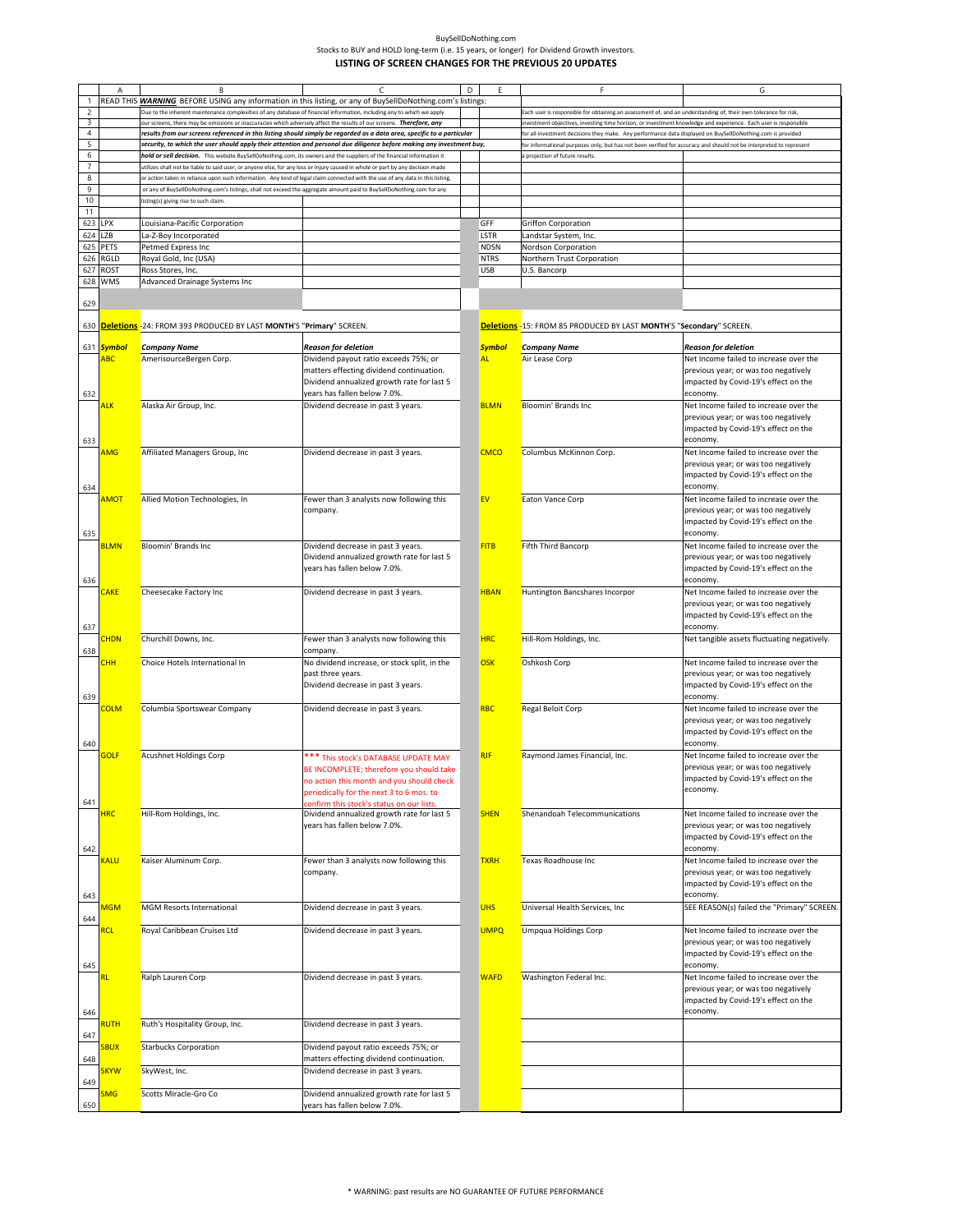|                | А                         | B                                                                                                                              | C                                                                                                                     | D | Ε                     | F                                                                                                                 | G                                             |
|----------------|---------------------------|--------------------------------------------------------------------------------------------------------------------------------|-----------------------------------------------------------------------------------------------------------------------|---|-----------------------|-------------------------------------------------------------------------------------------------------------------|-----------------------------------------------|
| $\mathbf{1}$   |                           | READ THIS <b>WARNING</b> BEFORE USING any information in this listing, or any of BuySellDoNothing.com's listings:              |                                                                                                                       |   |                       |                                                                                                                   |                                               |
| $\overline{c}$ |                           | Due to the inherent maintenance complexities of any database of financial information, including any to which we apply         |                                                                                                                       |   |                       | Each user is responsible for obtaining an assessment of, and an understanding of, their own tolerance for risk,   |                                               |
| 3              |                           | our screens, there may be omissions or inaccuracies which adversely affect the results of our screens. Therefore, any          |                                                                                                                       |   |                       | nvestment objectives, investing time horizon, or investment knowledge and experience. Each user is responsible    |                                               |
| $\overline{4}$ |                           | results from our screens referenced in this listing should simply be regarded as a data area, specific to a particular         |                                                                                                                       |   |                       | for all investment decisions they make. Any performance data displayed on BuySellDoNothing.com is provided        |                                               |
| 5              |                           |                                                                                                                                | security, to which the user should apply their attention and personal due diligence before making any investment buy, |   |                       | or informational purposes only, but has not been verified for accuracy and should not be interpreted to represent |                                               |
| 6              |                           | hold or sell decision. This website BuySellDoNothing.com, its owners and the suppliers of the financial information it         |                                                                                                                       |   |                       | a projection of future results.                                                                                   |                                               |
| $\overline{7}$ |                           | utilizes shall not be liable to said user, or anyone else, for any loss or injury caused in whole or part by any decision made |                                                                                                                       |   |                       |                                                                                                                   |                                               |
| 8              |                           | or action taken in reliance upon such information. Any kind of legal claim connected with the use of any data in this listing, |                                                                                                                       |   |                       |                                                                                                                   |                                               |
| 9              |                           | or any of BuySellDoNothing.com's listings, shall not exceed the aggregate amount paid to BuySellDoNothing.com for any          |                                                                                                                       |   |                       |                                                                                                                   |                                               |
| $10$           |                           | listing(s) giving rise to such claim                                                                                           |                                                                                                                       |   |                       |                                                                                                                   |                                               |
| 11             |                           |                                                                                                                                |                                                                                                                       |   |                       |                                                                                                                   |                                               |
|                | SR                        |                                                                                                                                |                                                                                                                       |   |                       |                                                                                                                   |                                               |
|                |                           | Spire Inc                                                                                                                      | Dividend payout ratio exceeds 75%; or                                                                                 |   |                       |                                                                                                                   |                                               |
|                |                           |                                                                                                                                | matters effecting dividend continuation.                                                                              |   |                       |                                                                                                                   |                                               |
|                |                           |                                                                                                                                | Dividend annualized growth rate for last 5                                                                            |   |                       |                                                                                                                   |                                               |
| 651            |                           |                                                                                                                                | years has fallen below 7.0%.                                                                                          |   |                       |                                                                                                                   |                                               |
|                | <u> TXRH</u>              | Texas Roadhouse Inc                                                                                                            | Dividend decrease in past 3 years.                                                                                    |   |                       |                                                                                                                   |                                               |
| 652            |                           |                                                                                                                                |                                                                                                                       |   |                       |                                                                                                                   |                                               |
|                | <b>UHS</b>                | Universal Health Services, Inc                                                                                                 | *** This stock's DATABASE UPDATE MAY                                                                                  |   |                       |                                                                                                                   |                                               |
|                |                           |                                                                                                                                | BE INCOMPLETE; therefore you should take                                                                              |   |                       |                                                                                                                   |                                               |
|                |                           |                                                                                                                                | no action this month and you should check                                                                             |   |                       |                                                                                                                   |                                               |
|                |                           |                                                                                                                                | periodically for the next 3 to 6 mos. to                                                                              |   |                       |                                                                                                                   |                                               |
| 653            |                           |                                                                                                                                | confirm this stock's status on our lists                                                                              |   |                       |                                                                                                                   |                                               |
|                | <b>WFC</b>                | Wells Fargo & Co                                                                                                               | Dividend decrease in past 3 years.                                                                                    |   |                       |                                                                                                                   |                                               |
| 654            |                           |                                                                                                                                |                                                                                                                       |   |                       |                                                                                                                   |                                               |
|                | <b>WWD</b>                | Woodward Inc                                                                                                                   | Dividend decrease in past 3 years.                                                                                    |   |                       |                                                                                                                   |                                               |
| 655            |                           |                                                                                                                                |                                                                                                                       |   |                       |                                                                                                                   |                                               |
| 656            |                           |                                                                                                                                |                                                                                                                       |   |                       |                                                                                                                   |                                               |
| 657            |                           |                                                                                                                                |                                                                                                                       |   |                       |                                                                                                                   |                                               |
| 658            |                           |                                                                                                                                |                                                                                                                       |   |                       |                                                                                                                   |                                               |
|                |                           |                                                                                                                                |                                                                                                                       |   |                       |                                                                                                                   |                                               |
|                |                           | Database for the MONTH ENDING 10/31/2020 --                                                                                    |                                                                                                                       |   |                       |                                                                                                                   |                                               |
| 659            |                           |                                                                                                                                |                                                                                                                       |   |                       |                                                                                                                   |                                               |
| 660            |                           | <b>PRIMARY</b> Screen Producing 393 Stocks from 10 Basic Multi-Screen Criteria:                                                |                                                                                                                       |   |                       | <b>SECONDARY</b> Screen Producing 85 Stocks from 4 Criteria for "Stable and Growing Profitability":               |                                               |
|                |                           |                                                                                                                                |                                                                                                                       |   |                       |                                                                                                                   |                                               |
|                | 661 <b>Additions</b> +18: |                                                                                                                                |                                                                                                                       |   | <b>Additions +11:</b> |                                                                                                                   |                                               |
|                |                           |                                                                                                                                |                                                                                                                       |   |                       |                                                                                                                   |                                               |
|                | 662 Symbol                | <b>Company Name</b>                                                                                                            |                                                                                                                       |   | Symbol                | <b>Company Name</b>                                                                                               |                                               |
| 663            | AEP                       | American Electric Power Compan                                                                                                 |                                                                                                                       |   | AEP                   | American Electric Power Compan                                                                                    |                                               |
| 664            | <b>ALK</b>                | Alaska Air Group, Inc.                                                                                                         |                                                                                                                       |   | COP                   | ConocoPhillips                                                                                                    |                                               |
| 665            | AMG                       | Affiliated Managers Group, Inc                                                                                                 |                                                                                                                       |   | <b>FDS</b>            | FactSet Research Systems Inc.                                                                                     |                                               |
| 666            | CAKE                      | Cheesecake Factory Inc                                                                                                         |                                                                                                                       |   | FHN                   | First Horizon National Corp                                                                                       |                                               |
|                |                           |                                                                                                                                |                                                                                                                       |   |                       |                                                                                                                   |                                               |
| 667            | COLM                      | Columbia Sportswear Company                                                                                                    |                                                                                                                       |   | KBH                   | <b>KB Home</b>                                                                                                    |                                               |
| 668            | GPI                       | Group 1 Automotive, Inc.                                                                                                       |                                                                                                                       |   | OLED                  | Universal Display Corporation                                                                                     |                                               |
| 669            | MGM                       | <b>MGM Resorts International</b>                                                                                               |                                                                                                                       |   | <b>PNFP</b>           | Pinnacle Financial Partners In                                                                                    |                                               |
| 670            | PAG                       | Penske Automotive Group, Inc.                                                                                                  |                                                                                                                       |   | <b>SCHW</b>           | Charles Schwab Corp                                                                                               |                                               |
| 671            | RCL                       | Royal Caribbean Cruises Ltd                                                                                                    |                                                                                                                       |   | SHEN                  | Shenandoah Telecommunications                                                                                     |                                               |
| 672            | <b>RGR</b>                | Sturm Ruger & Company Inc                                                                                                      |                                                                                                                       |   | <b>TXRH</b>           | Texas Roadhouse Inc                                                                                               |                                               |
| 673            | <b>RUSHA</b>              | Rush Enterprises, Inc.                                                                                                         |                                                                                                                       |   | <b>WTFC</b>           | <b>Wintrust Financial Corp</b>                                                                                    |                                               |
| 674            | <b>RUTH</b>               | Ruth's Hospitality Group, Inc.                                                                                                 |                                                                                                                       |   |                       |                                                                                                                   |                                               |
| 675            | SHEN                      | Shenandoah Telecommunications                                                                                                  |                                                                                                                       |   |                       |                                                                                                                   |                                               |
| 676            | <b>SKYW</b>               | SkyWest, Inc.                                                                                                                  |                                                                                                                       |   |                       |                                                                                                                   |                                               |
| 677            | SMP                       | Standard Motor Products, Inc.                                                                                                  |                                                                                                                       |   |                       |                                                                                                                   |                                               |
| 678            | <b>STZ</b>                | Constellation Brands, Inc.                                                                                                     |                                                                                                                       |   |                       |                                                                                                                   |                                               |
| 679            | <b>TXRH</b>               | Texas Roadhouse Inc                                                                                                            |                                                                                                                       |   |                       |                                                                                                                   |                                               |
| 680            | <b>WOR</b>                | Worthington Industries, Inc.                                                                                                   |                                                                                                                       |   |                       |                                                                                                                   |                                               |
|                |                           |                                                                                                                                |                                                                                                                       |   |                       |                                                                                                                   |                                               |
| 681            |                           |                                                                                                                                |                                                                                                                       |   |                       |                                                                                                                   |                                               |
|                |                           |                                                                                                                                |                                                                                                                       |   |                       |                                                                                                                   |                                               |
|                |                           | 682 Deletions -4: FROM 379 PRODUCED BY LAST MONTH'S "Primary" SCREEN.                                                          |                                                                                                                       |   |                       | Deletions -4: FROM 78 PRODUCED BY LAST MONTH'S "Secondary" SCREEN.                                                |                                               |
|                |                           |                                                                                                                                |                                                                                                                       |   |                       |                                                                                                                   |                                               |
|                | 683 <b>Symbol</b>         | <b>Company Name</b>                                                                                                            | <b>Reason for deletion</b>                                                                                            |   | <b>Symbol</b>         | <b>Company Name</b>                                                                                               | <b>Reason for deletion</b>                    |
|                | <b>AMTD</b>               | TD Ameritrade Holding Corp.                                                                                                    | Charles Schwab (SCHW) completed                                                                                       |   | <b>AMTD</b>           | TD Ameritrade Holding Corp.                                                                                       | see reason deleted from Ps                    |
|                |                           |                                                                                                                                | acquisition of TD Ameritrade on Oct. 6,                                                                               |   |                       |                                                                                                                   |                                               |
| 684            |                           |                                                                                                                                | 2020                                                                                                                  |   |                       |                                                                                                                   |                                               |
|                | <u>CCL</u>                | Carnival Corp                                                                                                                  | Dividend decrease in past 3 years.                                                                                    |   | <b>CFG</b>            | Citizens Financial Group Inc                                                                                      | Quarterly surprise a LARGER NEGATIVE than     |
| 685            |                           |                                                                                                                                |                                                                                                                       |   |                       |                                                                                                                   | $-5%$                                         |
|                |                           | <b>E*TRADE Financial Corp</b>                                                                                                  | Morgan Stanley (MS) concluded the                                                                                     |   | PFE                   | Pfizer Inc.                                                                                                       | Net Income for the current year, or trailing  |
|                | <b>ETFC</b>               |                                                                                                                                | acquisition of E*TRADE Financial on Oct. 5,                                                                           |   |                       |                                                                                                                   | 12 mos., failed to increase over the previous |
|                |                           |                                                                                                                                | 2020                                                                                                                  |   |                       |                                                                                                                   |                                               |
| 686            |                           |                                                                                                                                |                                                                                                                       |   |                       |                                                                                                                   | year.                                         |
|                | <b>WBA</b>                | Walgreens Boots Alliance Inc                                                                                                   | Dividend payout ratio exceeds 75%; or                                                                                 |   | <b>WGO</b>            | Winnebago Industries, Inc.                                                                                        | Net Income for the current year, or trailing  |
|                |                           |                                                                                                                                | matters effecting dividend continuation.                                                                              |   |                       |                                                                                                                   | 12 mos., failed to increase over the previous |
| 687            |                           |                                                                                                                                |                                                                                                                       |   |                       |                                                                                                                   | year.                                         |
| 688            |                           |                                                                                                                                |                                                                                                                       |   |                       |                                                                                                                   |                                               |
| 689            |                           |                                                                                                                                |                                                                                                                       |   |                       |                                                                                                                   |                                               |
| 690            |                           |                                                                                                                                |                                                                                                                       |   |                       |                                                                                                                   |                                               |
|                |                           | -- Database for the MONTH ENDING 09/30/2020                                                                                    |                                                                                                                       |   |                       |                                                                                                                   |                                               |
| 691            |                           |                                                                                                                                |                                                                                                                       |   |                       |                                                                                                                   |                                               |
|                |                           | PRIMARY Screen Producing 379 Stocks from 10 Basic Multi-Screen Criteria:                                                       |                                                                                                                       |   |                       | SECONDARY Screen Producing 78 Stocks from 4 Criteria for "Stable and Growing Profitability":                      |                                               |
| 692            |                           |                                                                                                                                |                                                                                                                       |   |                       |                                                                                                                   |                                               |
| 693            | <b>Additions</b> +4:      |                                                                                                                                |                                                                                                                       |   | Additions +1:         |                                                                                                                   |                                               |
|                |                           |                                                                                                                                |                                                                                                                       |   |                       |                                                                                                                   |                                               |
| 694            | Symbol                    | <b>Company Name</b>                                                                                                            |                                                                                                                       |   | Symbol                | <b>Company Name</b>                                                                                               |                                               |
|                |                           |                                                                                                                                |                                                                                                                       |   |                       |                                                                                                                   |                                               |
| 695            | CMD                       | Cantel Medical Corp.                                                                                                           |                                                                                                                       |   | <b>HBAN</b>           | Huntington Bancshares Incorpor                                                                                    |                                               |
| 696            | CSGS                      | CSG Systems International, Inc                                                                                                 |                                                                                                                       |   |                       |                                                                                                                   |                                               |
| 697            | <b>HBAN</b>               | Huntington Bancshares Incorpor                                                                                                 |                                                                                                                       |   |                       |                                                                                                                   |                                               |
| 698            | OB                        | Live Oak Bancshares Inc                                                                                                        |                                                                                                                       |   |                       |                                                                                                                   |                                               |
|                |                           |                                                                                                                                |                                                                                                                       |   |                       |                                                                                                                   |                                               |
| 699            |                           |                                                                                                                                |                                                                                                                       |   |                       |                                                                                                                   |                                               |
|                |                           |                                                                                                                                |                                                                                                                       |   |                       |                                                                                                                   |                                               |
|                |                           | 700 Deletions -8: FROM 383 PRODUCED BY LAST MONTH'S "Primary" SCREEN.                                                          |                                                                                                                       |   |                       | <b>Deletions</b> -2: FROM 79 PRODUCED BY LAST MONTH'S "Secondary" SCREEN.                                         |                                               |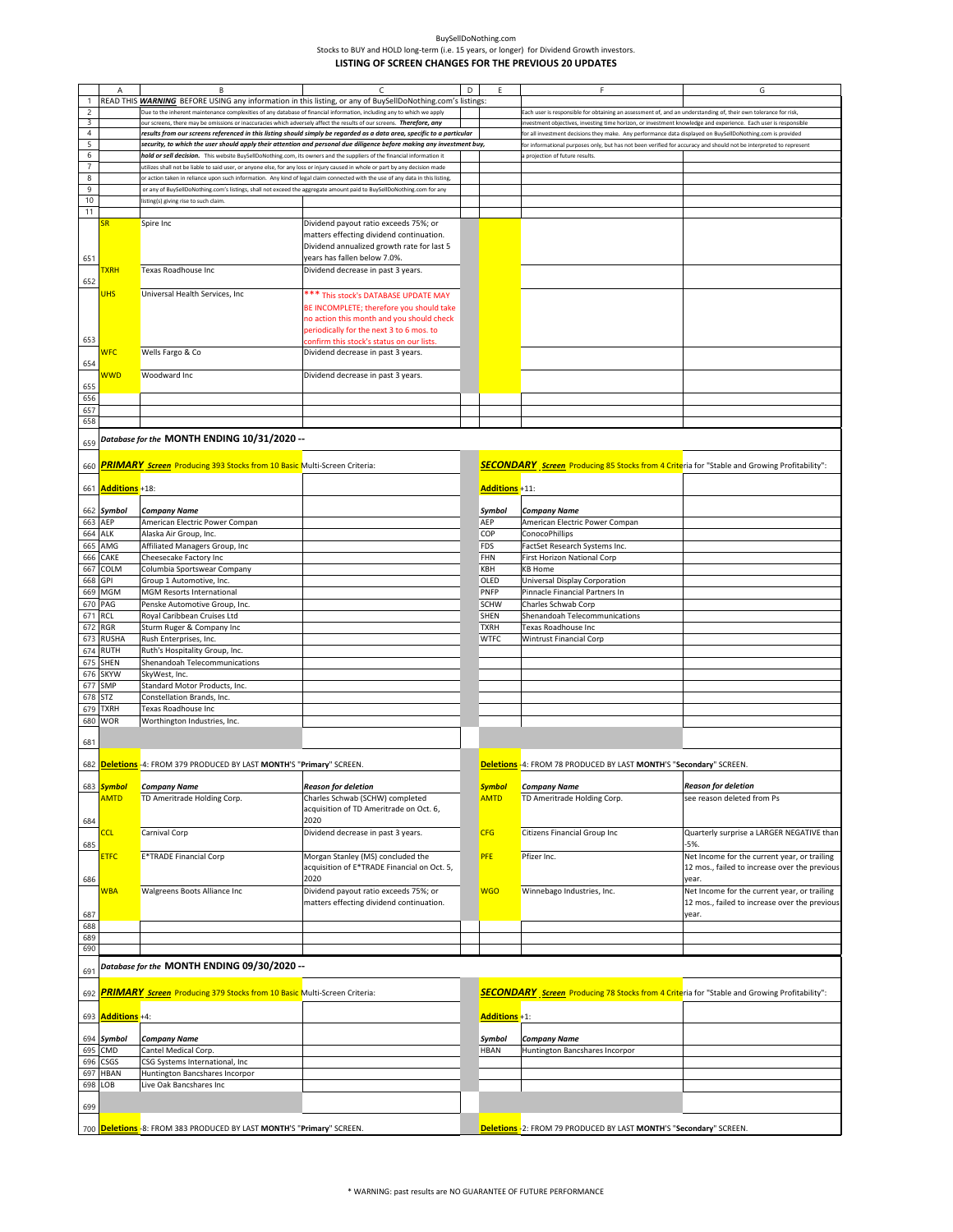|                     | Α                                     | B                                                                                                                                                                                                                                                                | C                                                                                                                               | D | F                            | F                                                                                                                  | G                                                                                                                           |
|---------------------|---------------------------------------|------------------------------------------------------------------------------------------------------------------------------------------------------------------------------------------------------------------------------------------------------------------|---------------------------------------------------------------------------------------------------------------------------------|---|------------------------------|--------------------------------------------------------------------------------------------------------------------|-----------------------------------------------------------------------------------------------------------------------------|
| $\mathbf{1}$        |                                       | READ THIS <b>WARNING</b> BEFORE USING any information in this listing, or any of BuySellDoNothing.com's listings:                                                                                                                                                |                                                                                                                                 |   |                              |                                                                                                                    |                                                                                                                             |
| $\mathsf{2}$        |                                       | Due to the inherent maintenance complexities of any database of financial information, including any to which we apply                                                                                                                                           |                                                                                                                                 |   |                              | Each user is responsible for obtaining an assessment of, and an understanding of, their own tolerance for risk,    |                                                                                                                             |
| 3                   |                                       | our screens, there may be omissions or inaccuracies which adversely affect the results of our screens. Therefore, any                                                                                                                                            |                                                                                                                                 |   |                              | investment objectives, investing time horizon, or investment knowledge and experience. Each user is responsible    |                                                                                                                             |
| $\overline{4}$      |                                       |                                                                                                                                                                                                                                                                  | results from our screens referenced in this listing should simply be regarded as a data area, specific to a particular          |   |                              | for all investment decisions they make. Any performance data displayed on BuySellDoNothing.com is provided         |                                                                                                                             |
| 5                   |                                       |                                                                                                                                                                                                                                                                  | security, to which the user should apply their attention and personal due diligence before making any investment buy,           |   |                              | for informational purposes only, but has not been verified for accuracy and should not be interpreted to represent |                                                                                                                             |
| 6                   |                                       | hold or sell decision. This website BuySellDoNothing.com, its owners and the suppliers of the financial information it                                                                                                                                           |                                                                                                                                 |   |                              | a projection of future results.                                                                                    |                                                                                                                             |
| $\overline{7}$<br>8 |                                       | utilizes shall not be liable to said user, or anyone else, for any loss or injury caused in whole or part by any decision made<br>or action taken in reliance upon such information. Any kind of legal claim connected with the use of any data in this listing, |                                                                                                                                 |   |                              |                                                                                                                    |                                                                                                                             |
| 9                   |                                       | or any of BuySellDoNothing.com's listings, shall not exceed the aggregate amount paid to BuySellDoNothing.com for any                                                                                                                                            |                                                                                                                                 |   |                              |                                                                                                                    |                                                                                                                             |
| 10                  |                                       | isting(s) giving rise to such claim.                                                                                                                                                                                                                             |                                                                                                                                 |   |                              |                                                                                                                    |                                                                                                                             |
| 11                  |                                       |                                                                                                                                                                                                                                                                  |                                                                                                                                 |   |                              |                                                                                                                    |                                                                                                                             |
|                     | 701 Symbol<br><b>ALK</b>              | <b>Company Name</b><br>Alaska Air Group, Inc.                                                                                                                                                                                                                    | <b>Reason for deletion</b><br>Dividend decrease in past 3 years.                                                                |   | <b>Symbol</b><br><b>KBH</b>  | <b>Company Name</b><br><b>KB Home</b>                                                                              | <b>Reason for deletion</b><br>Net Income for the current year, or trailing<br>12 mos., failed to increase over the previous |
| 702                 | <b>CBRL</b>                           | Cracker Barrel Old Country Sto                                                                                                                                                                                                                                   | Dividend payout ratio exceeds 75%; or<br>matters effecting dividend continuation.<br>Dividend annualized growth rate for last 5 |   | <b>ROST</b>                  | Ross Stores, Inc.                                                                                                  | year.<br>SEE REASON(s) failed the "Primary" SCREEN.                                                                         |
| 703                 | <b>GORO</b>                           | <b>Gold Resource Corporation</b>                                                                                                                                                                                                                                 | years has fallen below 7.0%.<br>Fewer than 3 analysts now following this                                                        |   |                              |                                                                                                                    |                                                                                                                             |
| 704                 | <b>SS</b>                             | Kohl's Corporation                                                                                                                                                                                                                                               | company.<br>Dividend decrease in past 3 years.                                                                                  |   |                              |                                                                                                                    |                                                                                                                             |
| 705                 | <b>OXM</b>                            | Oxford Industries Inc                                                                                                                                                                                                                                            | Dividend decrease in past 3 years.                                                                                              |   |                              |                                                                                                                    |                                                                                                                             |
| 706                 |                                       |                                                                                                                                                                                                                                                                  |                                                                                                                                 |   |                              |                                                                                                                    |                                                                                                                             |
| 707                 | PLCE                                  | Children's Place Inc                                                                                                                                                                                                                                             | Dividend decrease in past 3 years.                                                                                              |   |                              |                                                                                                                    |                                                                                                                             |
| 708                 | ROST                                  | Ross Stores, Inc.                                                                                                                                                                                                                                                | Dividend decrease in past 3 years.                                                                                              |   |                              |                                                                                                                    |                                                                                                                             |
| 709                 | <b>NOR</b>                            | Worthington Industries, Inc.                                                                                                                                                                                                                                     | Fewer than 3 analysts now following this<br>company.                                                                            |   |                              |                                                                                                                    |                                                                                                                             |
| 710<br>711          |                                       |                                                                                                                                                                                                                                                                  |                                                                                                                                 |   |                              |                                                                                                                    |                                                                                                                             |
| 712                 |                                       |                                                                                                                                                                                                                                                                  |                                                                                                                                 |   |                              |                                                                                                                    |                                                                                                                             |
| 713                 |                                       | -- Database for the MONTH ENDING 08/31/2020                                                                                                                                                                                                                      |                                                                                                                                 |   |                              |                                                                                                                    |                                                                                                                             |
| 714                 |                                       | <b>PRIMARY</b> Screen Producing 383 Stocks from 10 Basic Multi-Screen Criteria:                                                                                                                                                                                  |                                                                                                                                 |   |                              | <b>SECONDARY</b> Screen Producing 79 Stocks from 4 Criteria for "Stable and Growing Profitability":                |                                                                                                                             |
|                     | 715 <b>Additions</b> +2:              |                                                                                                                                                                                                                                                                  |                                                                                                                                 |   | Additions +3:                |                                                                                                                    |                                                                                                                             |
|                     | 716 Symbol                            | Company Name                                                                                                                                                                                                                                                     |                                                                                                                                 |   | Symbol                       | <b>Company Name</b>                                                                                                |                                                                                                                             |
| 717                 | <b>ES</b><br>718 FOXA                 | <b>Eversource Energy</b><br>Fox Corp                                                                                                                                                                                                                             |                                                                                                                                 |   | <b>BBSI</b><br><b>EXPD</b>   | Barrett Business Services, Inc<br>Expeditors International of Ws                                                   |                                                                                                                             |
| 719                 |                                       |                                                                                                                                                                                                                                                                  |                                                                                                                                 |   | <b>HRC</b>                   | Hill-Rom Holdings, Inc.                                                                                            |                                                                                                                             |
|                     |                                       |                                                                                                                                                                                                                                                                  |                                                                                                                                 |   |                              |                                                                                                                    |                                                                                                                             |
|                     |                                       |                                                                                                                                                                                                                                                                  |                                                                                                                                 |   |                              |                                                                                                                    |                                                                                                                             |
| 720                 |                                       |                                                                                                                                                                                                                                                                  |                                                                                                                                 |   |                              |                                                                                                                    |                                                                                                                             |
|                     |                                       | 721 <b>Deletions</b> -46: FROM 427 PRODUCED BY LAST MONTH'S "Primary" SCREEN.                                                                                                                                                                                    |                                                                                                                                 |   |                              | Deletions -6: FROM 82 PRODUCED BY LAST MONTH'S "Secondary" SCREEN.                                                 |                                                                                                                             |
|                     |                                       |                                                                                                                                                                                                                                                                  |                                                                                                                                 |   |                              |                                                                                                                    |                                                                                                                             |
|                     | 722 <mark>Symbol</mark><br><b>ADS</b> | <b>Company Name</b>                                                                                                                                                                                                                                              | Reason for deletion                                                                                                             |   | <b>Symbol</b><br><b>HBAN</b> | <b>Company Name</b>                                                                                                | <b>Reason for deletion</b>                                                                                                  |
| 723                 |                                       | Alliance Data Systems Corporat                                                                                                                                                                                                                                   | Dividend decrease in past 3 years.                                                                                              |   |                              | Huntington Bancshares Incorpor                                                                                     | SEE REASON(s) failed the "Primary" SCREEN.                                                                                  |
|                     | <b>ARCH</b>                           | Arch Resources Inc                                                                                                                                                                                                                                               | Dividend decrease in past 3 years.                                                                                              |   | <b>NDSN</b>                  | Nordson Corporation                                                                                                | Net Income for the current year, or trailing<br>12 mos., failed to increase over the previous<br>year.                      |
| 724                 | AVD                                   | American Vanguard Corp.                                                                                                                                                                                                                                          | Dividend decrease in past 3 years.                                                                                              |   | <b>OLED</b>                  | <b>Universal Display Corporation</b>                                                                               | Quarterly surprise a LARGER NEGATIVE than                                                                                   |
| 725                 |                                       |                                                                                                                                                                                                                                                                  | Fewer than 3 analysts now following this<br>company.                                                                            |   |                              |                                                                                                                    | $-5%$ .                                                                                                                     |
| 726                 | <b>BJRI</b>                           | BJ's Restaurants, Inc.                                                                                                                                                                                                                                           | Dividend decrease in past 3 years.                                                                                              |   | PH                           | Parker-Hannifin Corp                                                                                               | Net tangible assets fluctuating negatively.                                                                                 |
| 727                 | <b>BYD</b>                            | <b>Boyd Gaming Corporation</b>                                                                                                                                                                                                                                   | Dividend decrease in past 3 years.                                                                                              |   | SNV                          | Synovus Financial Corp.                                                                                            | SEE REASON(s) failed the "Primary" SCREEN.                                                                                  |
|                     | <b>CAH</b>                            | Cardinal Health Inc                                                                                                                                                                                                                                              | Dividend payout ratio exceeds 75%; or<br>matters effecting dividend continuation.                                               |   | <b>WTS</b>                   | Watts Water Technologies Inc                                                                                       | Net Income for the current year, or trailing<br>12 mos., failed to increase over the previous<br>year.                      |
| 728                 | <b>CAKE</b>                           | Cheesecake Factory Inc                                                                                                                                                                                                                                           | Dividend decrease in past 3 years.                                                                                              |   |                              |                                                                                                                    |                                                                                                                             |
| 729                 | <b>CMD</b>                            | Cantel Medical Corp.                                                                                                                                                                                                                                             | Dividend decrease in past 3 years.                                                                                              |   |                              |                                                                                                                    |                                                                                                                             |
| 730                 | <b>COLM</b>                           | Columbia Sportswear Company                                                                                                                                                                                                                                      | Dividend decrease in past 3 years.                                                                                              |   |                              |                                                                                                                    |                                                                                                                             |
| 731                 | <b>CRI</b>                            | Carter's, Inc.                                                                                                                                                                                                                                                   | Dividend decrease in past 3 years.                                                                                              |   |                              |                                                                                                                    |                                                                                                                             |
| 732                 | <b>CSGS</b>                           | CSG Systems International, Inc                                                                                                                                                                                                                                   | Fewer than 3 analysts now following this<br>company.                                                                            |   |                              |                                                                                                                    |                                                                                                                             |
| 733<br>734          | DAL                                   | Delta Air Lines, Inc.                                                                                                                                                                                                                                            | Dividend decrease in past 3 years.                                                                                              |   |                              |                                                                                                                    |                                                                                                                             |
| 735                 | DAN                                   | Dana Inc                                                                                                                                                                                                                                                         | Dividend decrease in past 3 years.                                                                                              |   |                              |                                                                                                                    |                                                                                                                             |
| 736                 | <b>DIS</b>                            | Walt Disney Co                                                                                                                                                                                                                                                   | Dividend decrease in past 3 years.                                                                                              |   |                              |                                                                                                                    |                                                                                                                             |
|                     | <b>EAT</b>                            | Brinker International, Inc.                                                                                                                                                                                                                                      | Dividend payout ratio exceeds 75%; or                                                                                           |   |                              |                                                                                                                    |                                                                                                                             |
|                     |                                       |                                                                                                                                                                                                                                                                  | matters effecting dividend continuation.<br>Dividend decrease in past 3 years.<br>Dividend annualized growth rate for last 5    |   |                              |                                                                                                                    |                                                                                                                             |
| 737                 | <b>EXPE</b>                           | Expedia Group Inc                                                                                                                                                                                                                                                | years has fallen below 7.0%.<br>Dividend decrease in past 3 years.                                                              |   |                              |                                                                                                                    |                                                                                                                             |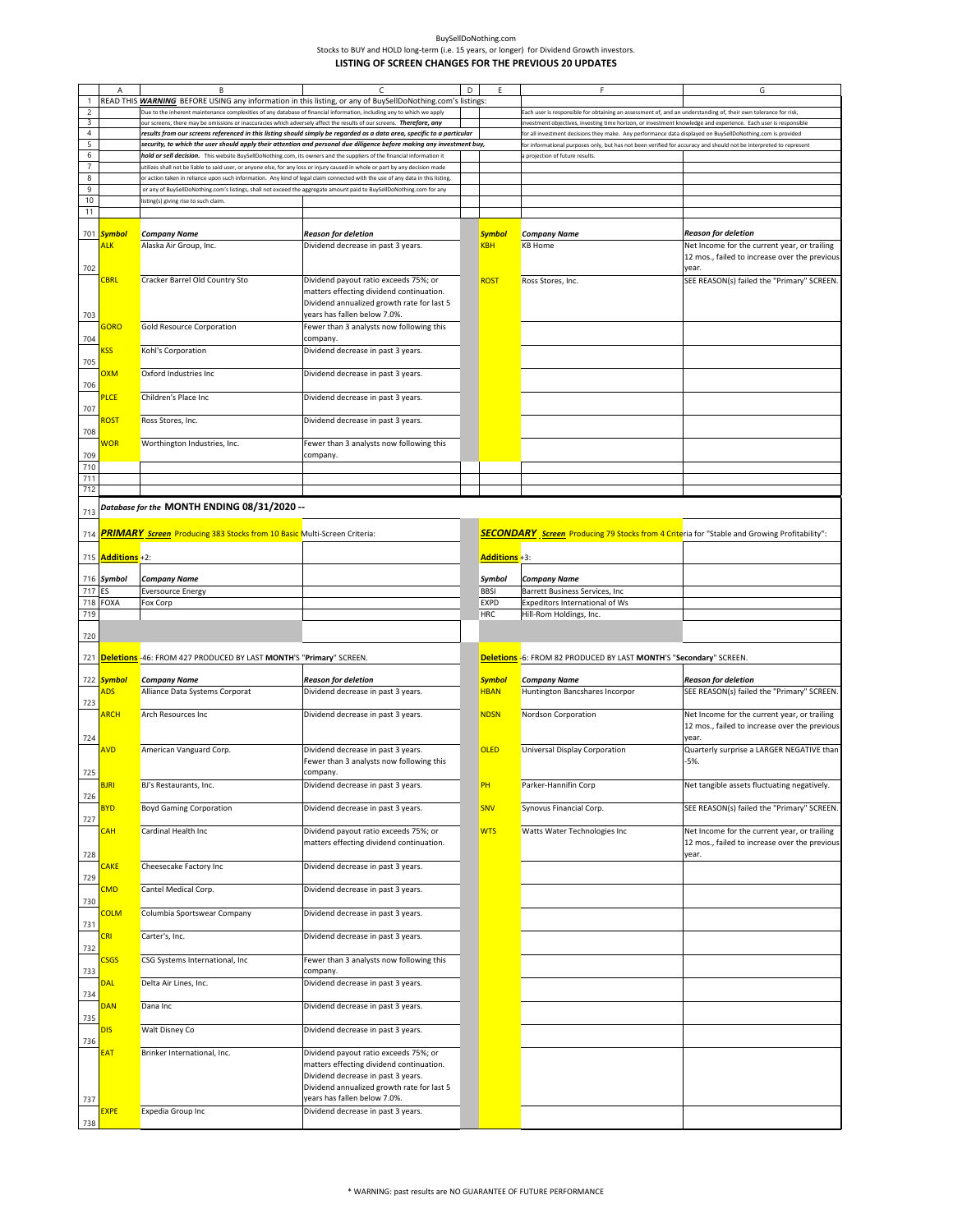|                | Α                    | B                                                                                                                              |                                                                                                                        | D | Ε              | F                                                                                                                  | G |
|----------------|----------------------|--------------------------------------------------------------------------------------------------------------------------------|------------------------------------------------------------------------------------------------------------------------|---|----------------|--------------------------------------------------------------------------------------------------------------------|---|
| 1              |                      | READ THIS WARNING BEFORE USING any information in this listing, or any of BuySellDoNothing.com's listings:                     |                                                                                                                        |   |                |                                                                                                                    |   |
| $\mathsf{2}$   |                      | Due to the inherent maintenance complexities of any database of financial information, including any to which we apply         |                                                                                                                        |   |                | Each user is responsible for obtaining an assessment of, and an understanding of, their own tolerance for risk,    |   |
| 3              |                      | ur screens, there may be omissions or inaccuracies which adversely affect the results of our screens. Therefore, any           |                                                                                                                        |   |                | nvestment objectives, investing time horizon, or investment knowledge and experience. Each user is responsible     |   |
| $\overline{4}$ |                      |                                                                                                                                | results from our screens referenced in this listing should simply be regarded as a data area, specific to a particular |   |                | for all investment decisions they make. Any performance data displayed on BuySellDoNothing.com is provided         |   |
| 5              |                      |                                                                                                                                | security, to which the user should apply their attention and personal due diligence before making any investment buy,  |   |                | for informational purposes only, but has not been verified for accuracy and should not be interpreted to represent |   |
| $\sqrt{6}$     |                      | hold or sell decision. This website BuySellDoNothing.com, its owners and the suppliers of the financial information it         |                                                                                                                        |   |                | projection of future results.                                                                                      |   |
| $\overline{7}$ |                      | ttilizes shall not be liable to said user, or anyone else, for any loss or injury caused in whole or part by any decision made |                                                                                                                        |   |                |                                                                                                                    |   |
| $\bf 8$        |                      | or action taken in reliance upon such information. Any kind of legal claim connected with the use of any data in this listing, |                                                                                                                        |   |                |                                                                                                                    |   |
| 9              |                      | or any of BuySellDoNothing.com's listings, shall not exceed the aggregate amount paid to BuySellDoNothing.com for any          |                                                                                                                        |   |                |                                                                                                                    |   |
| $10$           |                      | listing(s) giving rise to such claim.                                                                                          |                                                                                                                        |   |                |                                                                                                                    |   |
| 11             |                      |                                                                                                                                |                                                                                                                        |   |                |                                                                                                                    |   |
|                | GPI                  | Group 1 Automotive, Inc.                                                                                                       | Dividend decrease in past 3 years.                                                                                     |   |                |                                                                                                                    |   |
| 739            |                      |                                                                                                                                |                                                                                                                        |   |                |                                                                                                                    |   |
|                | ΗΑ                   | Hawaiian Holdings, Inc.                                                                                                        | Dividend decrease in past 3 years.                                                                                     |   |                |                                                                                                                    |   |
| 740            |                      |                                                                                                                                |                                                                                                                        |   |                |                                                                                                                    |   |
|                | <b>HBAN</b>          | Huntington Bancshares Incorpor                                                                                                 | Dividend decrease in past 3 years.                                                                                     |   |                |                                                                                                                    |   |
| 741            |                      |                                                                                                                                |                                                                                                                        |   |                |                                                                                                                    |   |
|                | LEA                  | Lear Corporation                                                                                                               | Dividend decrease in past 3 years.                                                                                     |   |                |                                                                                                                    |   |
|                |                      |                                                                                                                                |                                                                                                                        |   |                |                                                                                                                    |   |
| 742            |                      |                                                                                                                                |                                                                                                                        |   |                |                                                                                                                    |   |
|                | LМ                   | Legg Mason Inc                                                                                                                 | Legg Mason Inc (formerly: LM) acquired by                                                                              |   |                |                                                                                                                    |   |
|                |                      |                                                                                                                                | competitor Franklin Resources (NYSE: BEN).                                                                             |   |                |                                                                                                                    |   |
|                |                      |                                                                                                                                |                                                                                                                        |   |                |                                                                                                                    |   |
|                |                      |                                                                                                                                |                                                                                                                        |   |                |                                                                                                                    |   |
| 743            |                      |                                                                                                                                |                                                                                                                        |   |                |                                                                                                                    |   |
|                | <b>UV</b>            | Southwest Airlines Co                                                                                                          | Dividend decrease in past 3 years.                                                                                     |   |                |                                                                                                                    |   |
| 744            |                      |                                                                                                                                |                                                                                                                        |   |                |                                                                                                                    |   |
|                | <b>YB</b>            | LyondellBasell Industries NV                                                                                                   | Stock has been re-designated as ADR/ADS                                                                                |   |                |                                                                                                                    |   |
| 745            |                      |                                                                                                                                | of the U.K.                                                                                                            |   |                |                                                                                                                    |   |
|                | LZB                  | La-Z-Boy Incorporated                                                                                                          | Dividend decrease in past 3 years.                                                                                     |   |                |                                                                                                                    |   |
| 746            |                      |                                                                                                                                |                                                                                                                        |   |                |                                                                                                                    |   |
|                | <b>MAR</b>           | Marriott International Inc                                                                                                     | Dividend decrease in past 3 years.                                                                                     |   |                |                                                                                                                    |   |
| 747            |                      |                                                                                                                                |                                                                                                                        |   |                |                                                                                                                    |   |
|                | <b>MGM</b>           | <b>MGM Resorts International</b>                                                                                               | Dividend decrease in past 3 years.                                                                                     |   |                |                                                                                                                    |   |
| 748            |                      |                                                                                                                                |                                                                                                                        |   |                |                                                                                                                    |   |
|                | <u>MXIM</u>          | Maxim Integrated Products Inc.                                                                                                 | Dividend payout ratio exceeds 75%; or                                                                                  |   |                |                                                                                                                    |   |
| 749            |                      |                                                                                                                                | matters effecting dividend continuation.                                                                               |   |                |                                                                                                                    |   |
|                | <b>ORA</b>           | Ormat Technologies, Inc.                                                                                                       | Dividend decrease in past 3 years.                                                                                     |   |                |                                                                                                                    |   |
| 750            |                      |                                                                                                                                |                                                                                                                        |   |                |                                                                                                                    |   |
|                | PACW                 | PacWest Bancorp                                                                                                                | Dividend decrease in past 3 years.                                                                                     |   |                |                                                                                                                    |   |
| 751            |                      |                                                                                                                                |                                                                                                                        |   |                |                                                                                                                    |   |
|                | PAG                  | Penske Automotive Group, Inc.                                                                                                  | Dividend decrease in past 3 years.                                                                                     |   |                |                                                                                                                    |   |
| 752            |                      |                                                                                                                                |                                                                                                                        |   |                |                                                                                                                    |   |
|                | <b>RCL</b>           | Royal Caribbean Cruises Ltd                                                                                                    | Dividend decrease in past 3 years.                                                                                     |   |                |                                                                                                                    |   |
|                |                      |                                                                                                                                |                                                                                                                        |   |                |                                                                                                                    |   |
| 753            | RMD                  | ResMed Inc.                                                                                                                    | Dividend annualized growth rate for last 5                                                                             |   |                |                                                                                                                    |   |
|                |                      |                                                                                                                                |                                                                                                                        |   |                |                                                                                                                    |   |
| 754            |                      |                                                                                                                                | years has fallen below 7.0%.                                                                                           |   |                |                                                                                                                    |   |
|                | <b>RUTH</b>          | Ruth's Hospitality Group, Inc.                                                                                                 | Dividend decrease in past 3 years.                                                                                     |   |                |                                                                                                                    |   |
| 755            |                      |                                                                                                                                |                                                                                                                        |   |                |                                                                                                                    |   |
|                | <b>SKYW</b>          | SkyWest, Inc.                                                                                                                  | Dividend decrease in past 3 years.                                                                                     |   |                |                                                                                                                    |   |
| 756            |                      |                                                                                                                                |                                                                                                                        |   |                |                                                                                                                    |   |
|                | <b>SMP</b>           | Standard Motor Products, Inc.                                                                                                  | Dividend decrease in past 3 years.                                                                                     |   |                |                                                                                                                    |   |
| 757            |                      |                                                                                                                                |                                                                                                                        |   |                |                                                                                                                    |   |
|                | SNV                  | Synovus Financial Corp.                                                                                                        | Dividend decrease in past 3 years.                                                                                     |   |                |                                                                                                                    |   |
| 758            |                      |                                                                                                                                |                                                                                                                        |   |                |                                                                                                                    |   |
|                | <b>SNX</b>           | <b>SYNNEX Corporation</b>                                                                                                      | Dividend decrease in past 3 years.                                                                                     |   |                |                                                                                                                    |   |
| 759            |                      |                                                                                                                                |                                                                                                                        |   |                |                                                                                                                    |   |
|                | <b>SPR</b>           | Spirit AeroSystems Holdings, I                                                                                                 | Dividend decrease in past 3 years.                                                                                     |   |                |                                                                                                                    |   |
| 760            |                      |                                                                                                                                |                                                                                                                        |   |                |                                                                                                                    |   |
|                | SYY                  | SYSCO Corporation                                                                                                              | Dividend payout ratio exceeds 75%; or                                                                                  |   |                |                                                                                                                    |   |
| 761            |                      |                                                                                                                                | matters effecting dividend continuation.                                                                               |   |                |                                                                                                                    |   |
|                | <b>TEX</b>           | <b>Terex Corporation</b>                                                                                                       | Dividend decrease in past 3 years.                                                                                     |   |                |                                                                                                                    |   |
| 762            |                      |                                                                                                                                |                                                                                                                        |   |                |                                                                                                                    |   |
|                | <b>TILE</b>          | Interface, Inc.                                                                                                                | Dividend decrease in past 3 years.                                                                                     |   |                |                                                                                                                    |   |
| 763            |                      |                                                                                                                                |                                                                                                                        |   |                |                                                                                                                    |   |
|                | <b>TJX</b>           | TJX Companies Inc                                                                                                              | Dividend decrease in past 3 years.                                                                                     |   |                |                                                                                                                    |   |
| 764            |                      |                                                                                                                                |                                                                                                                        |   |                |                                                                                                                    |   |
|                | <b>TXRH</b>          | Texas Roadhouse Inc                                                                                                            | Dividend decrease in past 3 years.                                                                                     |   |                |                                                                                                                    |   |
| 765            |                      |                                                                                                                                |                                                                                                                        |   |                |                                                                                                                    |   |
|                | <b>VAC</b>           | Marriott Vacations Worldwide C                                                                                                 | Dividend decrease in past 3 years.                                                                                     |   |                |                                                                                                                    |   |
| 766            |                      |                                                                                                                                |                                                                                                                        |   |                |                                                                                                                    |   |
|                | <b>WEN</b>           | Wendys Co                                                                                                                      | Dividend decrease in past 3 years.                                                                                     |   |                |                                                                                                                    |   |
| 767            |                      |                                                                                                                                |                                                                                                                        |   |                |                                                                                                                    |   |
|                | WRK                  | Westrock Co                                                                                                                    | Dividend decrease in past 3 years.                                                                                     |   |                |                                                                                                                    |   |
| 768            |                      |                                                                                                                                |                                                                                                                        |   |                |                                                                                                                    |   |
| 769            |                      |                                                                                                                                |                                                                                                                        |   |                |                                                                                                                    |   |
| 770            |                      |                                                                                                                                |                                                                                                                        |   |                |                                                                                                                    |   |
| 771            |                      |                                                                                                                                |                                                                                                                        |   |                |                                                                                                                    |   |
|                |                      |                                                                                                                                |                                                                                                                        |   |                |                                                                                                                    |   |
| 772            |                      | Database for the MONTH ENDING 07/31/2020 --                                                                                    |                                                                                                                        |   |                |                                                                                                                    |   |
|                |                      |                                                                                                                                |                                                                                                                        |   |                |                                                                                                                    |   |
| 773            |                      | PRIMARY Screen Producing 427 Stocks from 10 Basic Multi-Screen Criteria:                                                       |                                                                                                                        |   |                | <b>SECONDARY</b> Screen Producing 82 Stocks from 4 Criteria for "Stable and Growing Profitability":                |   |
|                |                      |                                                                                                                                |                                                                                                                        |   |                |                                                                                                                    |   |
| 774            | <b>Additions</b> +9: |                                                                                                                                |                                                                                                                        |   | Additions +22: |                                                                                                                    |   |
|                |                      |                                                                                                                                |                                                                                                                        |   |                |                                                                                                                    |   |
| 775            | Symbol               | <b>Company Name</b>                                                                                                            |                                                                                                                        |   | Symbol         | <b>Company Name</b>                                                                                                |   |
| 776            | AVD                  | American Vanguard Corp.                                                                                                        |                                                                                                                        |   | ASB            | Associated Banc Corp                                                                                               |   |
| 777            | <b>BOOM</b>          | Dmc Global Inc                                                                                                                 |                                                                                                                        |   | <b>BLMN</b>    | Bloomin' Brands Inc                                                                                                |   |
| 778            | CRI                  | Carter's, Inc.                                                                                                                 |                                                                                                                        |   | <b>BXS</b>     | Bancorpsouth Bank                                                                                                  |   |
| 779            | <b>FDX</b>           | FedEx Corporation                                                                                                              |                                                                                                                        |   | CFG            | Citizens Financial Group Inc                                                                                       |   |
| 780            | <b>GPI</b>           | Group 1 Automotive, Inc.                                                                                                       |                                                                                                                        |   | <b>CVBF</b>    | CVB Financial Corp.                                                                                                |   |
|                | 781 GWW              | W W Grainger Inc                                                                                                               |                                                                                                                        |   | DTE            | DTE Energy Co                                                                                                      |   |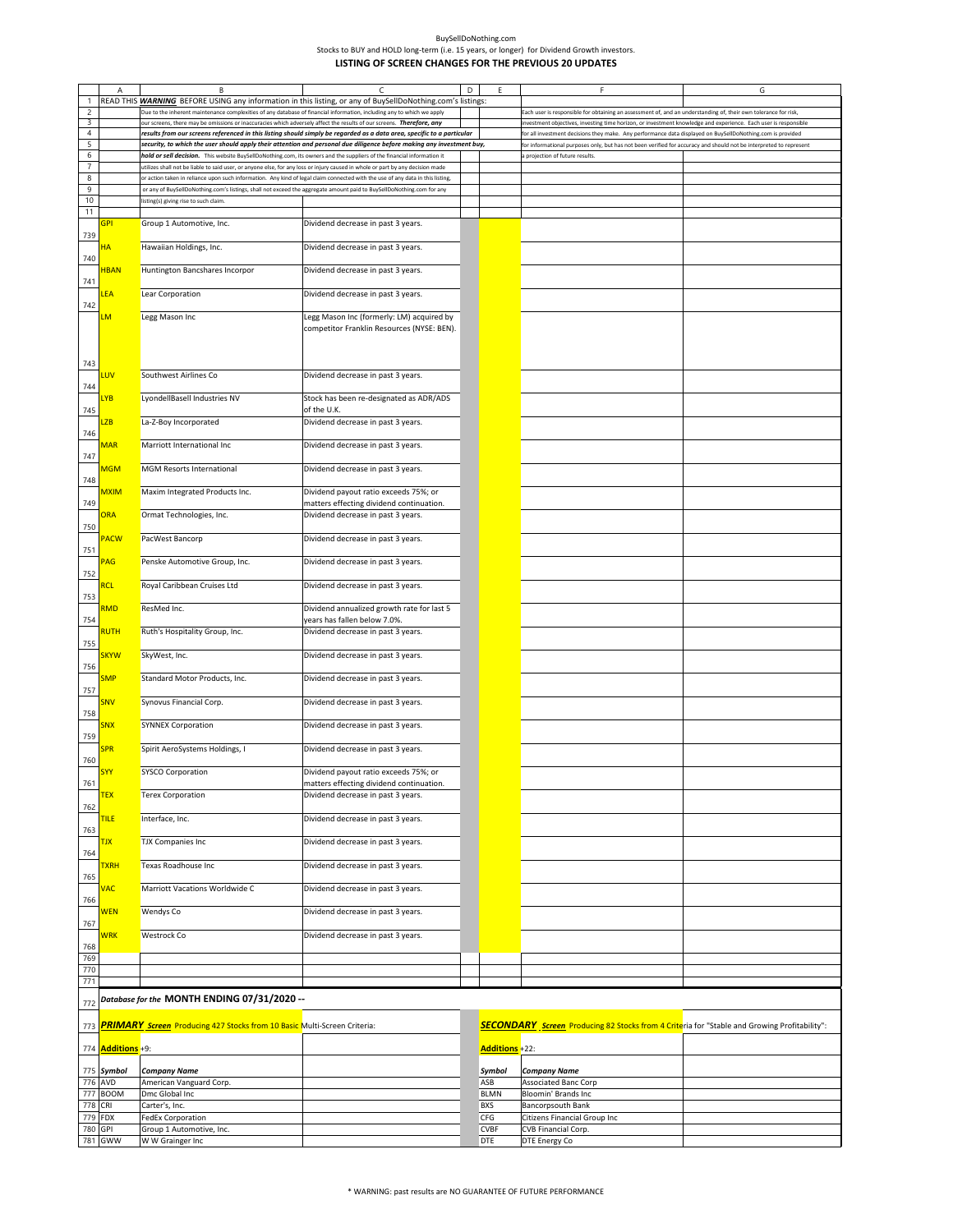|                |                          | B                                                                                                                              |                                                                                                                        | D |               |                                                                                                                   | G                                             |
|----------------|--------------------------|--------------------------------------------------------------------------------------------------------------------------------|------------------------------------------------------------------------------------------------------------------------|---|---------------|-------------------------------------------------------------------------------------------------------------------|-----------------------------------------------|
| $\mathbf{1}$   |                          |                                                                                                                                | READ THIS <b>WARNING</b> BEFORE USING any information in this listing, or any of BuySellDoNothing.com's listings:      |   |               |                                                                                                                   |                                               |
| $\sqrt{2}$     |                          | Due to the inherent maintenance complexities of any database of financial information, including any to which we apply         |                                                                                                                        |   |               | Each user is responsible for obtaining an assessment of, and an understanding of, their own tolerance for risk,   |                                               |
| 3              |                          | ur screens, there may be omissions or inaccuracies which adversely affect the results of our screens. Therefore, any           |                                                                                                                        |   |               | ivestment objectives, investing time horizon, or investment knowledge and experience. Each user is responsible    |                                               |
| $\overline{4}$ |                          |                                                                                                                                | results from our screens referenced in this listing should simply be regarded as a data area, specific to a particular |   |               | or all investment decisions they make. Any performance data displayed on BuySellDoNothing.com is provided         |                                               |
| 5              |                          |                                                                                                                                | security, to which the user should apply their attention and personal due diligence before making any investment buy,  |   |               | or informational purposes only, but has not been verified for accuracy and should not be interpreted to represent |                                               |
| 6              |                          | hold or sell decision. This website BuySellDoNothing.com, its owners and the suppliers of the financial information it         |                                                                                                                        |   |               | projection of future results.                                                                                     |                                               |
| $\overline{7}$ |                          | utilizes shall not be liable to said user, or anyone else, for any loss or injury caused in whole or part by any decision made |                                                                                                                        |   |               |                                                                                                                   |                                               |
| 8              |                          |                                                                                                                                |                                                                                                                        |   |               |                                                                                                                   |                                               |
|                |                          | or action taken in reliance upon such information. Any kind of legal claim connected with the use of any data in this listing, |                                                                                                                        |   |               |                                                                                                                   |                                               |
| $\overline{9}$ |                          | or any of BuySellDoNothing.com's listings, shall not exceed the aggregate amount paid to BuySellDoNothing.com for any          |                                                                                                                        |   |               |                                                                                                                   |                                               |
| 10             |                          | listing(s) giving rise to such claim.                                                                                          |                                                                                                                        |   |               |                                                                                                                   |                                               |
| 11             |                          |                                                                                                                                |                                                                                                                        |   |               |                                                                                                                   |                                               |
| 782            | POR                      | Portland General Electric Comp                                                                                                 |                                                                                                                        |   | <b>FITB</b>   | Fifth Third Bancorp                                                                                               |                                               |
| 783            | <b>SJM</b>               | J M Smucker Co                                                                                                                 |                                                                                                                        |   | <b>FMBI</b>   | First Midwest Bancorp Inc                                                                                         |                                               |
| 784            | SMG                      | Scotts Miracle-Gro Co                                                                                                          |                                                                                                                        |   | <b>HBAN</b>   | Huntington Bancshares Incorpor                                                                                    |                                               |
| 785            |                          |                                                                                                                                |                                                                                                                        |   | MDC           | M.D.C. Holdings, Inc.                                                                                             |                                               |
| 786            |                          |                                                                                                                                |                                                                                                                        |   |               |                                                                                                                   |                                               |
|                |                          |                                                                                                                                |                                                                                                                        |   | <b>MLM</b>    | Martin Marietta Materials, Inc                                                                                    |                                               |
| 787            |                          |                                                                                                                                |                                                                                                                        |   | MS            | Morgan Stanley                                                                                                    |                                               |
| 788            |                          |                                                                                                                                |                                                                                                                        |   | PCAR          | PACCAR Inc                                                                                                        |                                               |
| 789            |                          |                                                                                                                                |                                                                                                                        |   | <b>RJF</b>    | Raymond James Financial, Inc.                                                                                     |                                               |
| 790            |                          |                                                                                                                                |                                                                                                                        |   | SBSI          | Southside Bancshares, Inc.                                                                                        |                                               |
| 791            |                          |                                                                                                                                |                                                                                                                        |   | SF            | Stifel Financial Corp                                                                                             |                                               |
| 792            |                          |                                                                                                                                |                                                                                                                        |   | SIGI          | Selective Insurance Group Inc                                                                                     |                                               |
| 793            |                          |                                                                                                                                |                                                                                                                        |   | SNV           | Synovus Financial Corp.                                                                                           |                                               |
| 794            |                          |                                                                                                                                |                                                                                                                        |   | <b>UHS</b>    | Universal Health Services, Inc                                                                                    |                                               |
| 795            |                          |                                                                                                                                |                                                                                                                        |   | <b>UMPQ</b>   |                                                                                                                   |                                               |
|                |                          |                                                                                                                                |                                                                                                                        |   |               | Umpqua Holdings Corp                                                                                              |                                               |
| 796            |                          |                                                                                                                                |                                                                                                                        |   | WBS           | <b>Webster Financial Corporation</b>                                                                              |                                               |
| 797            |                          |                                                                                                                                |                                                                                                                        |   | XEL           | Xcel Energy Inc                                                                                                   |                                               |
|                |                          |                                                                                                                                |                                                                                                                        |   |               |                                                                                                                   |                                               |
| 798            |                          |                                                                                                                                |                                                                                                                        |   |               |                                                                                                                   |                                               |
|                |                          |                                                                                                                                |                                                                                                                        |   |               |                                                                                                                   |                                               |
|                |                          | 799 <b>Deletions</b> -6: FROM 424 PRODUCED BY LAST MONTH'S "Primary" SCREEN.                                                   |                                                                                                                        |   |               | Deletions -5: FROM 65 PRODUCED BY LAST MONTH'S "Secondary" SCREEN.                                                |                                               |
|                |                          |                                                                                                                                |                                                                                                                        |   |               |                                                                                                                   |                                               |
|                | 800 Symbol               | <b>Company Name</b>                                                                                                            | Reason for deletion                                                                                                    |   | <b>Symbol</b> | <b>Company Name</b>                                                                                               | <b>Reason for deletion</b>                    |
|                | AMG                      | Affiliated Managers Group, Inc                                                                                                 | Dividend payout ratio exceeds 75%; or                                                                                  |   | <b>COP</b>    | ConocoPhillips                                                                                                    | Quarterly surprise a LARGER NEGATIVE than     |
| 801            |                          |                                                                                                                                | matters effecting dividend continuation.                                                                               |   |               |                                                                                                                   | -5%.                                          |
|                |                          |                                                                                                                                | July 29, 2020 El Paso Electric Announces                                                                               |   | <b>CTAS</b>   |                                                                                                                   |                                               |
|                | ΕF                       | El Paso Electric Company                                                                                                       |                                                                                                                        |   |               | Cintas Corporation                                                                                                | Net tangible assets fluctuating negatively.   |
|                |                          |                                                                                                                                | Closing of Acquisition by the Infrastructure                                                                           |   |               |                                                                                                                   |                                               |
| 802            |                          |                                                                                                                                | <b>Investments Fund</b>                                                                                                |   |               |                                                                                                                   |                                               |
|                | <b>HXL</b>               | <b>Hexcel Corporation</b>                                                                                                      | Dividend annualized growth rate for last 5                                                                             |   | <b>ECL</b>    | Ecolab Inc.                                                                                                       | Quarterly surprise a LARGER NEGATIVE than     |
|                |                          |                                                                                                                                | years has fallen below 7.0%.                                                                                           |   |               |                                                                                                                   | -5%.                                          |
|                |                          |                                                                                                                                |                                                                                                                        |   |               |                                                                                                                   | Net Income for the current year, or trailing  |
|                |                          |                                                                                                                                |                                                                                                                        |   |               |                                                                                                                   | 12 mos., failed to increase over the previous |
| 803            |                          |                                                                                                                                |                                                                                                                        |   |               |                                                                                                                   | vear.                                         |
|                | <u>IBKC</u>              | <b>IBERIABANK Corp</b>                                                                                                         | July 6, 2020 First Horizon (FHN) &                                                                                     |   | <b>NTRS</b>   | Northern Trust Corporation                                                                                        | Net Income for the current year, or trailing  |
|                |                          |                                                                                                                                |                                                                                                                        |   |               |                                                                                                                   |                                               |
|                |                          |                                                                                                                                | IBERIABANK (IBKC) Conclude Merger of                                                                                   |   |               |                                                                                                                   | 12 mos., failed to increase over the previous |
| 804            |                          |                                                                                                                                | Equals                                                                                                                 |   |               |                                                                                                                   | year.                                         |
|                | <mark>mlhr</mark>        | Herman Miller, Inc.                                                                                                            | Dividend payout ratio exceeds 75%; or                                                                                  |   | <b>WTFC</b>   | <b>Wintrust Financial Corp</b>                                                                                    | Quarterly surprise a LARGER NEGATIVE than     |
| 805            |                          |                                                                                                                                | matters effecting dividend continuation.                                                                               |   |               |                                                                                                                   | -5%.                                          |
|                | POL                      | PolyOne Corporation                                                                                                            | June 30, 2020 PolyOne Corporation (NYSE:                                                                               |   |               |                                                                                                                   |                                               |
|                |                          |                                                                                                                                | POL) changes name to Avient after                                                                                      |   |               |                                                                                                                   |                                               |
|                |                          |                                                                                                                                | acquisition of Clariant Chemicals of India                                                                             |   |               |                                                                                                                   |                                               |
|                |                          |                                                                                                                                | Ltd.                                                                                                                   |   |               |                                                                                                                   |                                               |
| 806            |                          |                                                                                                                                |                                                                                                                        |   |               |                                                                                                                   |                                               |
| 807            |                          |                                                                                                                                |                                                                                                                        |   |               |                                                                                                                   |                                               |
| 808            |                          |                                                                                                                                |                                                                                                                        |   |               |                                                                                                                   |                                               |
| 809            |                          |                                                                                                                                |                                                                                                                        |   |               |                                                                                                                   |                                               |
|                |                          | Database for the MONTH ENDING 06/30/2020 --                                                                                    |                                                                                                                        |   |               |                                                                                                                   |                                               |
| 810            |                          |                                                                                                                                |                                                                                                                        |   |               |                                                                                                                   |                                               |
|                |                          |                                                                                                                                |                                                                                                                        |   |               |                                                                                                                   |                                               |
|                |                          | 811 <b>PRIMARY Screen</b> Producing 424 Stocks from 10 Basic Multi-Screen Criteria:                                            |                                                                                                                        |   |               | <b>SECONDARY</b> Screen Producing 65 Stocks from 4 Criteria for "Stable and Growing Profitability":               |                                               |
|                |                          |                                                                                                                                |                                                                                                                        |   |               |                                                                                                                   |                                               |
|                | 812 <b>Additions</b> +2: |                                                                                                                                |                                                                                                                        |   | Additions +0: |                                                                                                                   |                                               |
|                |                          |                                                                                                                                |                                                                                                                        |   |               |                                                                                                                   |                                               |
|                | 813 Symbol               | <b>Company Name</b>                                                                                                            |                                                                                                                        |   | Symbol        | Company Name                                                                                                      |                                               |
|                | 814 SCVL                 | Shoe Carnival, Inc.                                                                                                            |                                                                                                                        |   |               |                                                                                                                   |                                               |
| 815 SNX        |                          | <b>SYNNEX Corporation</b>                                                                                                      |                                                                                                                        |   |               |                                                                                                                   |                                               |
|                |                          |                                                                                                                                |                                                                                                                        |   |               |                                                                                                                   |                                               |
| 816            |                          |                                                                                                                                |                                                                                                                        |   |               |                                                                                                                   |                                               |
|                |                          |                                                                                                                                |                                                                                                                        |   |               |                                                                                                                   |                                               |
| 817            |                          | <mark>Deletion<u>s</u> -</mark> 7: FROM 429 PRODUCED BY LAST <b>MONTH'S "Primary"</b> SCREEN.                                  |                                                                                                                        |   |               | Deletions -2: FROM 67 PRODUCED BY LAST MONTH'S "Secondary" SCREEN.                                                |                                               |
|                |                          |                                                                                                                                |                                                                                                                        |   |               |                                                                                                                   |                                               |
|                | 818 Symbol               | <b>Company Name</b>                                                                                                            | Reason for deletion                                                                                                    |   | <b>Symbol</b> | <b>Company Name</b>                                                                                               | <b>Reason for deletion</b>                    |
|                |                          |                                                                                                                                |                                                                                                                        |   |               |                                                                                                                   |                                               |
|                | <b>AVD</b>               | American Vanguard Corp.                                                                                                        | Fewer than 3 analysts now following this                                                                               |   | <b>MLHR</b>   | Herman Miller, Inc.                                                                                               | Net Income for the current year, or trailing  |
|                |                          |                                                                                                                                | company.                                                                                                               |   |               |                                                                                                                   | 12 mos., failed to increase over the previous |
| 819            |                          |                                                                                                                                |                                                                                                                        |   |               |                                                                                                                   | year.                                         |
|                | <b>DXC</b>               | DXC Technology Co                                                                                                              | Dividend payout ratio exceeds 75%; or                                                                                  |   | <b>OXM</b>    | Oxford Industries Inc                                                                                             | Quarterly surprise a LARGER NEGATIVE than     |
|                |                          |                                                                                                                                | matters effecting dividend continuation.                                                                               |   |               |                                                                                                                   | $-5%$                                         |
|                |                          |                                                                                                                                | Dividend annualized growth rate for last 5                                                                             |   |               |                                                                                                                   |                                               |
| 820            |                          |                                                                                                                                | years has fallen below 7.0%.                                                                                           |   |               |                                                                                                                   |                                               |
|                | FDEF                     | First Defiance Financial Corp                                                                                                  | June 19, 2020, related to January merger,                                                                              |   |               |                                                                                                                   |                                               |
|                |                          |                                                                                                                                | First Defiance Financial Corp. (Nasdaq:                                                                                |   |               |                                                                                                                   |                                               |
|                |                          |                                                                                                                                | FDEF), became Premier Financial Corp.                                                                                  |   |               |                                                                                                                   |                                               |
|                |                          |                                                                                                                                | (Nasdaq: PFC).                                                                                                         |   |               |                                                                                                                   |                                               |
|                |                          |                                                                                                                                | THIS NEW COMPANY failed our screening                                                                                  |   |               |                                                                                                                   |                                               |
|                |                          |                                                                                                                                | because of lack of sufficient history.                                                                                 |   |               |                                                                                                                   |                                               |
| 821            |                          |                                                                                                                                |                                                                                                                        |   |               |                                                                                                                   |                                               |
|                | <b>HRB</b>               | H & R Block Inc                                                                                                                | Dividend payout ratio exceeds 75%; or                                                                                  |   |               |                                                                                                                   |                                               |
|                |                          |                                                                                                                                | matters effecting dividend continuation.                                                                               |   |               |                                                                                                                   |                                               |
|                |                          |                                                                                                                                | Dividend annualized growth rate for last 5                                                                             |   |               |                                                                                                                   |                                               |
| 822            |                          |                                                                                                                                | years has fallen below 7.0%.                                                                                           |   |               |                                                                                                                   |                                               |
|                | MEI                      | Methode Electronics Inc.                                                                                                       | Dividend annualized growth rate for last 5                                                                             |   |               |                                                                                                                   |                                               |
| 823            |                          |                                                                                                                                | years has fallen below 7.0%.                                                                                           |   |               |                                                                                                                   |                                               |